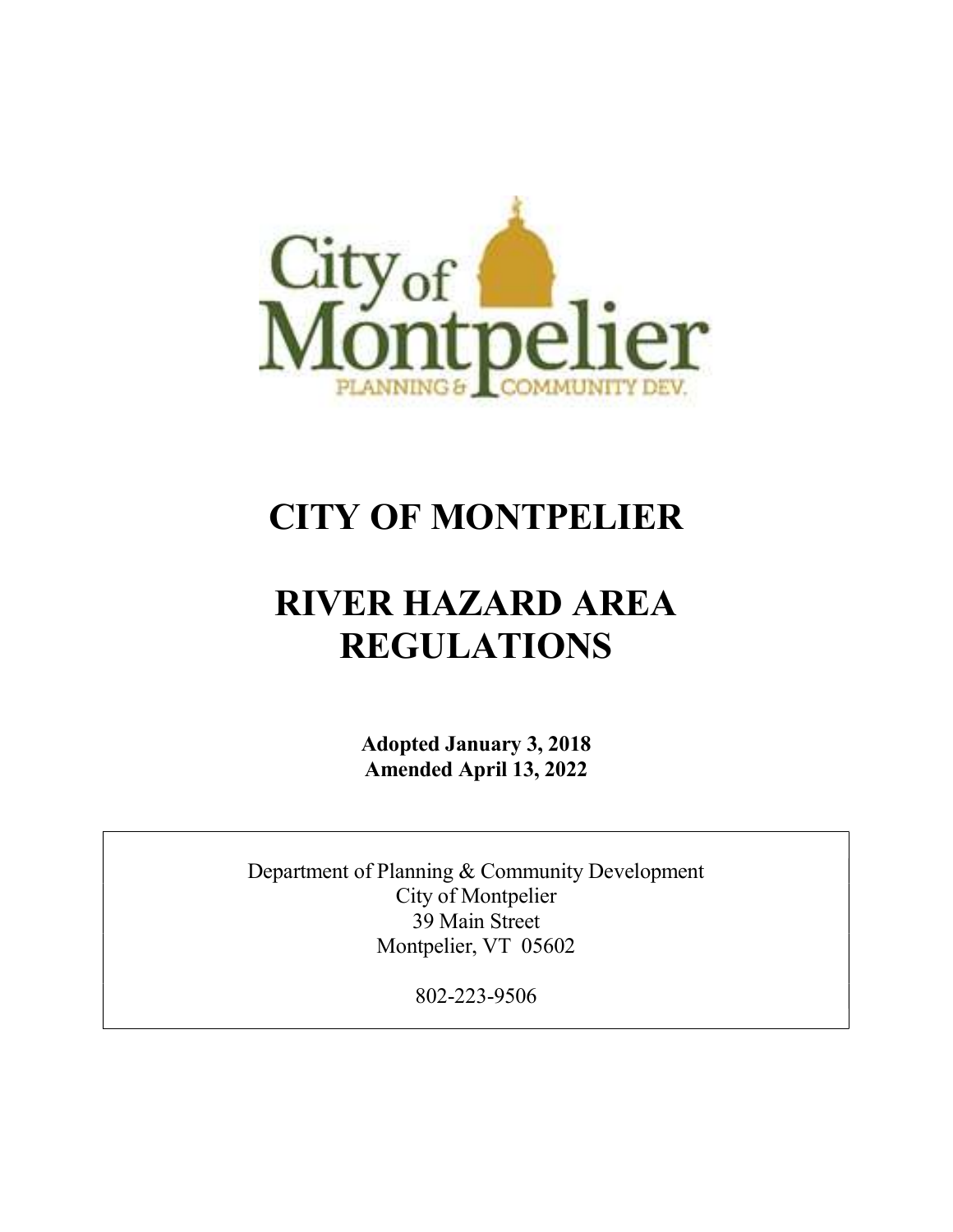# RIVER HAZARD AREA REGULATIONS SEPARATED FROM ZONING

#### ADOPTED / AMENDMENTS EFFECTIVE

 April 13, 2022 May 5, 2022 January 8, 2020 (interim) January 8, 2020 January 3, 2018 January 24, 2018

# HISTORY OF THE FLOOD HAZARD AREA REGULATIONS IMBEDDED IN ZONING

# ADOPTED AMENDMENTS EFFECTIVE

 January 26, 2011 January 26, 2011 May 14, 2008 May 14, 2008 June 14, 2006 June 14, 2006 August 21, 2002 September 11, 2002 October 26, 1994 November 16, 1994 January 25, 1989 February 15, 1989 April 24, 1985 May 15, 1985 September 26, 1984 October 17, 1984 November 23, 1983 December 14, 1983 January 27, 1982 February 10, 1982 January 27, 1975 March 4, 1975

October 24, 1973 October 31, 1973

# RELATED TO FHA DATE

#### ADOPTED EFFECTIVE

# HISTORY OF MAP AMENDMENTS

#### AMENDED

April 13, 2022 (River Corridor permanent amendment) January 8, 2020 (River Corridor interim amendment) January 3, 2018 (Add River Corridor) March 19, 2013 (FHA only)

#### ORIGINAL FLOOD HAZARD AREA MAPS

February 17, 1982

 PREPARED BY: City of Montpelier Planning Commission City of Montpelier Conservation Commission and Mike Miller, AICP CFM Director of Planning & Community Development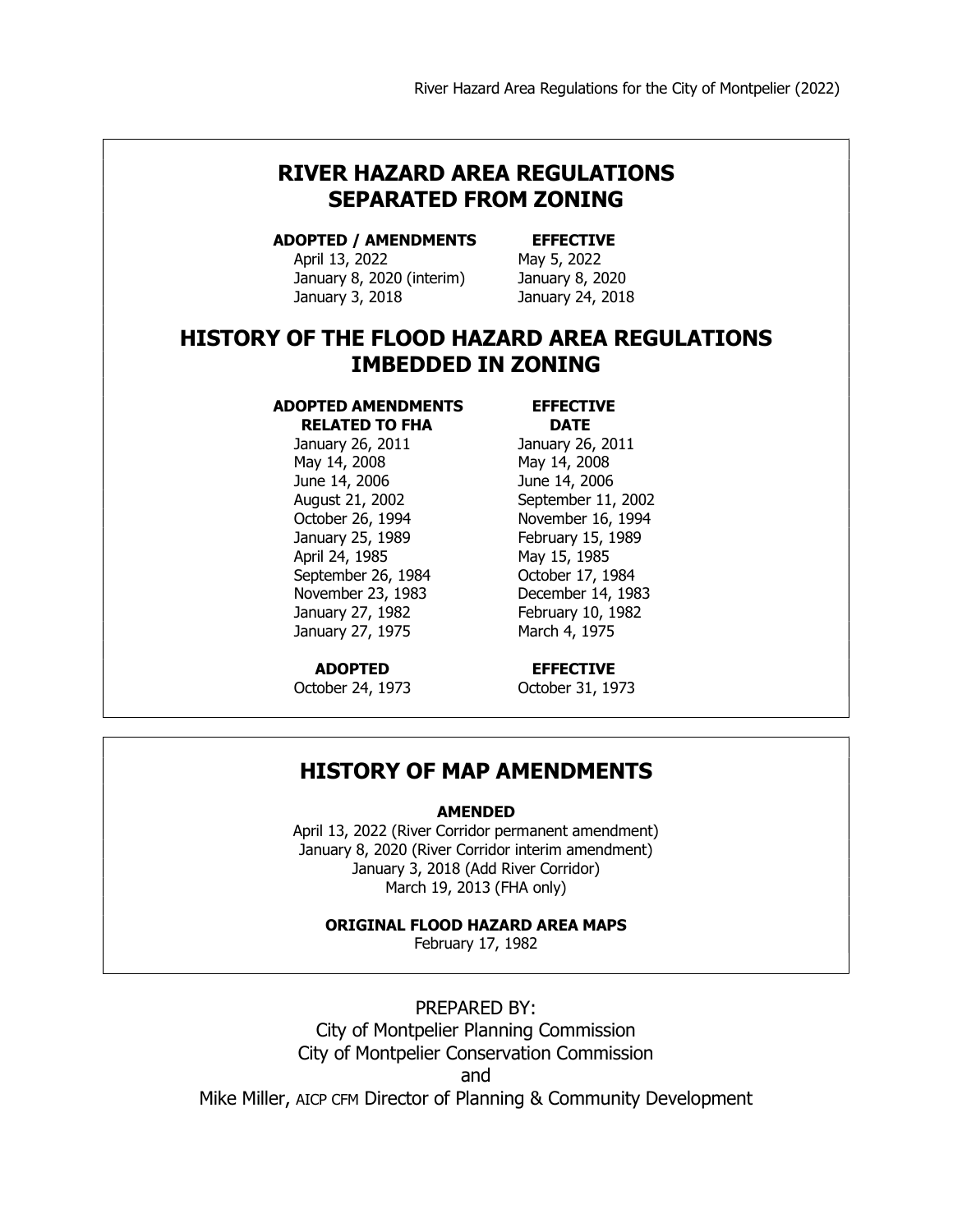# TABLE OF CONTENTS

|                                                                                      | -1             |
|--------------------------------------------------------------------------------------|----------------|
|                                                                                      |                |
|                                                                                      |                |
|                                                                                      |                |
|                                                                                      |                |
| §104 How do these regulations effect other regulations, permits, and covenants?  2   |                |
| §105 Does the issuance of an approval under these regulations remove the need to     |                |
| §106 Do decisions made under these regulations apply to the property or the owner    |                |
|                                                                                      |                |
| §108 What if a court rules a portion of these regulations is unconstitutional?  2    |                |
|                                                                                      |                |
|                                                                                      |                |
| §111 What process is used to adopt, amend, or repeal these regulations?              | $\overline{3}$ |
|                                                                                      | $\overline{3}$ |
|                                                                                      |                |
|                                                                                      |                |
| §122 What activities require review and approval under these regulations?            | $\overline{3}$ |
| §123 What effect do these regulations have on development in existence prior to      |                |
|                                                                                      | $\overline{3}$ |
| §124 If an application is made while these regulations are being adopted or revised, |                |
| which regulations are applied?                                                       |                |
| §125 If an application is made while the River Corridor map is being changed, which  |                |
| .                                                                                    | 4              |
| §126 If an application is made while the FIRM maps are being changed, which maps     |                |
|                                                                                      | -4             |
|                                                                                      |                |
|                                                                                      | $\overline{4}$ |
| Part 2. Administration                                                               |                |
|                                                                                      |                |
| §201 Who is responsible for the administration of these regulations? 5               |                |
|                                                                                      |                |
| §203 Can the Administrative Officer hold any other office in the city? 5             |                |
| §204 What duties and powers does the Administrative Officer have?  5                 |                |
|                                                                                      |                |
| §211 Who appoints or removes members of the Development Review Board? 6              |                |
|                                                                                      |                |
| §213 How shall the Development Review Board conduct its business?  6                 |                |
| <b>Chapter 220 Fees</b>                                                              |                |
|                                                                                      |                |
|                                                                                      |                |
| §223 Can the City charge applicants for technical reviews of applications?           |                |
|                                                                                      |                |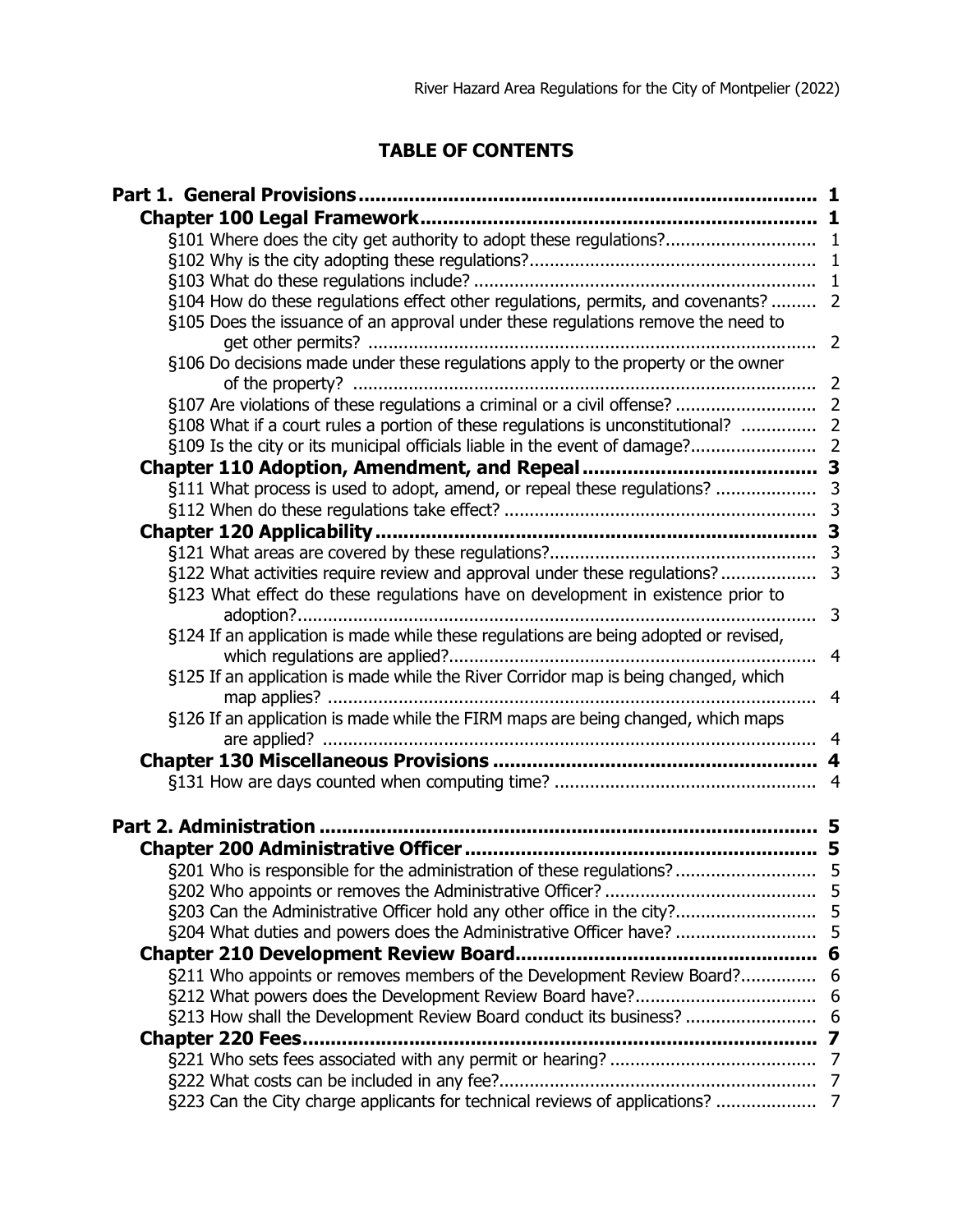| §232 Who else is required to receive copies of permits and decisions? 8              |          |
|--------------------------------------------------------------------------------------|----------|
|                                                                                      |          |
|                                                                                      |          |
|                                                                                      |          |
|                                                                                      |          |
|                                                                                      | 10       |
| Chapter 300 Appeals of a Decision of the Administrative Officer                      | 10       |
|                                                                                      | 10       |
| §302 What is the deadline for appeal of a decision of the Administrative Officer? 10 |          |
|                                                                                      | 10       |
|                                                                                      |          |
|                                                                                      | 10       |
|                                                                                      | 10       |
|                                                                                      | 10       |
|                                                                                      | 11       |
|                                                                                      | 11       |
|                                                                                      | 12       |
|                                                                                      | 12       |
|                                                                                      | 12       |
|                                                                                      | 12       |
|                                                                                      | 13       |
|                                                                                      | 13       |
| §324 What are the standards that need to be met in order to receive a waiver?        | -13      |
|                                                                                      | 13       |
| §331 If an application cannot meet the requirements of these regulations, can a      | 13       |
|                                                                                      |          |
|                                                                                      | 14       |
| §334 What are the standards that need to be met in order to receive a variance?      | 14       |
| §335 If a variance is issued are there any conditions that are applied?              | 16       |
| <b>Chapter 340 Appeals of Development Review Board Decisions</b>                     | 16       |
|                                                                                      | 16       |
| §342 Is there a deadline for filing an appeal to the Environmental Court?            | 16       |
|                                                                                      | 16       |
|                                                                                      | 17       |
| §345 How does someone file an appeal to the Environmental Court?                     | 17       |
| §346 Can other interested persons join the appeal after it has been filed?           | 17       |
|                                                                                      |          |
|                                                                                      | 18<br>18 |
|                                                                                      | 18       |
| §402 Who is responsible for investigating complaints and enforcing violations?       | 18       |
|                                                                                      | 18       |
|                                                                                      |          |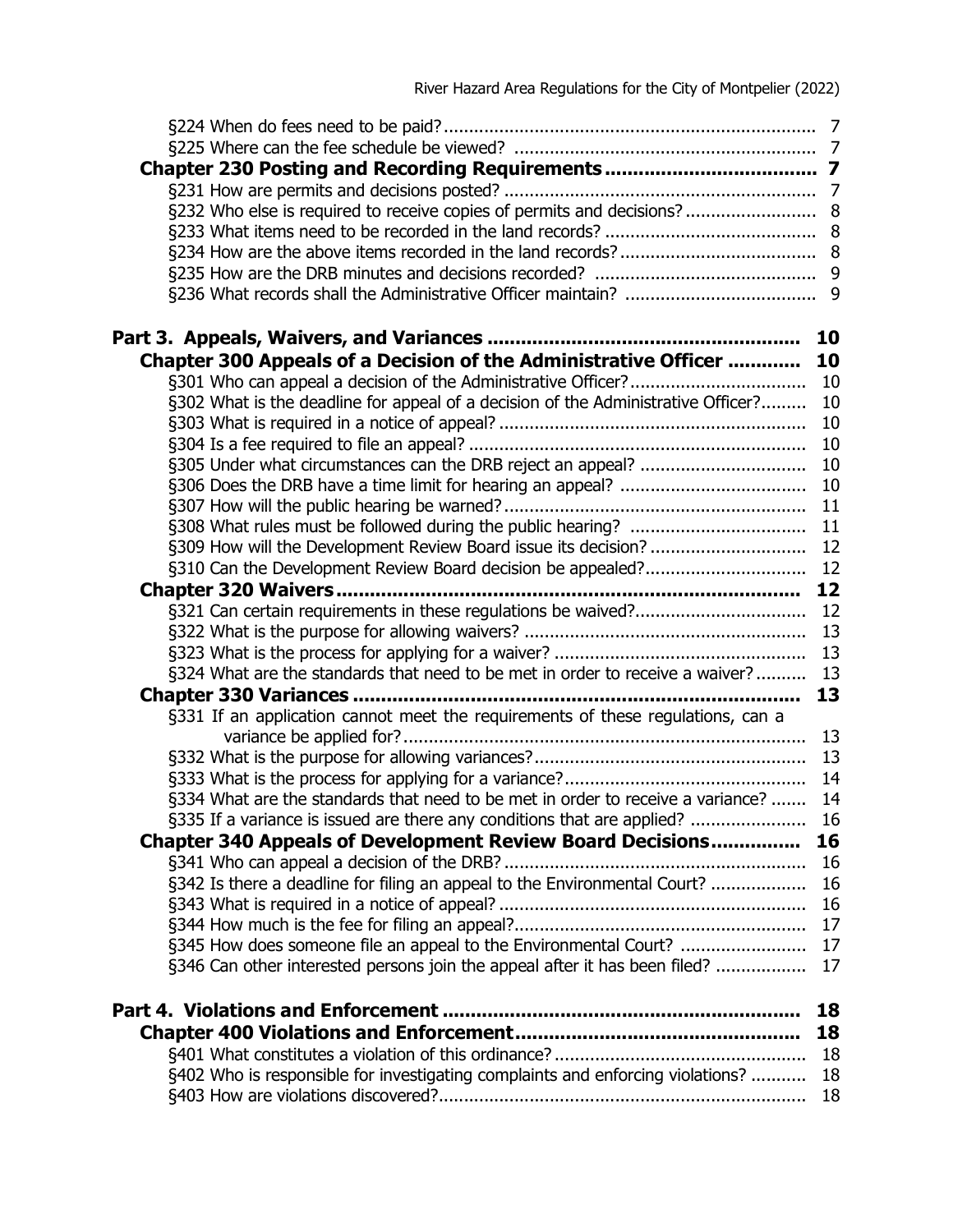| §404 When filing a complaint, what information must be included?<br>§406 Can the Administrative Officer enter private property to investigate complaints? | 18<br>19 |
|-----------------------------------------------------------------------------------------------------------------------------------------------------------|----------|
| §408 If a violation is found, does a property owner have a period of time to respond                                                                      | 19<br>19 |
| §409 What if the property owner cannot fix the violation within seven days?                                                                               | 19<br>19 |
| §411 What if the violation occurred a long time ago and was never identified?                                                                             | 20<br>21 |
|                                                                                                                                                           | 21       |
|                                                                                                                                                           | 22       |
| <b>Chapter 500 River Hazard Area Development Permit Procedures </b>                                                                                       | 22       |
| §501 Are permits required for all development in the River Hazard Area?                                                                                   | 22       |
| §502 What activities are included in the definition of development?                                                                                       | 22       |
| §503 What information is required in an application for a River Hazard Area                                                                               |          |
|                                                                                                                                                           | 23       |
| §504 How will an applicant know if they have submitted sufficient information with                                                                        |          |
|                                                                                                                                                           | 24       |
| §505 How much time does the Administrative Officer have to act on a permit                                                                                |          |
|                                                                                                                                                           | 24       |
| §506 What happens if the Administrative Officer fails to act on a permit application                                                                      |          |
|                                                                                                                                                           | 24       |
| §507 What is the process for Vermont Agency of Natural Resources review of the                                                                            |          |
|                                                                                                                                                           | 25       |
| §508 What determinations need to be made by the Administrative Officer regarding                                                                          |          |
|                                                                                                                                                           | 25       |
| §509 What are the standards that need to be met in order for the Administrative                                                                           |          |
| Officer to approve an application?                                                                                                                        | 26       |
| §510 If the applicant cannot meet some requirement in these regulations, can a                                                                            |          |
|                                                                                                                                                           | 26       |
| §511 What if the applicant is applying for a Letter of Map Amendment (LOMA) or                                                                            |          |
| Letter of Map Revision (LOMR) associated with the application?                                                                                            | 26       |
| §512 How shall the Administrative Officer make his or her decision on the                                                                                 |          |
|                                                                                                                                                           | 26       |
| §513 Are there any conditions attached to River Hazard Area Development permits?                                                                          |          |
|                                                                                                                                                           | 27       |
|                                                                                                                                                           | 27       |
|                                                                                                                                                           | 28       |
| §516 How long is the River Hazard Area Development permit valid for?                                                                                      | 28       |
| §517 What happens to a project that has a permit that is deemed expired?                                                                                  | 28       |
| §518 What if a permit was issued based on incorrect information?                                                                                          | 29       |
| <b>Chapter 520 Certificate of River Hazard Compliance Procedures </b>                                                                                     | 29       |
| §521 Is it legal to use a structure or land without a Certificate of River Hazard                                                                         |          |
| Compliance being issued?                                                                                                                                  | 29       |
| §522 What information is required in an application for a Certificate of River Hazard                                                                     |          |
|                                                                                                                                                           | 29       |
|                                                                                                                                                           |          |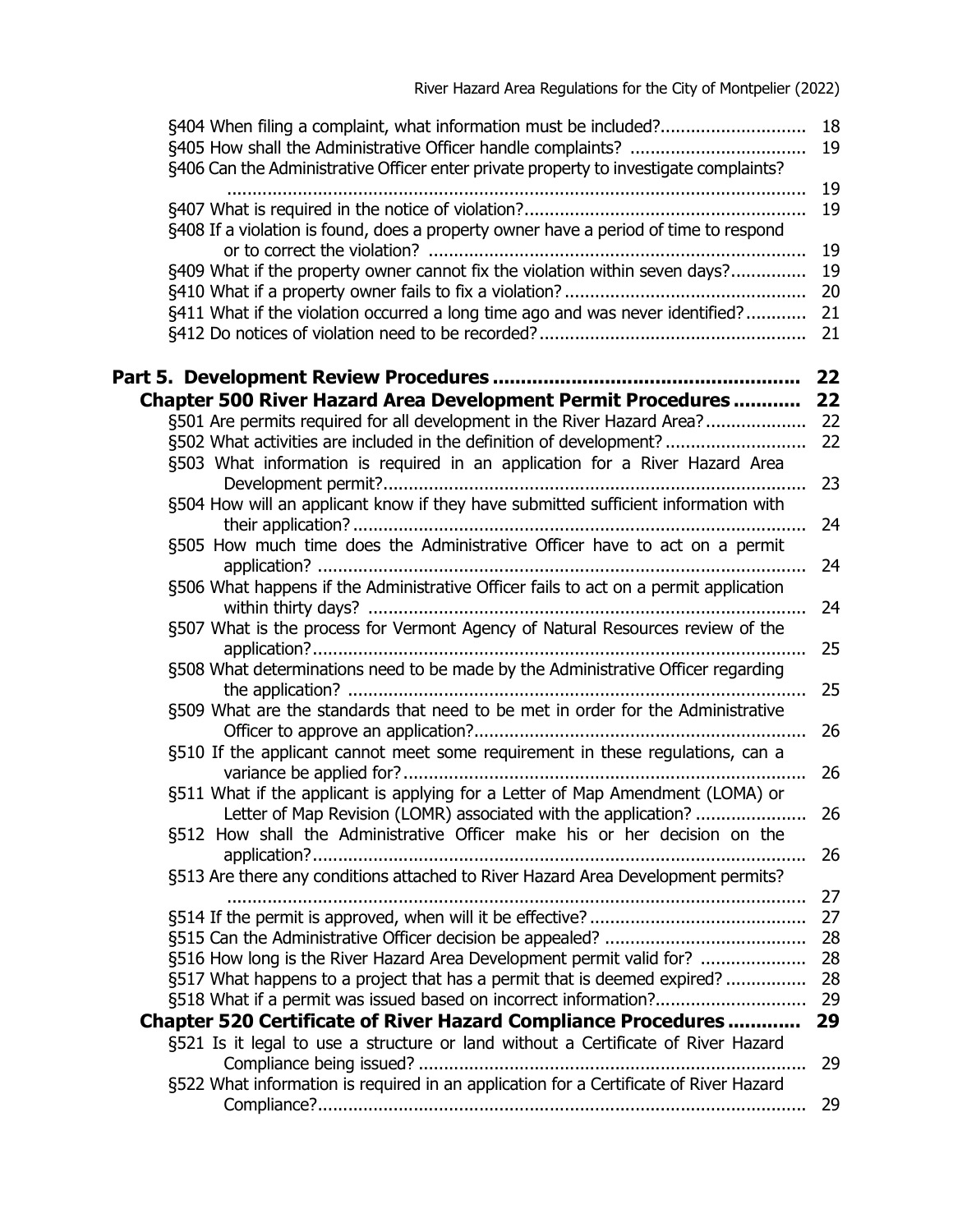| §523 How will an applicant know if they have submitted sufficient information with                | 29       |
|---------------------------------------------------------------------------------------------------|----------|
| §524 How much time does the Administrative Officer have to act on a certificate                   | 30       |
| §525 What happens if the Administrative Officer fails to act on an application within             |          |
| §526 How shall the Administrative Officer make his or her decision on the                         | 30       |
|                                                                                                   | 30       |
|                                                                                                   |          |
|                                                                                                   | 31       |
|                                                                                                   |          |
|                                                                                                   | 32       |
| §601 How does the Administrative Officer determine the boundaries of the Flood                    |          |
| §602 What if a building is only partly in the Flood Hazard Area?                                  | 32<br>32 |
| §603 What if a property owner believes the FEMA FIRM map is incorrect and believes                |          |
|                                                                                                   | 32       |
|                                                                                                   | 32       |
| §611 How does the Administrative Officer determine the River Corridor district                    |          |
|                                                                                                   |          |
| Chapter 620 Non-conforming Structure Determination                                                | 33       |
|                                                                                                   |          |
|                                                                                                   | 33       |
| §623 How are non-conforming structures in the Flood Hazard Area handled?                          | 33       |
| §624 How are non-conforming structures in the River Corridor handled?                             | - 34     |
| Chapter 630 Substantial Improvement/Damage Determination                                          | 35       |
|                                                                                                   |          |
|                                                                                                   |          |
| §634 Are there improvements that don't count towards 'substantial improvement'? 36                |          |
|                                                                                                   |          |
| §636 What happens in the case of an addition to a non-conforming structure?                       | 36       |
| §637 What happens if the project will involve a structure that has been substantially<br>damaged? | 37       |
| §638 Are there rules to be met if the structure is not substantially                              |          |
| improved/damaged?                                                                                 | 37       |
| Chapter 640 Base Flood (and Design Flood) Elevation Determination                                 | 37       |
| §641 Who is responsible for determining the base flood elevation?                                 | 37       |
|                                                                                                   | 38       |
| §644 The regulations discuss Design Flood Elevations. What are they?                              | 38       |
|                                                                                                   |          |
| Chapter 700 General Uses & Structures Review Criteria                                             | 39<br>39 |
|                                                                                                   | 39       |
|                                                                                                   |          |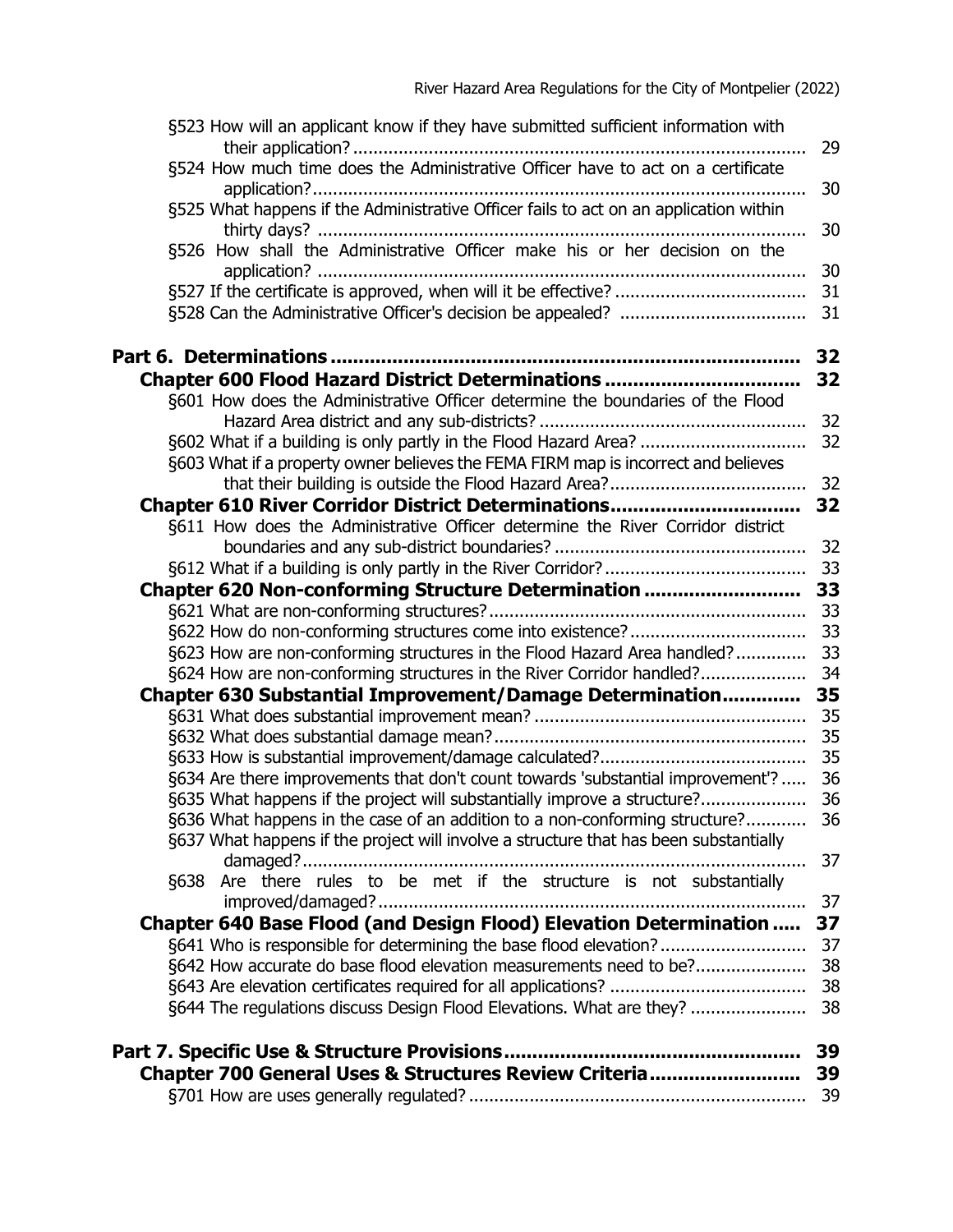| Chapter 710 Specific Uses & Structures Review Criteria                   | 39 |
|--------------------------------------------------------------------------|----|
|                                                                          | 39 |
|                                                                          | 41 |
|                                                                          | 41 |
|                                                                          | 41 |
|                                                                          | 42 |
| §716 Mining, Dredging, Filling, Grading, Paving, Excavation and Drilling | 42 |
|                                                                          | 43 |
|                                                                          | 43 |
|                                                                          | 43 |
|                                                                          | 45 |
| Chapter 800 Flood Hazard Area District & Sub-District Standards          | 45 |
|                                                                          | 45 |
|                                                                          | 46 |
|                                                                          | 47 |
|                                                                          | 47 |
|                                                                          | 49 |
|                                                                          | 49 |
|                                                                          | 50 |
| Chapter 900 Letters of map amendment and revision                        | 50 |
| §901 General Information Regarding LOMAs, LOMR-Fs, and LOMRs             | 50 |
|                                                                          | 51 |
|                                                                          | 51 |
|                                                                          | 52 |
|                                                                          | 53 |
|                                                                          | 53 |
|                                                                          | 53 |

NOTE: Throughout these regulations are references to enabling language in statute. They appear as [§4404] at the end of a provision. Anyone interested in viewing the enabling rules can examine them at referenced section of Title 24 of the Vermont Statutes Annotated.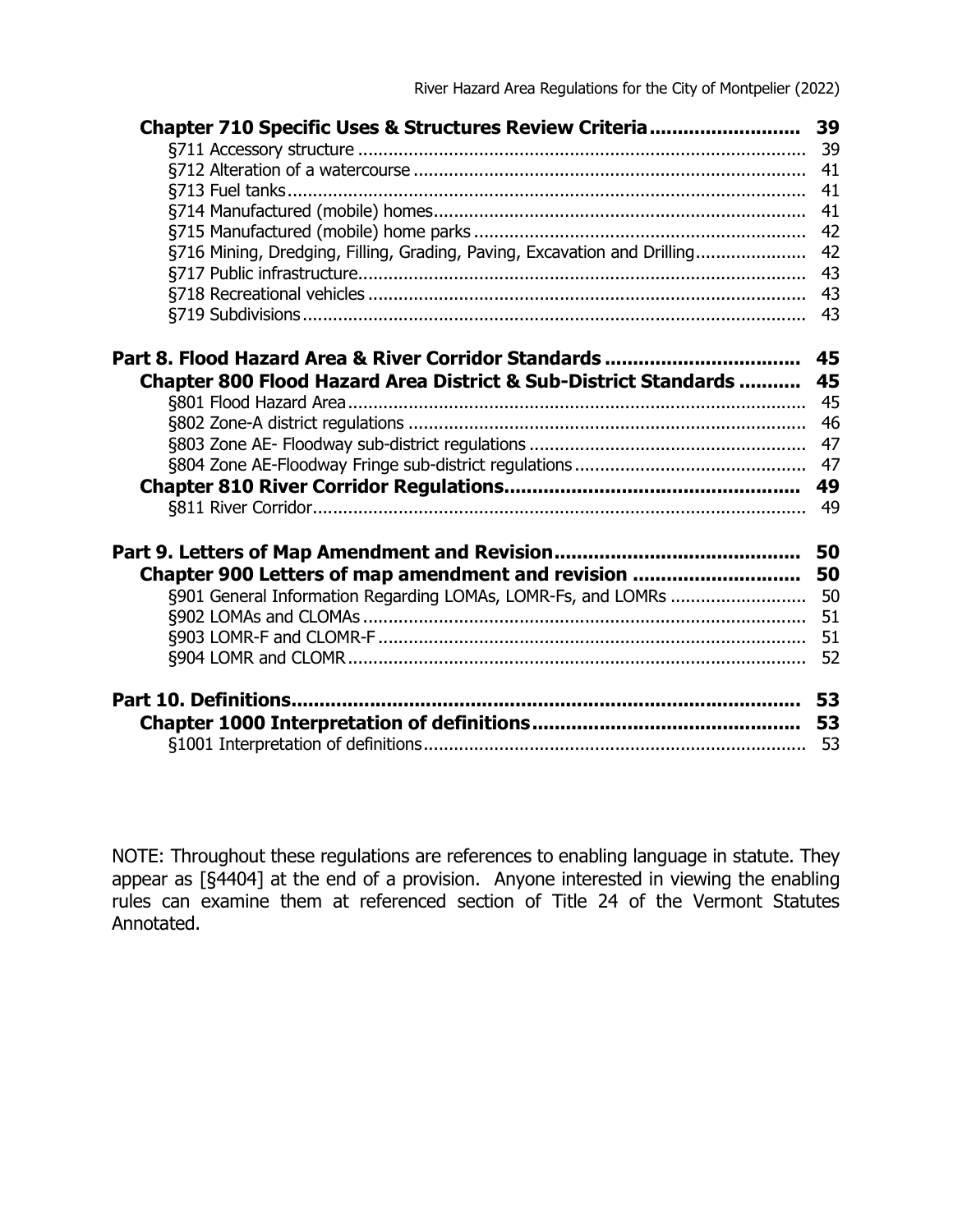River Hazard Area Regulations for the City of Montpelier (2022)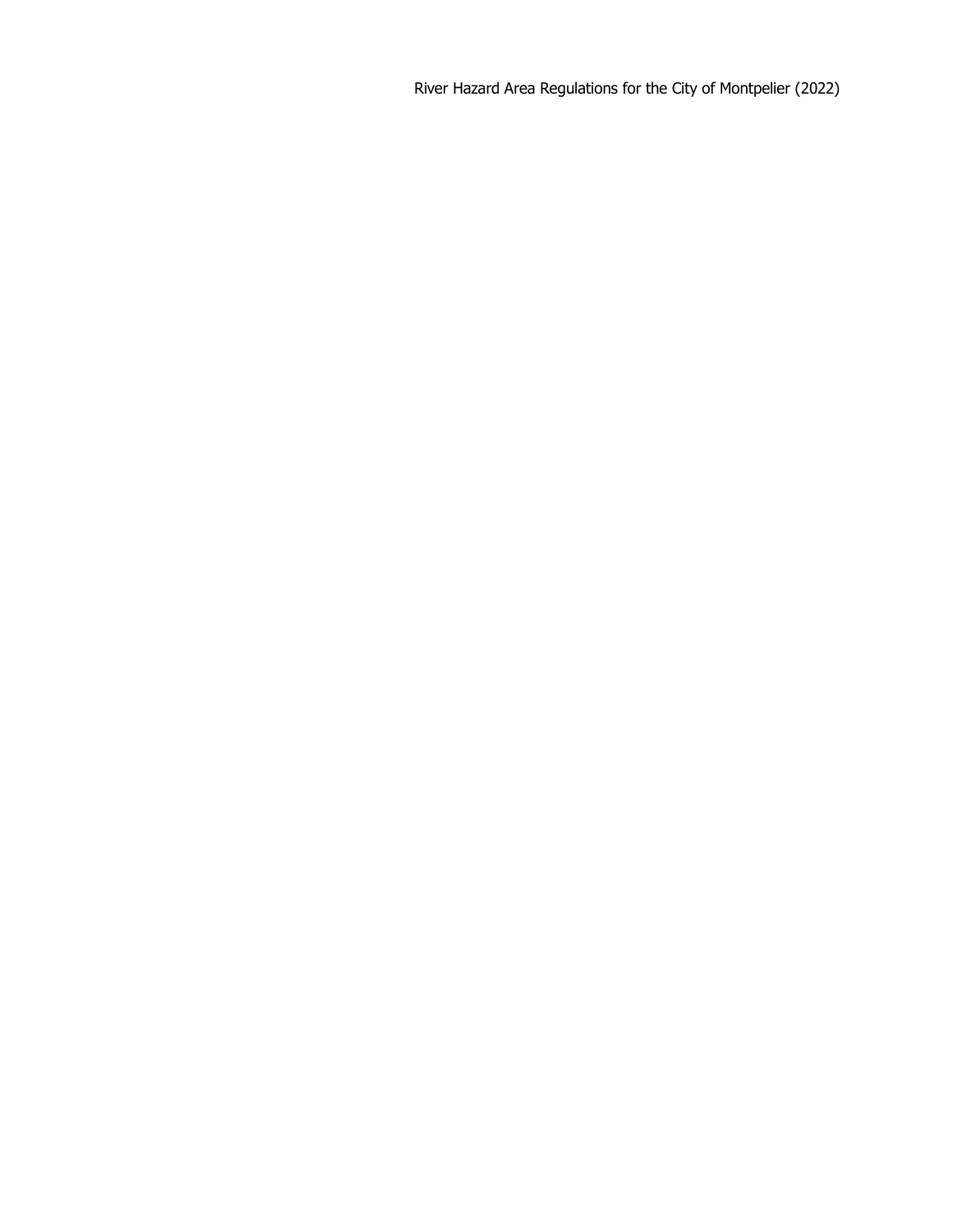# PART 1. GENERAL PROVISIONS

# Chapter 100. Legal Framework

# Section 101 Where does the City get authority to adopt these regulations?

- 101.A These River Hazard Area regulations are established as authorized in Title 24 of the Vermont Statutes Annotated (hereinafter abbreviated V.S.A.) §4402(9).
- 101.B These regulations have been enacted in accordance with the provisions of §4424(2) of the Vermont Municipal and Regional Planning and Development Act (24 V.S.A. Chapter ll7 hereinafter referred to as "the Act") and the Charter of the City of Montpelier.

# Section 102 Why is the City adopting these regulations?

- 102.A The City is adopting these regulations for the following reasons:
	- (1) To detail the simplest possible procedures that will allow the City to develop in a manner that is consistent with the general policies outlined in the Master Plan Montpelier, Vermont;
	- (2) To minimize and prevent loss of life and property, the disruption of commerce, the impairment of the tax base, and the extraordinary public expenditures and demands on public services that result from flooding and erosion hazards;
	- (3) To ensure the design and construction of development in the River Hazard Areas are accomplished in a manner that minimizes or eliminates the potential for flood and loss or damage to life and property in a Flood Hazard Area or that minimizes the potential for fluvial erosion and loss or damage to life and property in a River Corridor;
	- (4) To manage all Flood Hazard Areas designated pursuant to 10 V.S.A. §753;
	- (5) To make the City of Montpelier as well as its residents and property owners eligible for federal flood insurance, federal disaster recovery funds, and hazard mitigation funds as may be available.
	- (6) To further the purposes of the Act described under 24 V.S.A. §4302 and to be in accordance with the policies set forth therein. [§4401]

# Section 103 What do these regulations include?

103.A These regulations include:

- (1) This text;
- (2) The most recent Flood Insurance Rate Maps, (hereinafter referred to as the FIRM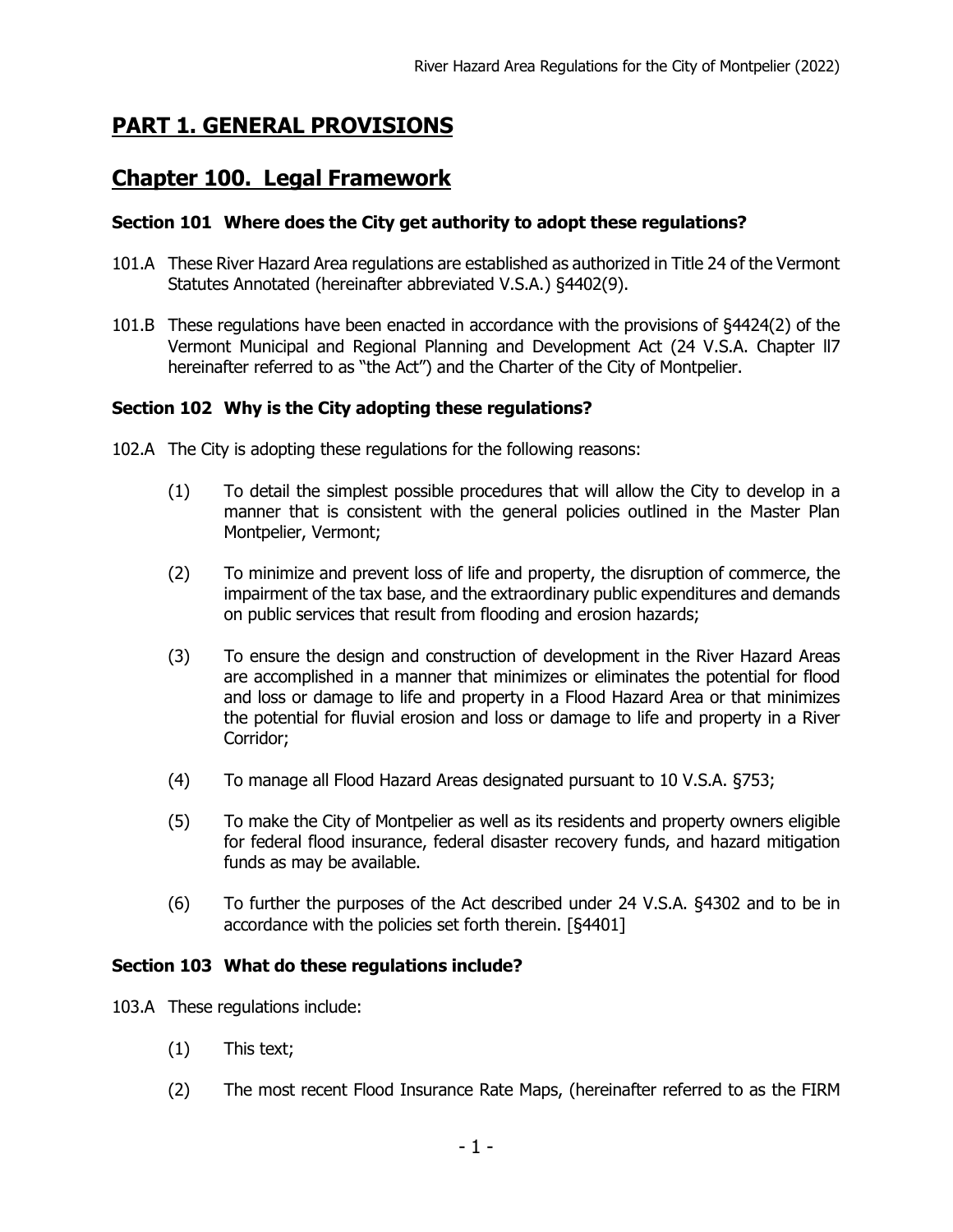maps) as published by the Federal Emergency Management Agency (hereinafter FEMA) that pertain to the City of Montpelier and any corresponding FEMA Flood Insurance Studies; and

(3) The City of Montpelier River Corridors Map adopted in conjunction with this text.

## Section 104 How do these regulations effect other regulations, permits, and covenants?

- 104.A These regulations shall not repeal, abrogate, or impair any other land use controls including but not limited to statutes, regulations, rules, ordinances, permits, easements, deed restrictions, and covenants.
- 104.B The provisions of these regulations, however, shall be minimum requirements and shall therefore take precedence over any concurrent and less restrictive controls. [§4413(c)]

## Section 105 Does the issuance of an approval under these regulations remove the need to get other permits?

105.A The issuance of a permit under these regulations does not relieve the applicant from the obligation of obtaining any other local permits or necessary approvals by local, state, or federal law.

#### Section 106 Do decisions made under these regulations apply to the property or the owner of the property?

- 106.A All permits and decisions in these regulations are made with respect to property location and these permits and decisions run with the property.
- 106.B Enforcement of violations of these regulations is applied to the owner of the property where the violation occurs and said violations will run with the property.

## Section 107 Are violations of these regulations a criminal or a civil offense?

107.A Violations of these regulations shall be considered a civil offense for the purposes of enforcement through the Judicial Bureau.

## Section 108 What if a Court rules that a portion of these regulations is unconstitutional?

108.A The provisions of these regulations are severable, therefore, if a court of competent jurisdiction holds any provision or the application thereof to any person or circumstance unconstitutional or invalid, the remainder of these regulations shall not be affected.

## Section 109 Is the City or its municipal officials liable in the event of damage?

109.A These regulations do not imply that land outside of the areas covered by these regulations will be free from flood or fluvial damages.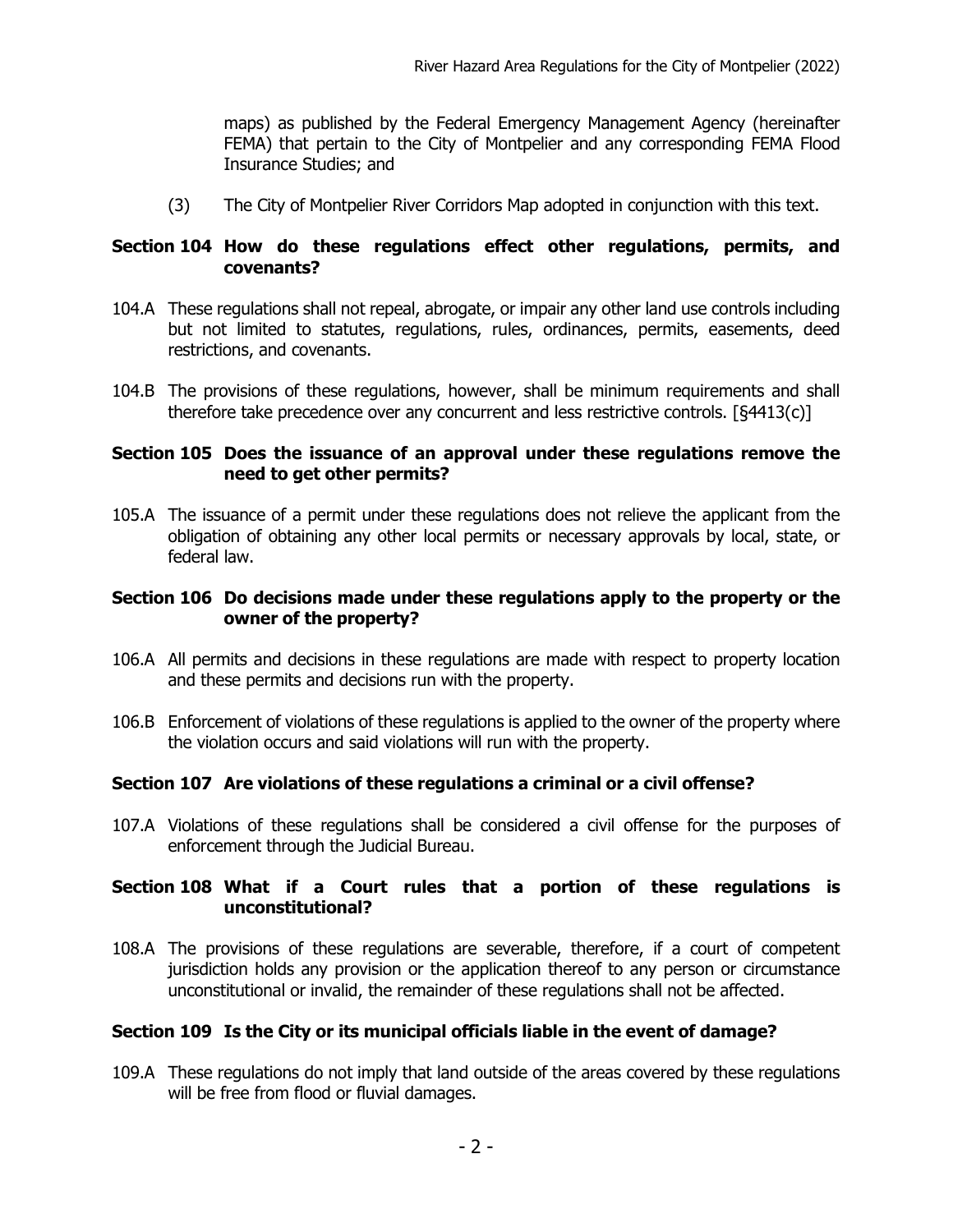109.B These regulations shall not create liability on the part of the City of Montpelier, or any municipal official or employee thereof, for any flood or fluvial damages that result from the reliance on these regulations, or any administrative decision lawfully made hereunder.

# Chapter 110. Adoption, Amendment, and Repeal

## Section 111 What process is used to adopt, amend, or repeal these regulations?

111.A These regulations may be adopted, amended, or repealed according to the requirements and procedures established in the Act for preparation of bylaws (§4441) and adoption of bylaws (§4442).

## Section 112 When do these regulations take effect?

111.A These regulations shall be effective twenty one (21) days after adoption (by majority vote of the City Council) and shall remain in effect until repealed or amended in accordance with the Act.  $[64442(c)(1)]$ 

# Chapter 120. Applicability

## Section 121 What areas are covered by these regulations?

- 121.A These regulations shall apply **only** to areas identified as:
	- (1) Areas of special flood hazard (hereinafter referred to as the Flood Hazard Area) on the Washington County, Vermont FIRM Maps; and
	- (2) River Corridors as identified on the City of Montpelier River Corridors Map. [§4411(b)(3)(G)]
- 121.B The Flood Hazard Areas and River Corridors shall collectively be referred to as River Hazard Areas.

## Section 122 What activities require review and approval under these regulations?

122.A Unless specifically exempted herein, development (as defined in Part 5 of these regulations) shall not commence within the River Hazard Area except in compliance with these regulations. [§4449(a)(1)]

## Section 123 What effect do these regulations have on development in existence prior to adoption?

123.A All uses and structures legally in existence as of the effective date of these regulations are allowed to continue indefinitely.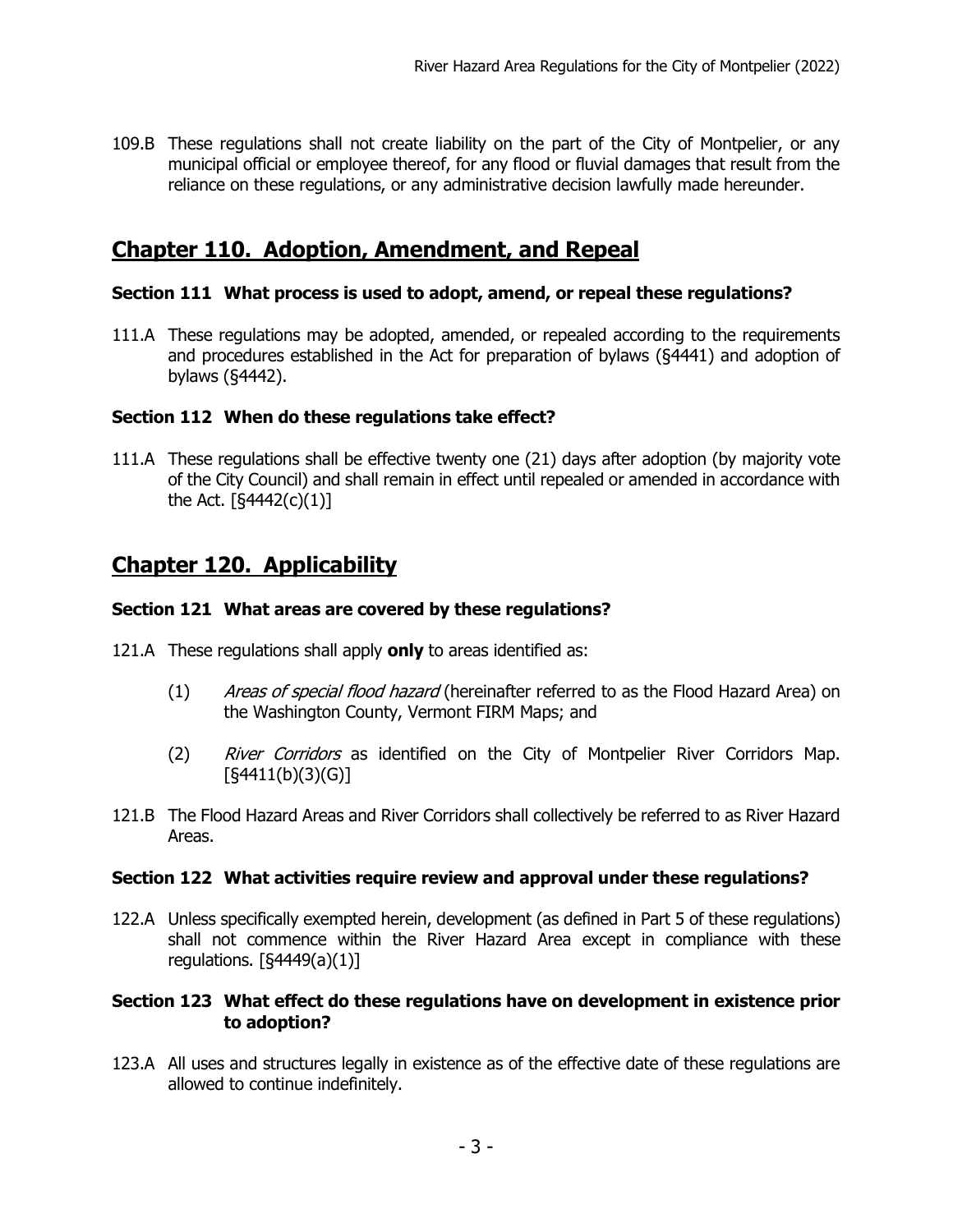123.B Any subsequent development related to pre-existing structures and uses shall be subject to applicable requirements of these regulations.

## Section 124 If an application is made while these regulations are being adopted or revised, which regulations are applied?

124.A Once the public notice for the first public hearing of the City Council is published, applications shall be administered in accordance with the provisions laid out in §4449(d) of the Act.

## Section 125 If an application is made while the River Corridor map is being changed, which map applies?

- 125.A The current River Corridor map remains in effect until the proposed map is under consideration by the City Council through the normal amendment process laid out in Chapter 110.
- 125.B Applications made during the amendment process, therefore, follow the rules laid out in Section 124.

## Section 126 If an application is made while the FIRM maps are being changed, which maps are applied?

- 126.A Any amended FIRM maps and flood insurance studies shall become effective on the effective date printed on the maps and studies.
	- (1) FIRM maps and other official amendments to the maps (e.g. Letters of Map Amendments) will update automatically without action by the City Council.
- 126.B The maps that are in effect at the time of application are used throughout the application process.

# Chapter 130. Miscellaneous Provisions

## Section 130 How are days counted when computing time?

130.A Where an event is required or permitted by these regulations to occur before, on, or after a specified period of time measured from another event, the first day shall not be counted and the final day shall be counted in calculating the period. [§4303a]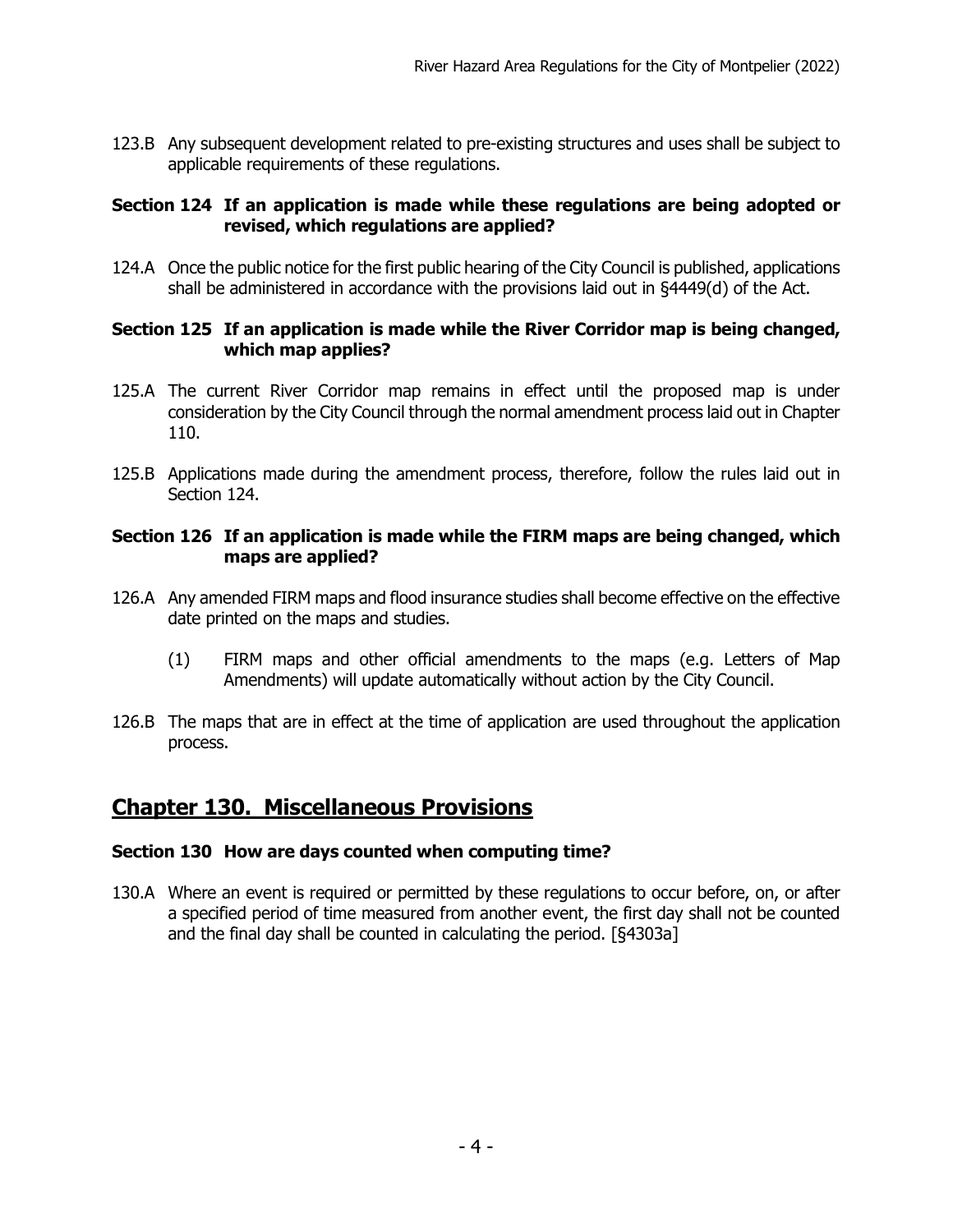# PART 2. ADMINISTRATION

# Chapter 200. Administrative Officer

## Section 201 Who is responsible for the administration of these regulations?

- 201.A These regulations shall be administered by the River Hazard Area Administrative Officer, hereinafter referred to as the Administrative Officer. [§4448(a)]
- 201.B In the absence, disability, or conflict of interest of the Administrative Officer, an acting Administrative Officer may be appointed to administer these regulations. [§4448(b)]
	- (1) An acting Administrative Officer shall be treated the same as the Administrative Officer with respect to these regulations and shall fulfill all responsibilities and adhere to all limitations laid out herein.

## Section 202 Who appoints or removes the Administrative Officer?

202.A The Administrative Officer shall be appointed and may be removed by the City Manager in accordance with the City Charter §1007.

## Section 203 Can the Administrative Officer hold any other office in the City?

203.A The Administrative Officer may hold any other office in the municipality except for membership on the Development Review Board.

## Section 204 What duties and powers does the Administrative Officer have?

- 204.A The Administrative Officer has the duty to manage and enforce these regulations literally and shall not have the power to permit any development that is not in conformance with these regulations. [§4448(a)]
- 204.B The Administrative Officer shall have the power to hear and decide applications for River Hazard Area Development permits under Chapter 500 of these regulations [§4449(a)(1)].
- 204.C The Administrative Officer shall have the power to hear and decide applications for Certificates of River Hazard Compliance under Chapter 520 of these regulations.  $[§4449(a)(2)]$
- 204.D The Administrative Officer has the duty to investigate complaints and has the power to pursue violations of these regulations through procedures set forth under Chapter 400 of these regulations. [§4452]
- 204.E The Administrative Officer should provide forms required to obtain any municipal permit or other municipal authorization required under these regulations or any other regulations or ordinances that relate to the regulation of development within the City of Montpelier. [§4448(c)]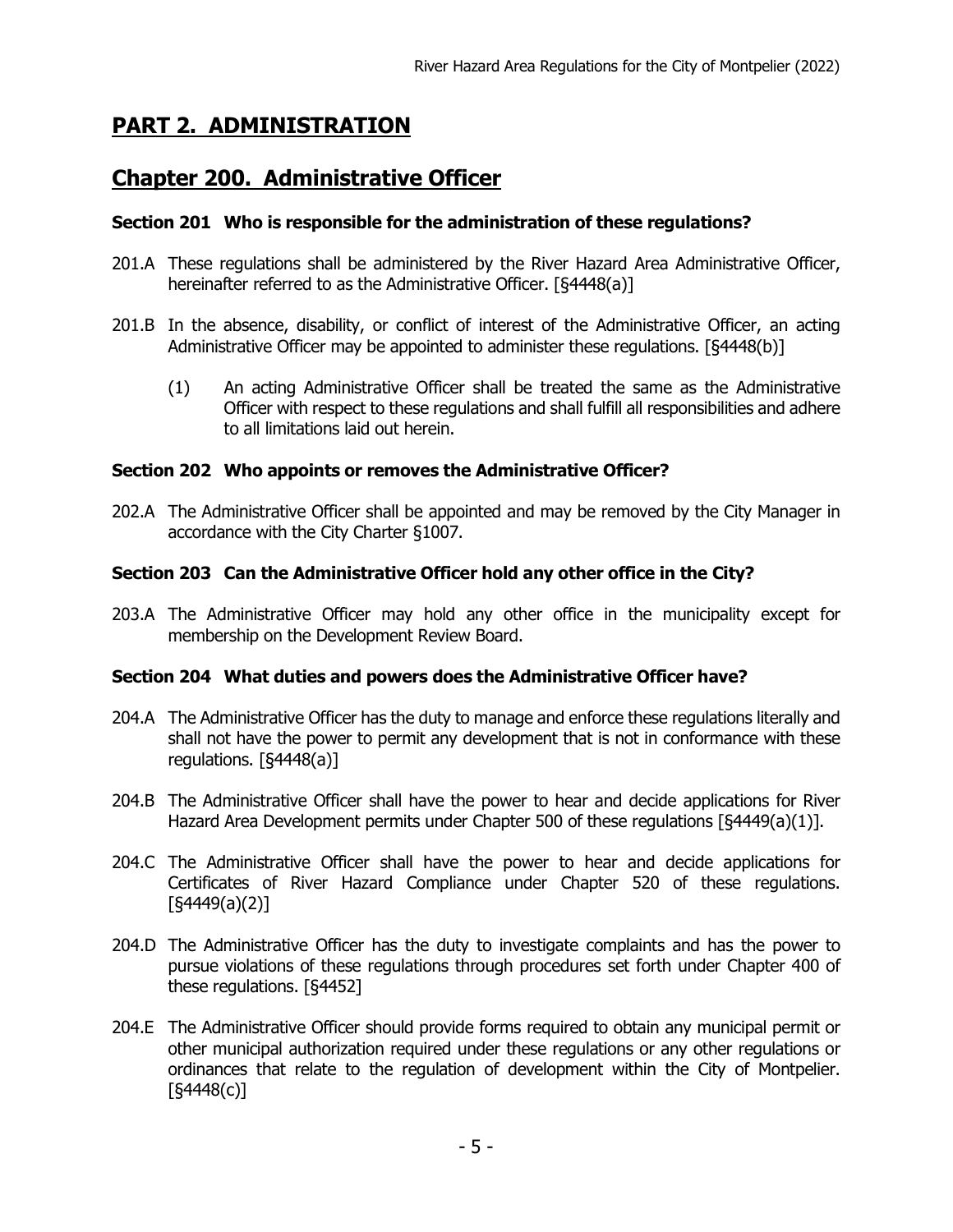- 204.F The Administrative Officer has the duty to inform any person applying for a River Hazard Area Development permit that the person should contact the Regional Permit Specialist employed by the Vermont Agency of Natural Resources in order to assure timely action on any related state and federal permits; nevertheless, the applicant retains the obligation to identify, apply for, and obtain relevant state and federal permits. [§4448(c)]
	- (1) The Administrative Officer has the power to require applicants to submit a Vermont Agency of Natural Resources Project Review Sheet within the application process in order to assure timely action on any related state and federal permits.
- 204.G The Administrative Officer is responsible for any other duties as assigned within these regulations which may not be specifically outlined above.

# Chapter 210 Development Review Board

## Section 211 Who appoints or removes members of the Development Review Board?

211.A The members of the Development Review Board, hereinafter abbreviated DRB, shall be appointed and may be removed by the City Council in accordance with the City Charter §806.

## Section 212 What powers does the Development Review Board have?

- 212.A The DRB shall have all powers set forth in the Act to administer the provisions of these regulations, including, but not limited to, the power to:
	- (1) Consider decisions of the Administrative Officer upon appeal under Chapter 300 of these regulations. [§4460(e)(10)]
	- (2) Consider requests for a waiver under Chapter 320 of these regulations. [§4460(e)(6)]
	- (3) Consider requests for a variance under Chapter 330 of these regulations. [§4460(e)(11)]

## Section 213 How shall the Development Review Board conduct its business?

- 213.A The DRB shall adopt rules of procedure and perform its functions in conformance with the Act [§4461] and Vermont's Open Meeting Law [1 V.S.A. §§310-314].
- 213.B The DRB shall keep minutes of its proceedings, showing the vote of each member upon each question and shall keep records of its examinations and other official actions.
- 213.C For each case heard and decided, the DRB shall make written findings of fact and conclusions of law.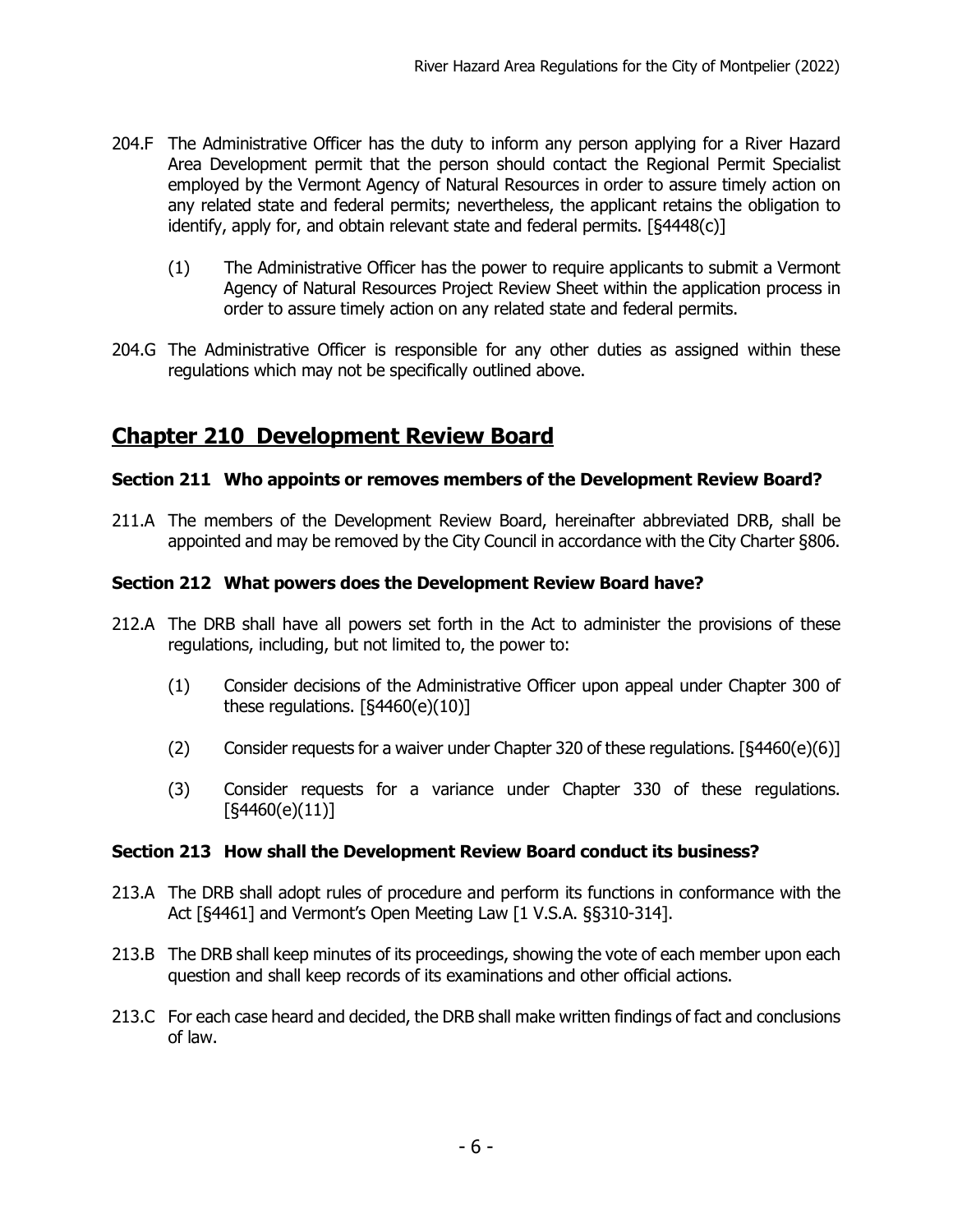# Chapter 220. Fees

## Section 221 Who sets fees associated with any permit or hearing?

- 221.A The City Council may prescribe reasonable fees to be charged with respect to the administration of these regulations and for the administration of development reviews. [§4440(b)]
- 221.B The City Council may establish reasonable fees for filing of notices of appeal and for other acts as it deems proper.  $[§4440(c)]$
- 221.C The fee schedule may be altered or amended only by resolution of the City Council.

## Section 222 What costs can be included in any fee?

- 222.A These fees may include the costs of posting and publishing notices and holding public hearings and the cost of conducting periodic inspections during the installation of public improvements. [§4440(b)]
- 222.B An applicant may be charged the cost of the recording fees as required by law.  $[§4449(c)(2)]$

## Section 223 Can the City charge applicants for technical reviews of applications?

223.A The fee schedule may include a process and provisions that require applicants to pay for reasonable costs of an independent technical review of their applications. [§4440(d)]

#### Section 224 When do fees need to be paid?

- 224.A As established in the fee schedule, these fees may be payable by the applicant upon submission of the application or prior to issuance of the permit. [§4440(b)]
- 224.B For appeals and variances, the payment of the fee shall be a condition for filing the notice. [§4440(c)]

#### Section 225 Where can the fee schedule be viewed?

225.A The schedule of fees shall be posted in the offices of the Municipal Clerk and Administrative Officer.

# Chapter 230. Posting and Recording Requirements

#### Section 231 How are permits and decisions posted?

231.A Notice of the issuance of a River Hazard Area Development permit, Certificate of River Hazard Compliance, or decision by the DRB, must be posted on a form prescribed by the City within view of the public right of way most nearly adjacent to the subject property until the time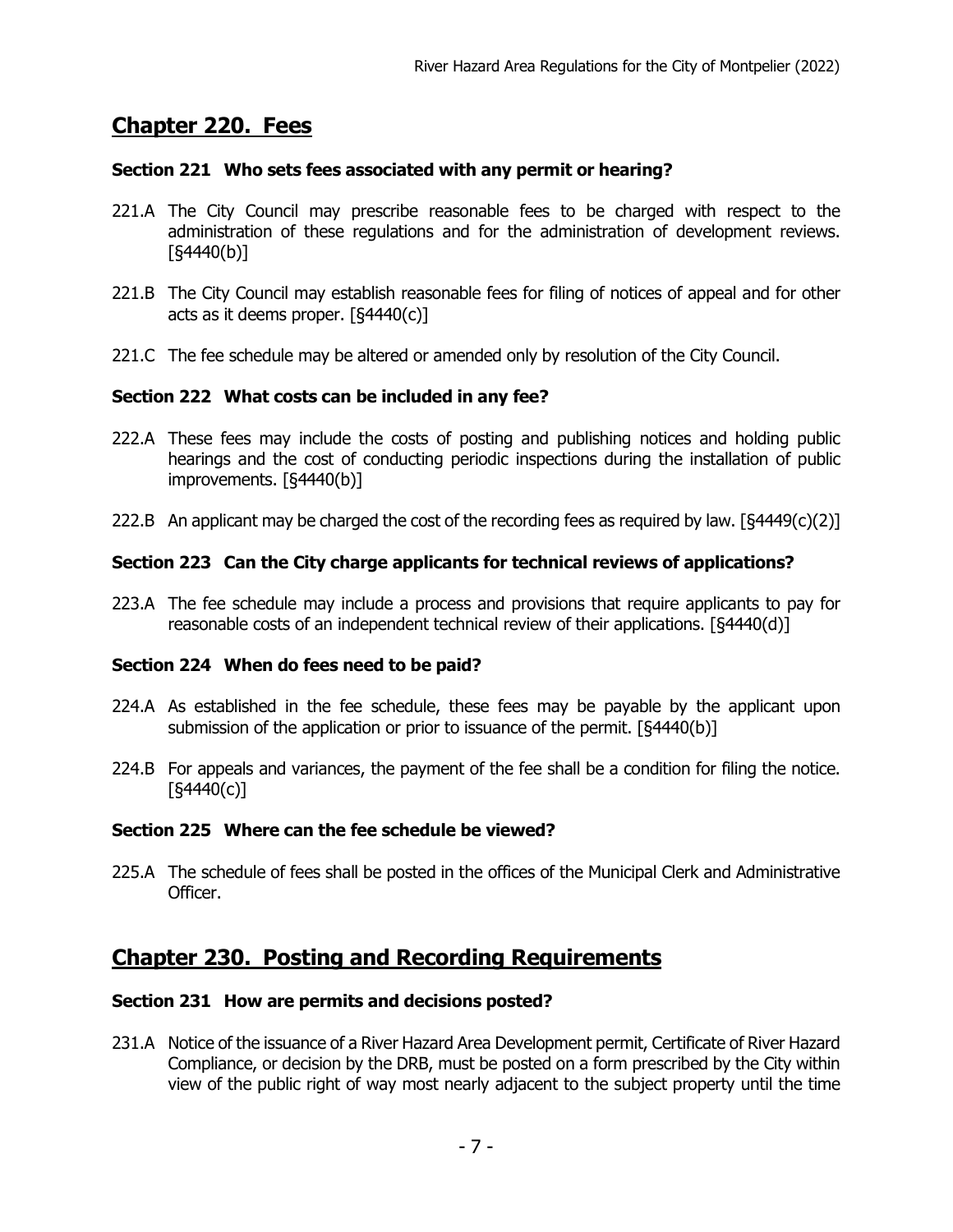for appeals has passed.  $[§4449(b)(2)]$ 

- 231.B Within three (3) days following the issuance of a River Hazard Area Development permit, Certificate of River Hazard Compliance, or decision by the DRB, the Administrative Officer shall post a copy of the permit or approval in the City Clerk's Office until the expiration of the appeal period. [§4449(b)(2)]
- 231.C Each posting shall contain a statement of the period of time within which an appeal may be taken and a description as to where a full description of the project and approval can be found. [§4449(b)]

## Section 232 Who else is required to receive copies of permits and decisions?

232.A Within three (3) days following the issuance of a River Hazard Area Development permit the Administrative Officer shall deliver a copy of the permit to the City Assessor. [§4449(b)(1)]

## Section 233 What items need to be recorded in the land records?

233.A The following issuances shall be recorded in the City land records:

- (1) River Hazard Area Development permits including all associated approvals (including variances);
- (2) Certificate of River Hazard Compliance;
- (3) Results of any appeals;
- (4) Notices of violation; and
- (5) Notices of denial of an application.  $[§4449(c)(1)(A)]$

## Section 234 How are the above items recorded in the land records?

- 234.A Within thirty (30) days after the issuance of any of the items listed above, the Administrative Officer shall deliver the original, or a legible copy, of the issuance to the City Clerk for recording in the municipal land records.  $[64449(c)(1)]$
- 234.B Any issuance delivered for recording shall list:
	- (1) As grantor, the owner of record title to the property at the time of issuance;
	- (2) As grantee, the municipality issuing the permit, certificate, or notice  $-$  i.e. the City of Montpelier;
	- (3) The municipal office where the original, or a true, legible copy of the issuance may be examined;
	- (4) Whether an appeal of such issuance was taken; and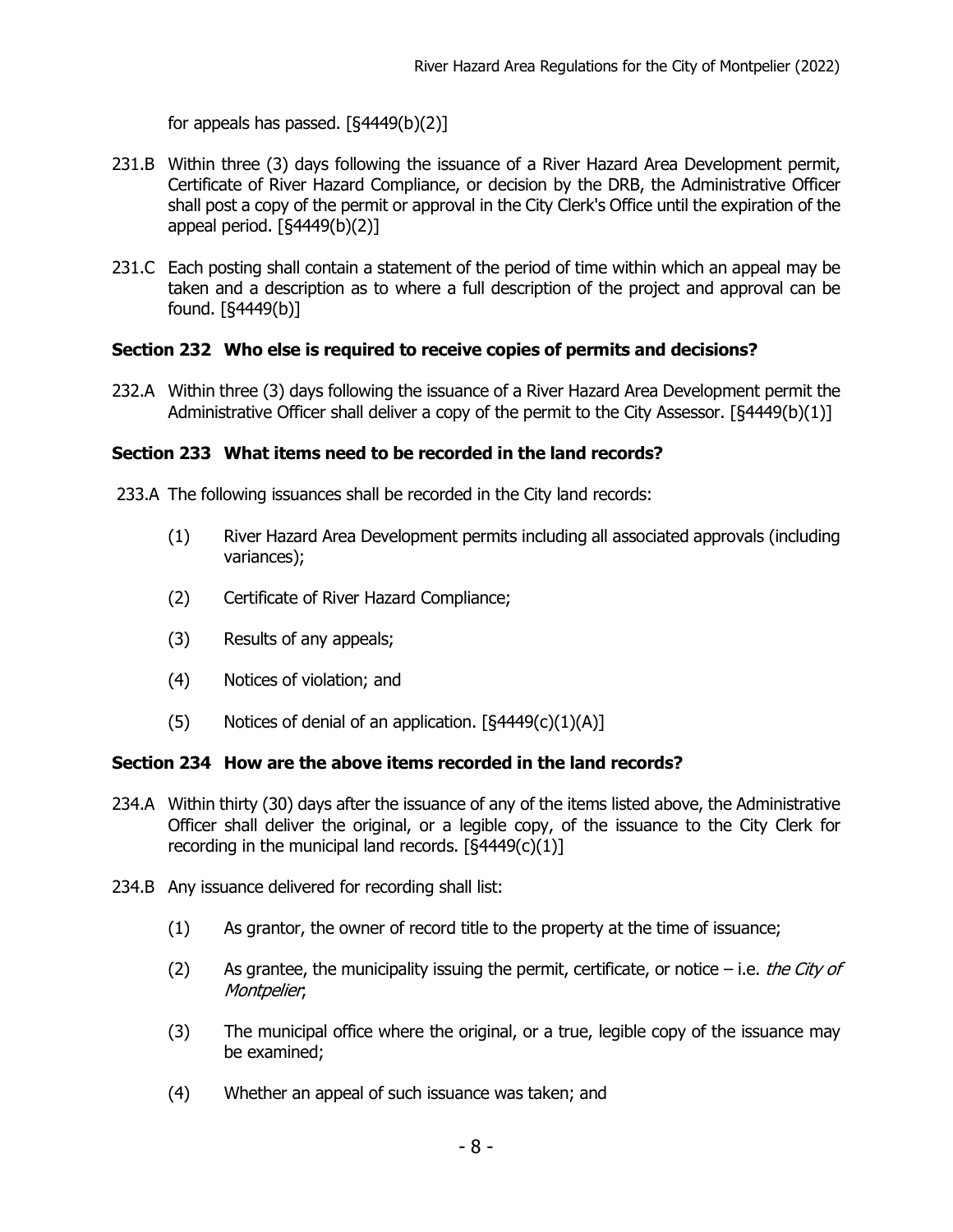(5) The tax map lot number or other description identifying the lot. [24 V.S.A. §1154(c)]

## Section 235 How are the DRB minutes and decisions recorded?

235.A The DRB minutes and decisions shall be maintained in the City Clerk's Office together with all other records of the DRB. [§4461(a)]

## Section 236 What records shall the Administrative Officer maintain?

- 236.A The Administrative Officer shall maintain a record of development including:
	- (1) A file of a copy of any municipal permits, which have been submitted to the City Clerk for recording in the land records, in a location where all municipal land use permits shall be kept. [§4449(c)(1)(B)]
	- (2) Copies of all evidence presented, public notices, hearing minutes, findings of fact and other material collected by the Administrative Officer or DRB in the process of reviewing an application.
	- (3) For any permits issued within the Flood Hazard Area:
		- a. A record of all permits issued;
		- b. A copy of all elevation certificates;
		- c. Any FEMA Letters (LOMA, LOMR, or LOMR-F) associated with the permit;
		- d. All flood proofing certifications required under these regulations; and
		- e. All variance actions, including justification for their issuance.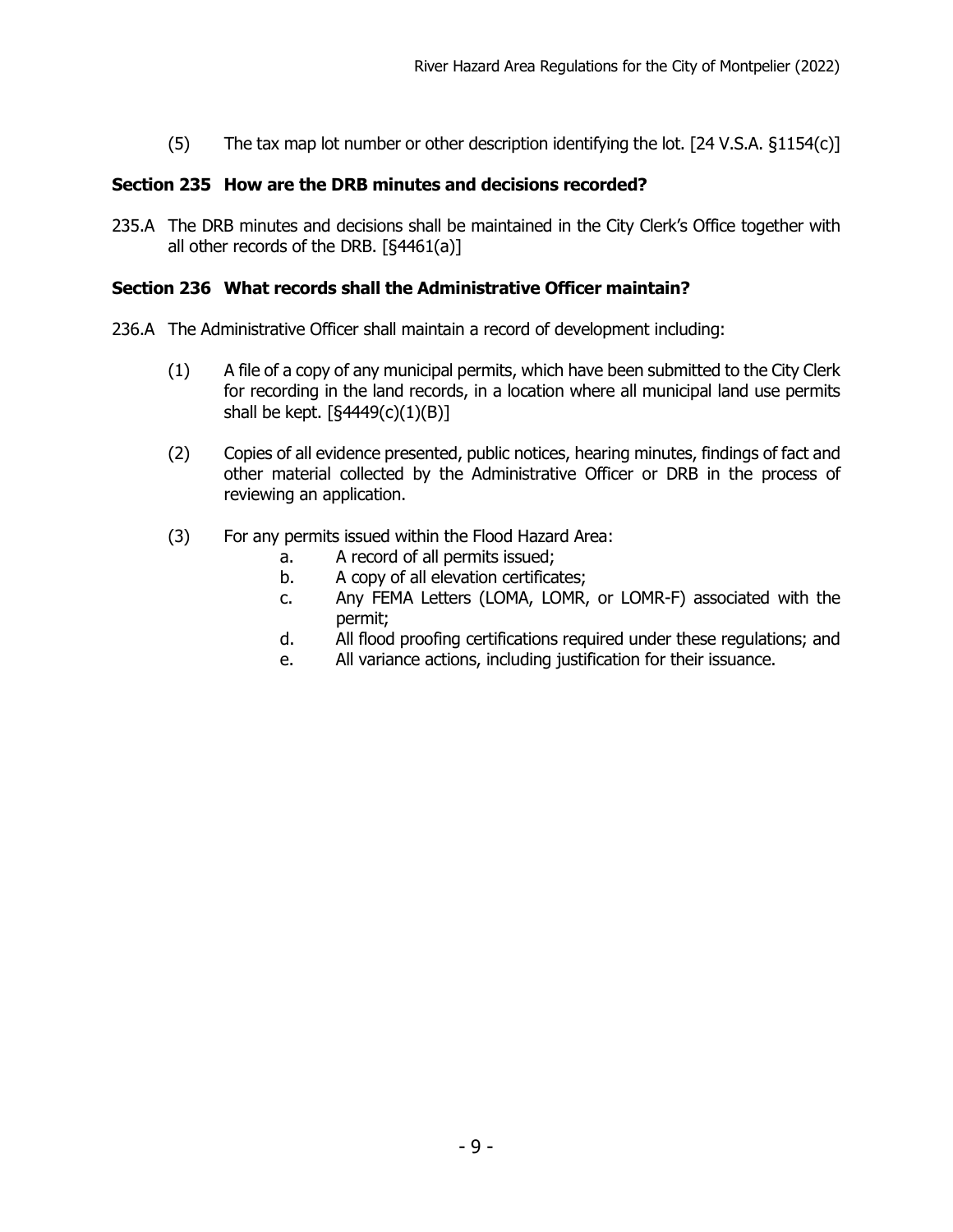# PART 3. APPEALS, WAIVERS, AND VARIANCES

# Chapter 300. Appeals of a Decision of the Administrative Officer

# Section 301 Who can appeal a decision of the Administrative Officer?

301.A The applicant or an interested person may appeal any decision or act taken by the Administrative Officer. [§4465]

# Section 302 What is the deadline for appeal of a decision of the Administrative Officer?

302.A A written notice of appeal must be filed with the DRB within fifteen (15) days of the act or decision [§4465].

# Section 303 What is required in a notice of appeal?

303.A A notice of appeal shall be in writing and include [§4466]:

- (1) The name and address of the appellant;
- (2) A brief description of the decision or act with respect to which the appeal is taken;
- (3) A reference to applicable regulation provisions;
- (4) The relief requested by the appellant; and
- (5) The alleged grounds why such relief is believed proper under the circumstances.

# Section 304 Is a fee required to file an appeal?

304.A If a fee has been established under Chapter 220 of these regulations, then payment of that fee is required for filing the notice of appeal. [§4464(a)(3)]

# Section 305 Under what circumstances can the DRB reject an appeal?

- 305.A The DRB may reject an appeal if the DRB determines that the issues raised by the appellant have been decided in an earlier appeal or involve substantially or materially the same facts by, or on behalf of, the same appellant. [§4470(a)]
	- (1) In these cases the DRB may make their decision without a hearing but shall render a decision and findings of fact within ten (10) days of the filing of the notice of appeal. [§4470(a)]

# Section 306 Does the DRB have a time limit for hearing the appeal?

306.A The DRB shall hold a public hearing within sixty (60) days of receiving a notice of appeal. [§4468]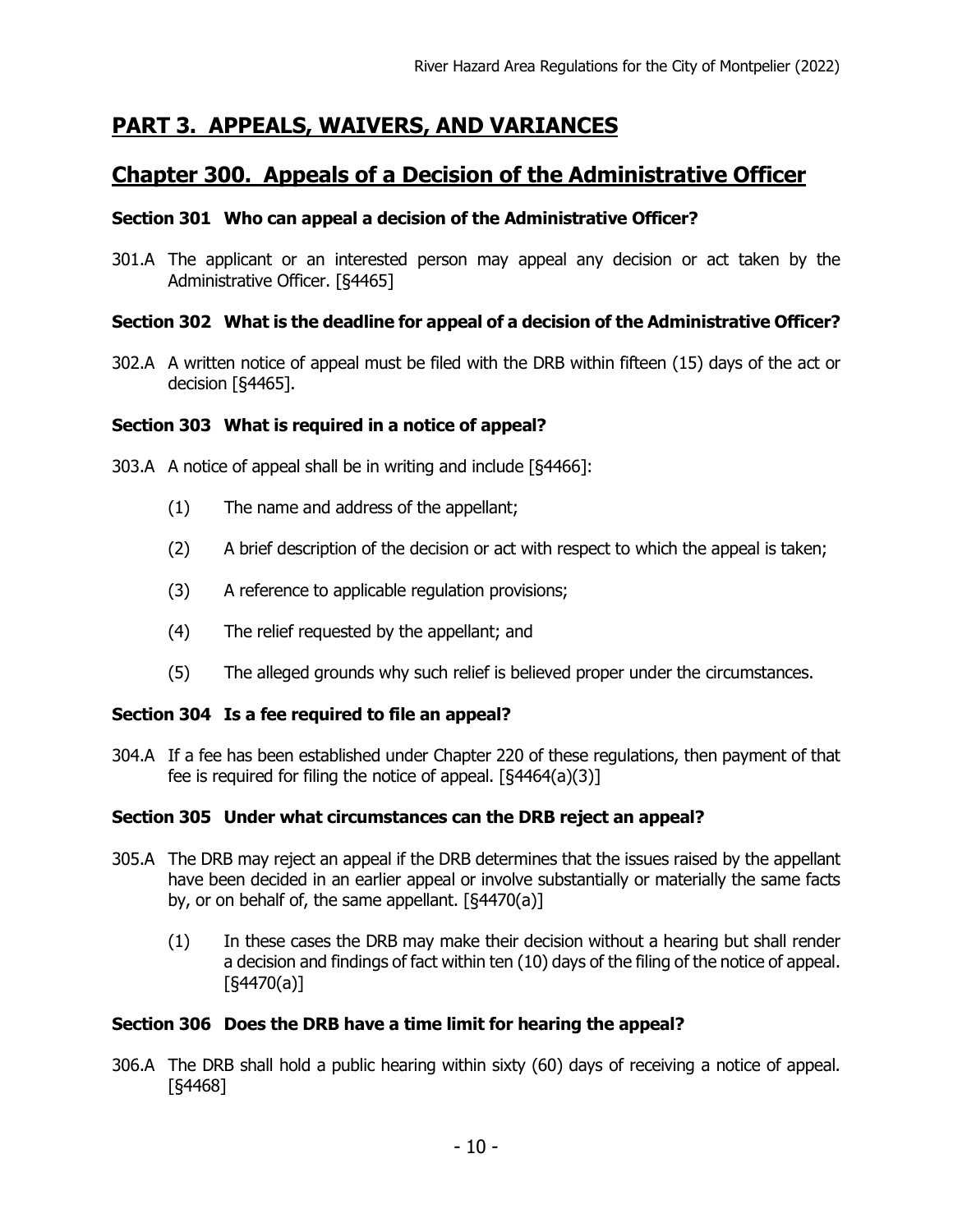## Section 307 How will the public hearing be warned?

- 307.A The Administrative Officer shall provide public notice not less than fifteen (15) days prior to the date of the public hearing.
- 306.B The public notice shall include the date, place, and purpose of such hearing.
- 307.C The public notice shall be:
	- (1) Mailed to the appellant and applicant;
	- (2) Published in a newspaper of general circulation in the City;
	- (3) Posted in three or more public places within the municipality including;
		- a. the City Clerk's Office; and
		- b. Within view from the public right of way most nearly adjacent to the property for which the application is made; and
	- (4) Provided to the owners of all properties adjoining the property subject to development without regards to the public right of way.
		- a. The notification shall include a description of the proposed project and shall be accompanied by information that clearly informs the recipient where additional information may be obtained, and that participation in the local proceedings is a prerequisite to the right to take any subsequent appeal.
		- b. The Administrative Officer is responsible for notifying adjoining landowners either by certified mail, return receipt requested, or by written notice hand delivered or mailed to the last known address supported by a sworn certificate of service. [§§4464, 4468]

## Section 308 What rules must be followed during the public hearing?

- 308.A All hearings of an appeal shall be open to the public.
- 308.B In any hearing, there shall be an opportunity for each person wishing to establish status as an interested person (as defined in Part 10) to demonstrate that the criteria set forth in the definition are met.
- 308.C The DRB shall keep a written record of the name, address, and participation of the persons. [§4461(b)]
- 308.D Any interested person may appear and be heard in person or be represented by an agent at the public hearing. [§4468]
- 308.E The rules of evidence applicable at any hearing under appeal shall be the same as the rules of evidence applicable in contested cases in hearings before administrative agencies [§4468]. These rules of evidence are found in 3 V.S.A. §810.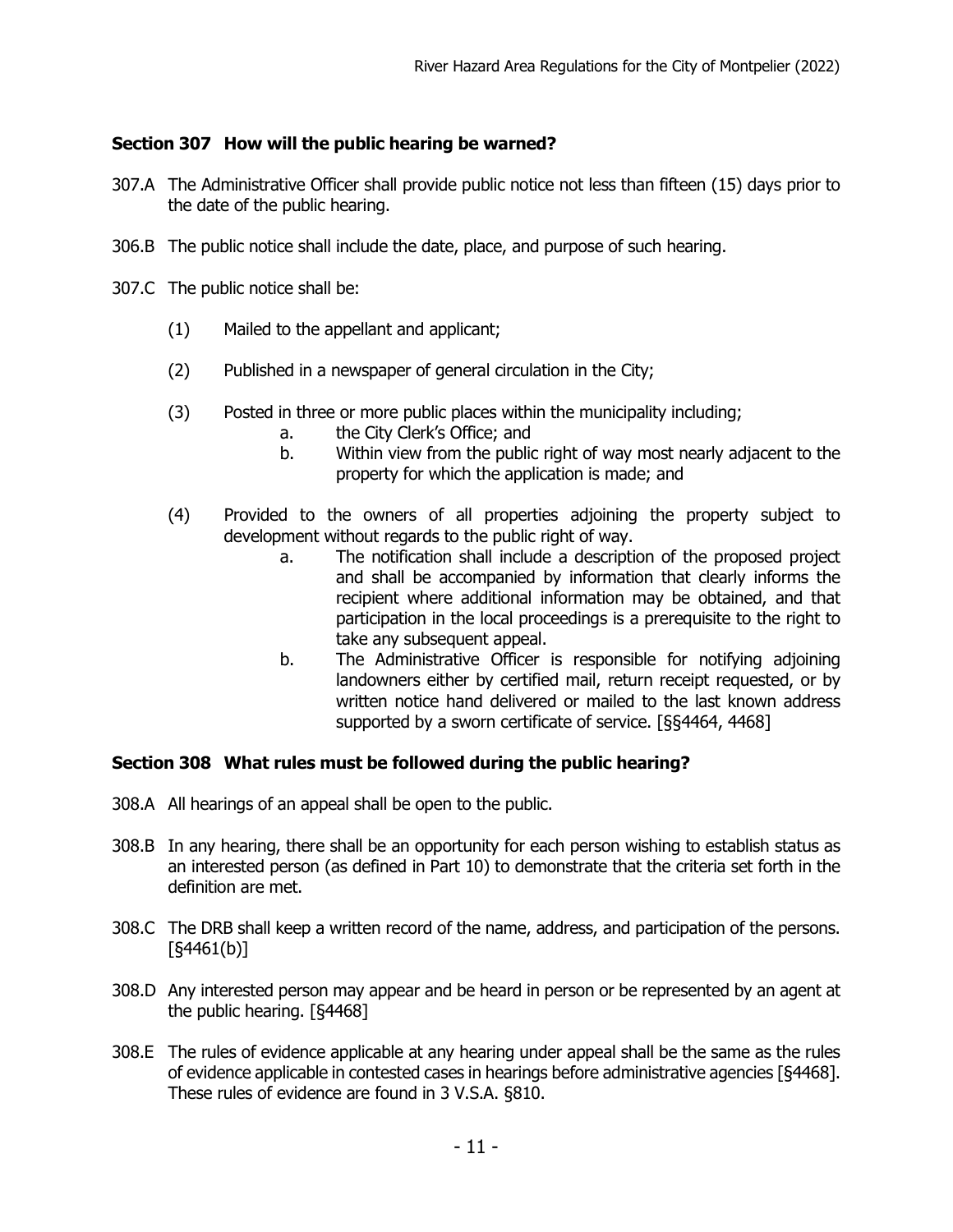- 308.F In most cases the Administrative Officer is the defendant in the appeal before the DRB. In those cases the Administrative Officer must not act as a staff member during the hearing or deliberations.
- 308.G Any hearing may be adjourned by the DRB from time to time, pending submission of additional information, provided, however, that the date and place of the next hearing shall be announced at the hearing.  $[§§4468, 4464(b)(1)]$
- 308.H The DRB should close the hearing promptly after all parties have submitted requested information.

## Section 309 How will the Development Review Board issue its decision?

- 309.A The DRB decision shall be issued within forty-five (45) days after the close of the hearing and a failure of the DRB to issue a decision within the required period shall be deemed approval.
	- (1) Applicants wishing to exercise their right to have an application deemed approved shall appeal the lack of action by the DRB to the Environmental Court.
- 309.B The decision must be in writing and shall include a statement of the factual bases on which the DRB has made its conclusions and a statement of conclusions.  $[64464(b)(1)]$
- 309.C In rendering a decision in favor of the applicant, the DRB may attach reasonable conditions and safeguards, as it deemed necessary to implement the purposes of the Act, these regulations, and the municipal plan then in effect. [§4464(b)(2)]
- 309.D Copies of the DRB decision shall be sent to the appellant and applicant (both by certified mail), every interested person who was heard at the hearing and the Administrative Officer.
- 309.E The DRB decision will be posted and recorded in accordance with Chapter 230 of these regulations.

## Section 310 Can the Development Review Board decision be appealed?

310.A Appeals from the decisions of the DRB may be made to the Environmental Court, as per Chapter 340. [§4771]

# Chapter 320. Waivers

## Section 321 Can certain requirements in these regulations be waived?

- 321.A An applicant may request a waiver for regulations that expressly allow for waivers.
- 321.B Each regulation that allows a waiver shall establish standards that must be met in order to receive approval of the request.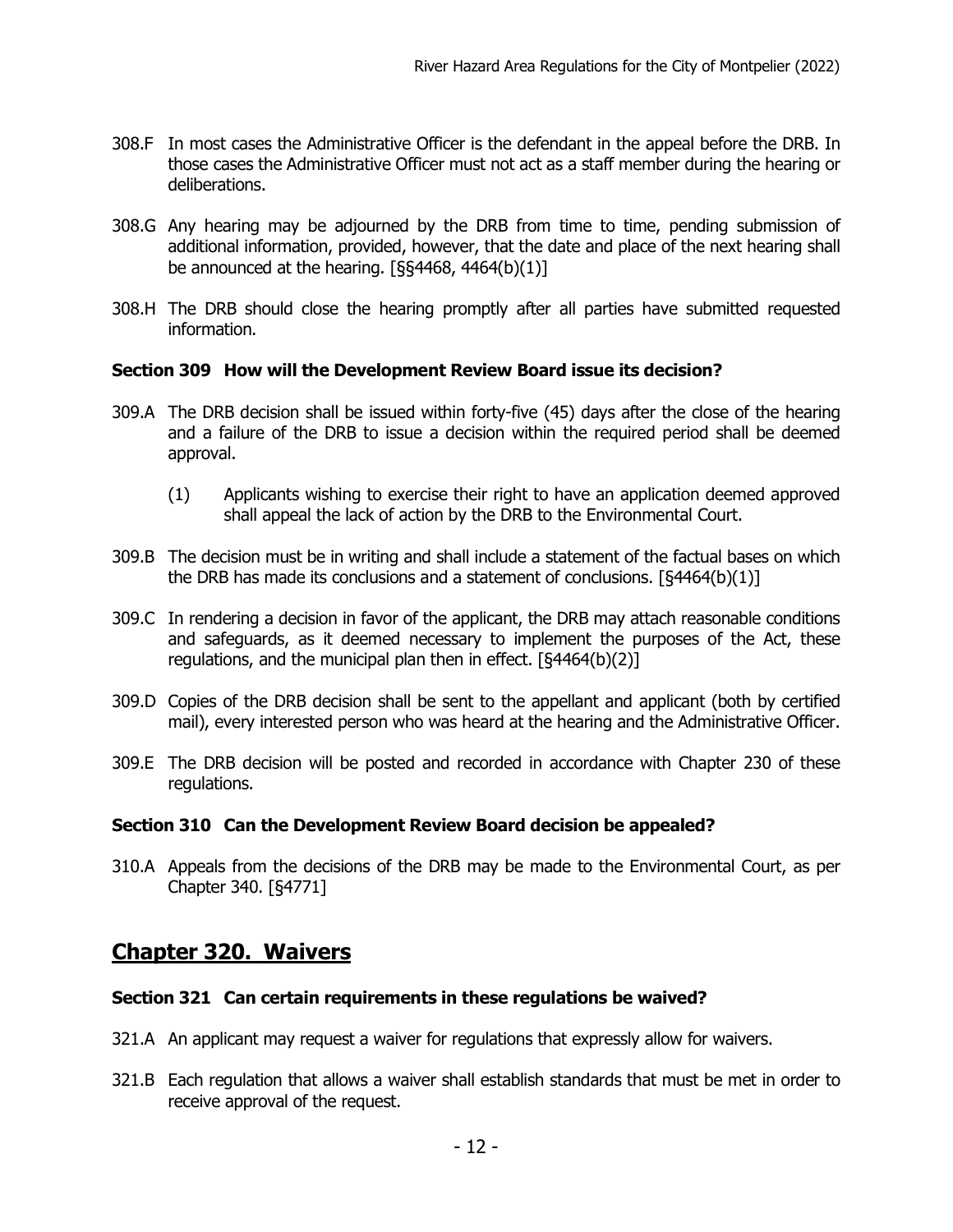## Section 322 What is the purpose for allowing waivers?

- 322.A In order to create an efficient process, these River Hazard Area regulations were designed to allow permits to be issued administratively.
- 322.B Waivers are allowed in order to provide some flexibility in meeting standards but this flexibility requires a more careful review to ensure public safety is not threatened and that neighborhoods are not unduly affected.

## Section 323 What is the process for applying for a waiver?

- 323.A Waivers shall follow the same procedures as appeals which are described in Chapter 300.
- 323.B Applicants for a waiver shall provide sufficient information to demonstrate compliance with the requirements established in the specific waiver provisions.

# Section 324 What are the standards that need to be met in order to receive a waiver?

324.A Waiver standards are contained under the sections where the specific waiver provisions are established.

# Chapter 330. Variances

## Section 331 If an application cannot meet the requirements of these regulations, can a variance be applied for?

- 331.A An applicant may request relief from a provision(s) of these River Hazard Area Regulations through the granting of a variance by the DRB. [§4469]
- 331.B Variances to allow uses that are not allowed in the applicable district are not permissible.

## Section 332 What is the purpose for allowing variances?

- 332.A The purpose of a variance is to address a hardship, related to the physical characteristics of a particular lot, which hampers the owner from enjoying the same property rights accorded to others in the River Hazard Area district.
- 332.B An applicant cannot request rights that have not been accorded to all others in the same district; in no case, therefore, shall the DRB grant a variance for a use which is not allowed in the respective district.
- 332.C Because a variance results in a deviation from the City Plan and regulations, variances are allowed only in narrow circumstances.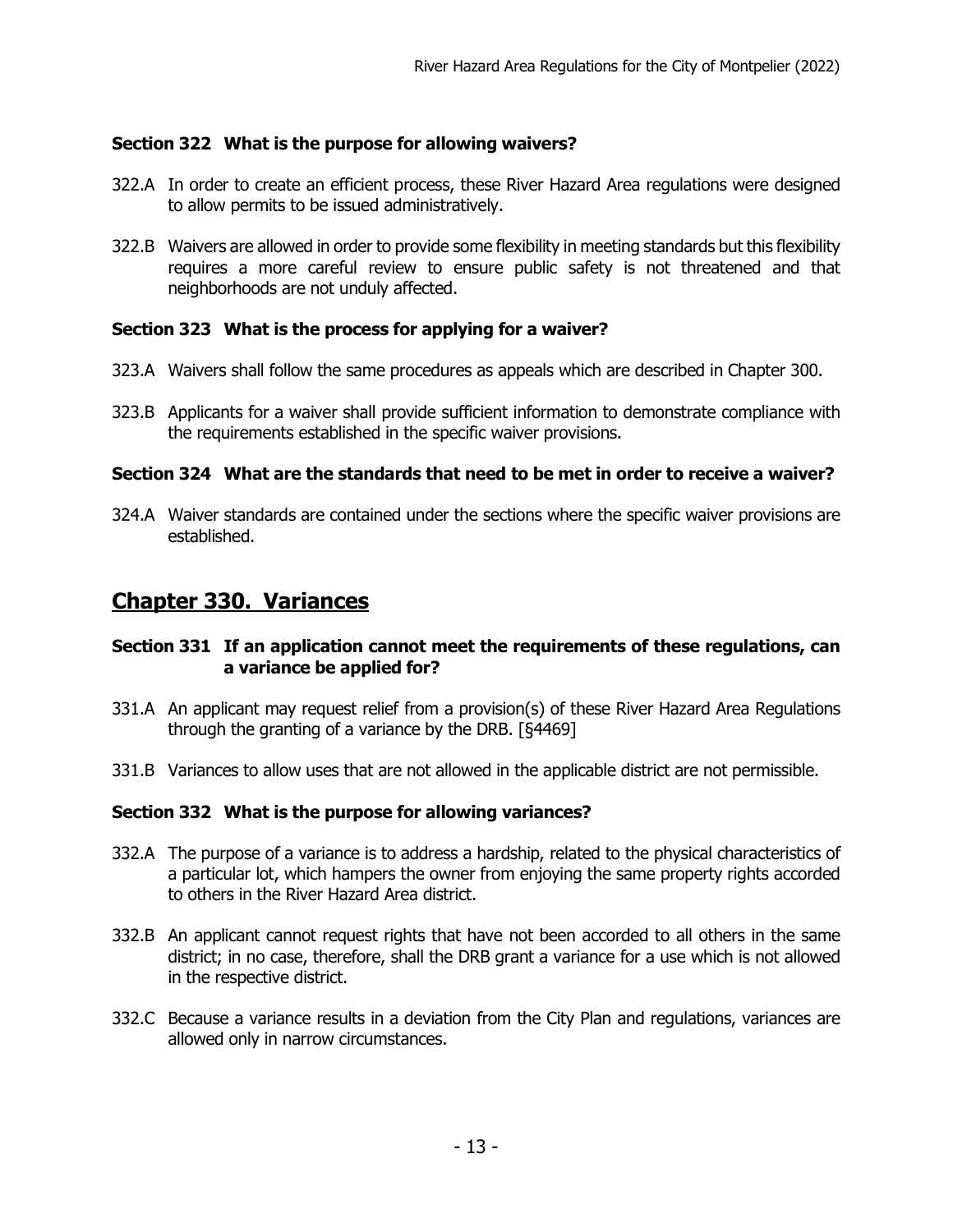## Section 333 What is the process for applying for a variance?

333.A Variances are treated as appeals therefore an application for a variance shall follow the procedures established in Chapter 300. [§§4465, 4466]

## Section 334 What are the standards that need to be met in order to receive a variance?

- 334.A General structures and renewable energy structures are considered under separate standards with regards to variances. [§4469]
	- (1) Standards for general structures are described under section 334.C below.
	- (2) Standards for renewable energy structures are described under section 334.D below.
- 334.B Regardless of the type of structure, every variance of flood hazard requirements in the Flood Hazard Area must also meet flood hazard variance standards [44 CFR, Section 60.6].
	- (1) The flood hazard variance standards are described under section 334.E below.
- 334.C For general structures, all of the following standards must be met  $[84469]$ :
	- (1) That there are unique physical circumstances or conditions, including irregularity, narrowness, or shallowness of lot size or shape, or exceptional topographical or other physical conditions peculiar to the particular property, and that unnecessary hardship is due to such conditions, and not the circumstances or conditions generally created by the provisions of the River Hazard Area regulation in the neighborhood or district in which the property is located; and
	- (2) That because of such physical circumstances or conditions, there is no possibility that the property can be developed in strict conformity with the provisions of the River Hazard Area regulation and that the authorization of a variance is therefore necessary to enable the reasonable use of the property; and
	- $(3)$  That the unnecessary hardship has not been created by the applicant; and
	- (4) That the variance, if authorized, will not alter the essential character of the neighborhood or district in which the property is located, substantially or permanently impair the appropriate use or development of adjacent property, reduce access to renewable energy resources, nor be detrimental to the public welfare; and
	- (5) That the variance, if authorized, will represent the minimum variance that will afford relief and will represent the least deviation possible from the River Hazard Area regulation and from the city plan.
- 334.D For a structure which is primarily a renewable energy resource structure, all of the following standards must be met [§4469]:
	- (1) It is unusually difficult or unduly expensive for the appellant to build a suitable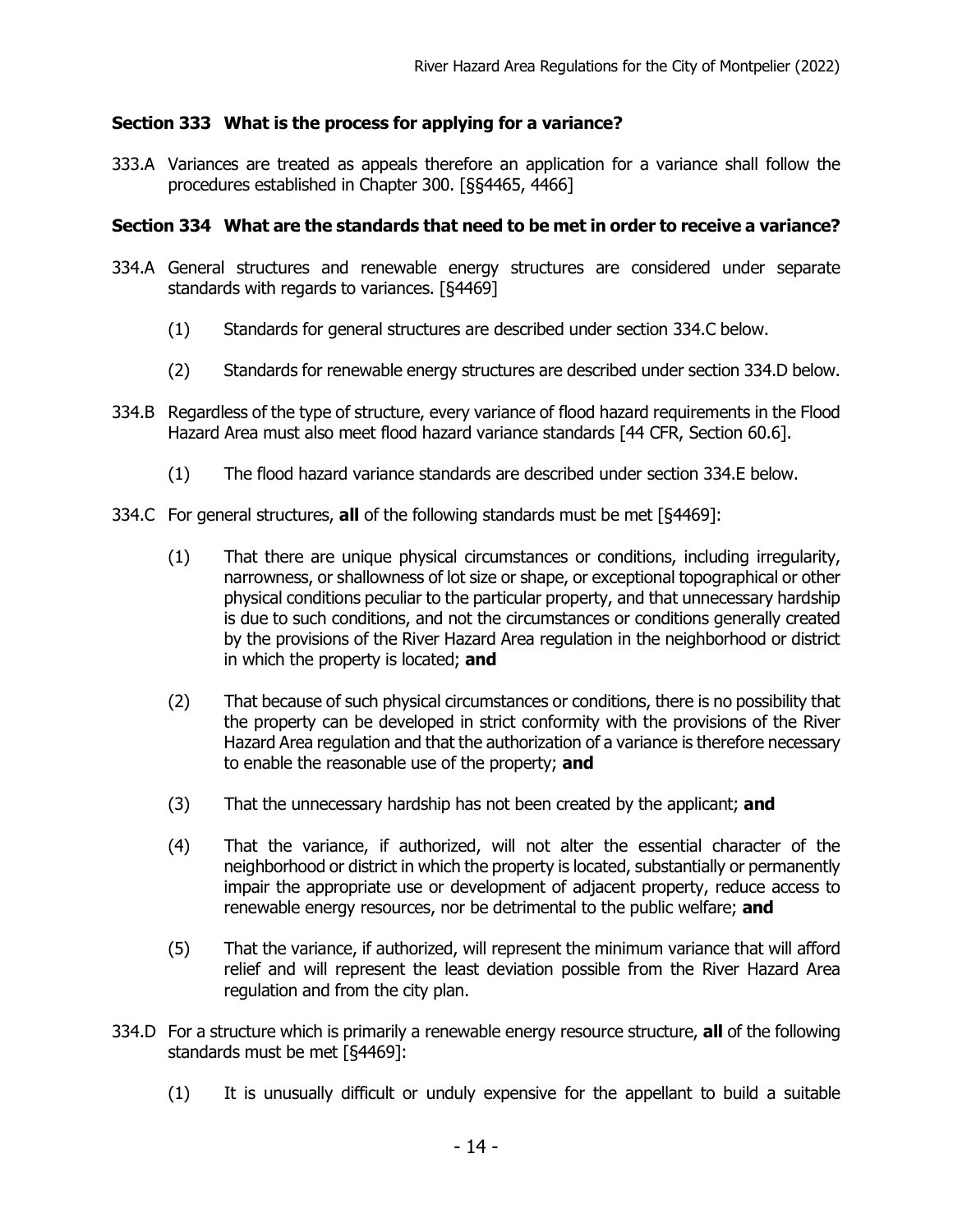renewable energy resource structure in conformance with these regulations; and

- $(2)$  That the hardship was not created by the appellant; and
- (3) That the variance, if authorized, will not alter the essential character of the neighborhood or district in which the property is located, substantially or permanently impair the appropriate use or development of adjacent property, reduce access to renewable resources, nor be a detriment to the public welfare; and
- (4) That the variance, if authorized, will represent the minimum variance that will afford relief and will represent the least deviation possible from the River Hazard Area regulations and from the city plan.
- 334.E Regarding variance requests of any flood hazard requirement in the Flood Hazard Area, all of the following standards must be met in addition to above standards in sections 334.C and 334.D as applicable:
	- (1) For projects within the regulatory Floodway, that during the base flood discharge, the variance will not result in increased flood levels.
	- (2) For parcels of one-half acre or less in size which are also contiguous to and surrounded by parcels with existing structures constructed below the base flood elevation, the following variance standards apply:
		- a. Demonstration of good and sufficient cause;
		- b. Determination that failure to grant the variance would result in exceptional hardship to the applicant;
		- c. Determination that the granting the variance will not result in increased flood heights, additional threats to public safety, extraordinary public expense, create nuisances, cause fraud on or victimize the public, or conflict with other local ordinances; and
		- d. That the variance, if approved, is the minimum necessary, considering the flood hazard, to afford relief.
	- (3) While the granting of variances is generally limited to a parcel size of less than onehalf acre in size (see subsection (2) above), deviations from that limit may occur. However, as the parcel size increases beyond one-half acre, the technical justification for issuing a variance increases.
	- (4) For variances necessary to allow for the conduct of a functionally dependent use the following standards apply:
		- a. The standards identified in subsection (2); and
		- b. Determination that the structure or other development is protected by methods that minimize flood damages during the base flood and create no additional threats to public safety.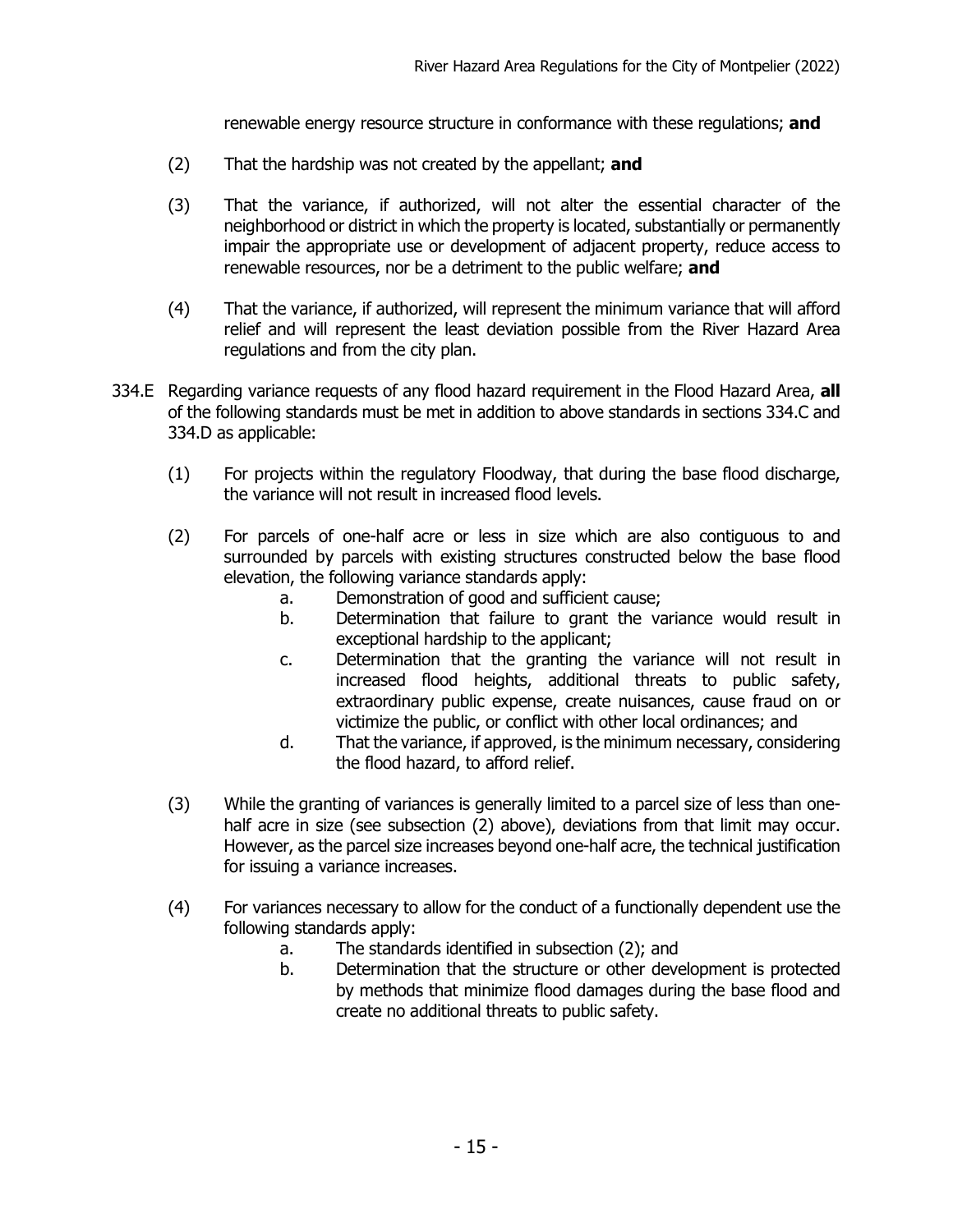## Section 335 If a variance is approved for a flood hazard requirement, are there any conditions that are applied?

335.A In addition to any other conditions the DRB may attach through the procedures established in Section 309.C, every permit issued with any variance of flood hazard requirements shall state:

> "This development is not in conformance with the Flood Hazard Area regulations established by the City of Montpelier to protect the health, safety and welfare of the occupants and/or property. This development will be maintained at the risk of the owner. The issuance of this variance to develop in the Flood Hazard Area will result in increased premium rates for flood insurance up to amounts as high as \$25 for \$100 of insurance coverage and may increase risks to life and property in the event of a flood."

# Chapter 340. Appeals of Development Review Board Decisions

# Section 341 Who can appeal a decision of the Development Review Board?

- 341.A An interested person who has participated in the local regulatory proceeding under these regulations may appeal a decision of the DRB to the Environmental Court. [§4471]
	- (1) Participation in a local regulatory proceeding shall consist of offering, through oral or written testimony, evidence or a statement of concern related to the subject of the proceeding.
	- (2) Appeals to Environmental Court must be taken in accordance with the provisions of Vermont Rules of Civil Procedure (V.R.C.P.) 76a and Vermont Rules of Appellate Procedures (V.R.A.P.) 3 and 4.

# Section 342 Is there a deadline for filing an appeal to the Environmental Court?

342.A Any appeal must be filed within thirty (30) days following the date of the signed DRB decision. [V.R.A.P. 4]

# Section 343 What is required in a notice of appeal?

- 343.A A notice of appeal shall be in writing and include [§4471]:
	- (1) The name of the party appealing.
	- (2) What board made the decision being appealed (e.g. the DRB).
	- (3) The nature of the decision under appeal (e.g. variance request or appeal of Administrative Officer decision).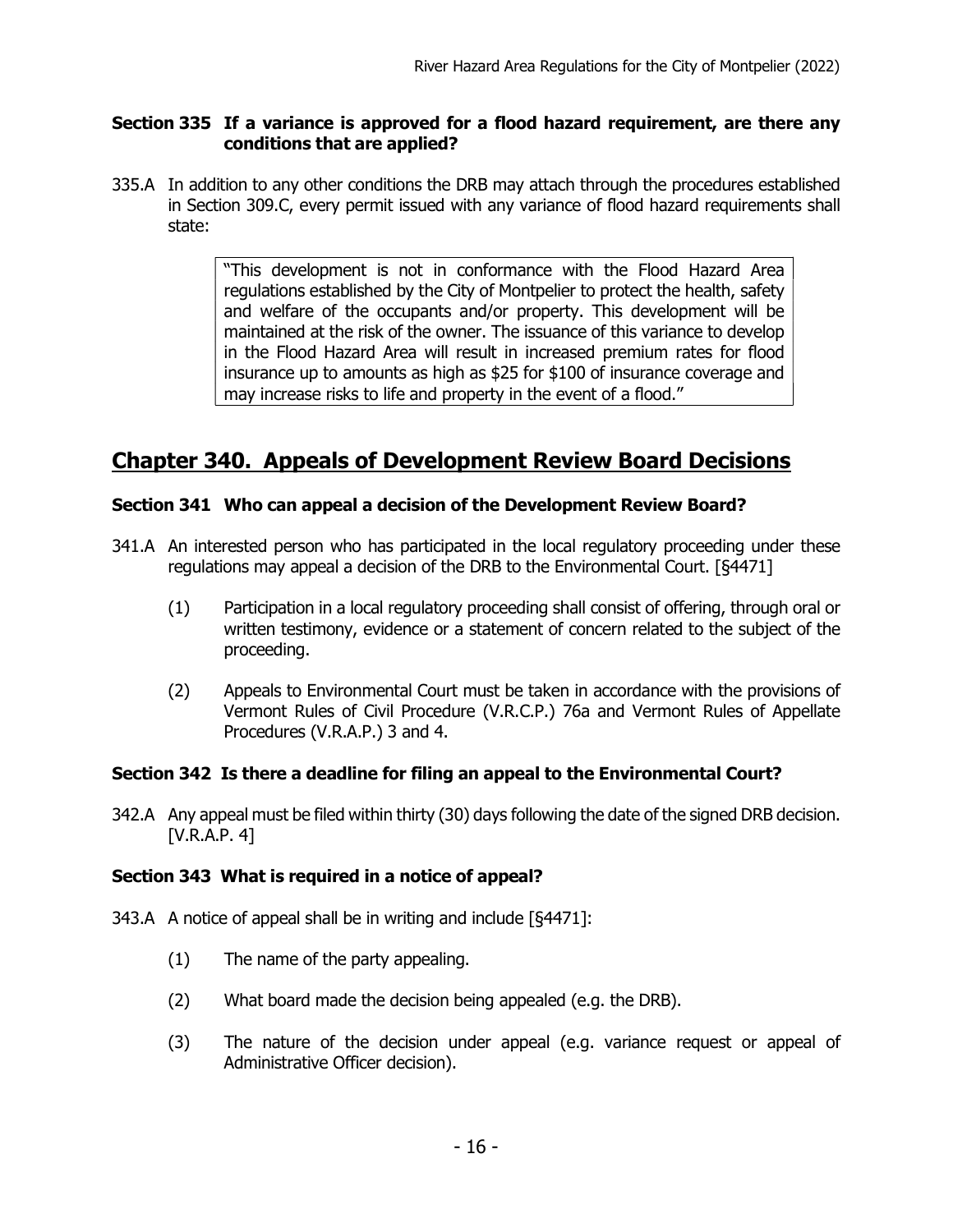- (4) A reference to the specific provisions of the regulation.
- (5) The relief requested by the appellant.
- (6) The signature of the appellant or attorney.

# Section 344 How much is the fee for filing an appeal?

344.A The filing fee is established by V.R.C.P. 76 (e). At the time of the development of these regulations, the fee for filing an appeal with the Environmental Court is \$150.

# Section 345 How does someone file an appeal to the Environmental Court?

- 345.A The notice of the appeal shall be filed by certified mail with fees to the Environmental Court and mailing a copy to the Administrative Officer who shall supply a list of interested persons to the appellant within five  $(5)$  working days.  $[§4471(c)]$
- 345.B Upon receipt of the list of interested persons, the appellant shall, by certified mail, provide a copy of the notice of appeal to every interested person. [§4471(c)]

# Section 346 Can other interested persons join the appeal after it has been filed?

346.A If any one or more of those persons are parties to the appeal but wish to join the appeal, they shall be granted leave by the court to intervene in the case by filing a motion. [§4471(c)]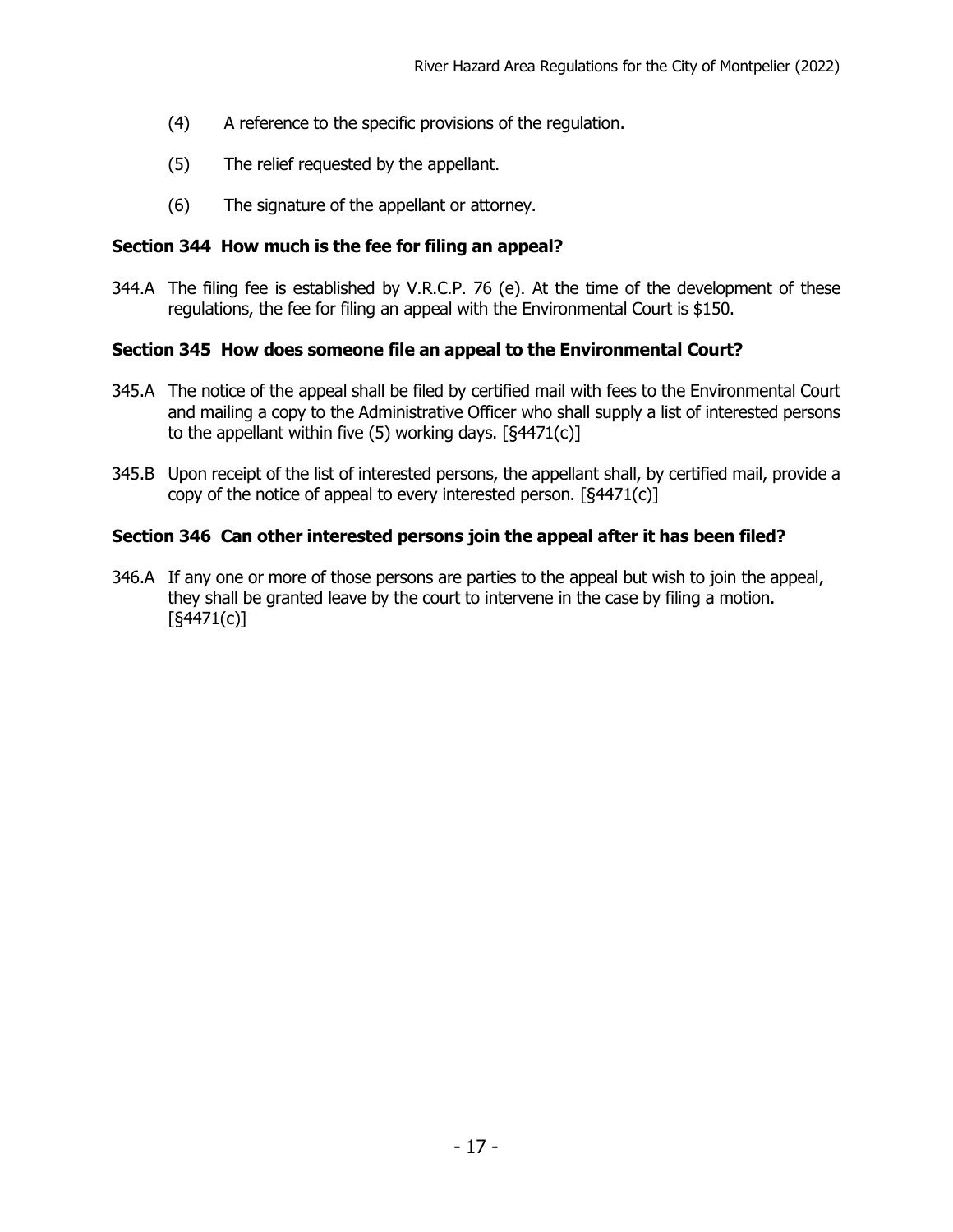# PART 4. VIOLATIONS AND ENFORCEMENT

# Chapter 400 Violations and Enforcement

## Section 401 What constitutes a violation of this ordinance?

- 401.A The commencement or continuation of any development which is not in conformance with the provisions of these regulations shall constitute a violation.
- 401.B Violations of these regulations shall be prosecuted in accordance with the Act. [§§4451, 4452]

## Section 402 Who is responsible for investigating complaints and enforcing violations?

- 402.A Whether through direct observation, written or oral complaint, site visit, or notification of violation from the landowner, the discovery of an alleged violation must be pursued by the Administrative Officer.
- 402.B The Administrative Officer is required, by law, to enforce all violations of these regulations.  $[§4448(a)]$

## Section 403 How are violations discovered?

- 403.A The Administrative Officer may become aware of potential violations by:
	- (1) Written complaint of any person who believes that a violation of these regulations has occurred;
	- (2) Discovery through the normal course off doing his or her duties (e.g. through inspections for certificates of compliance);
	- (3) Information obtained by other city and state officials in the course of their duties (e.g. assessor identifies new structures on property);
	- (4) Any other legal means whereby the Administrative Officer has a reasonable belief that a violation has occurred.

## Section 404 When filing a complaint, what information must be included?

- 404.A The complaint shall state fully the causes and basis for the alleged violation.
- 404.B Written complaints must include the name of the complainant.
	- (1) Anonymous complaints may or may not be investigated by the Administrative Officer at his or her discretion. Someone wishing to remain anonymous must state a reason to remain so.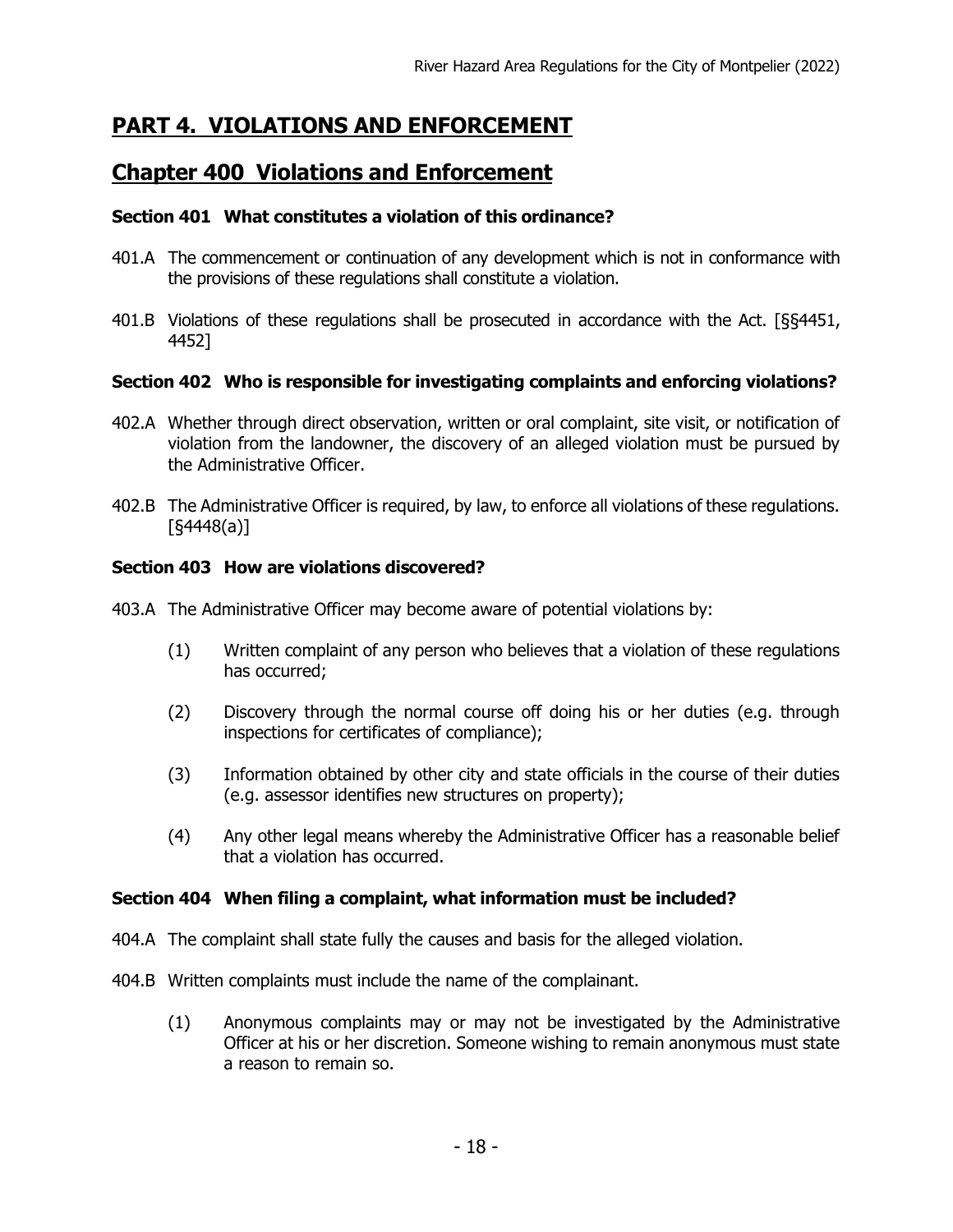## Section 405 How shall the Administrative Officer handle complaints?

405.A The Administrative Officer shall properly record such complaint, investigate within a reasonable time, and take action as appropriate in accordance with these regulations.

## Section 406 Can the Administrative Officer enter private property to investigate complaints?

406.A The Administrative Officer may not enter upon any private property, for purposes of inspection and investigation, except by permission of the landowner or per a search warrant duly issued by a court [13 V.S.A. §4701].

## Section 407 What is required in the notice of violation?

- 407.A The warning notice shall state:
	- (1) That a violation exists;
	- (2) That the alleged offender has an opportunity to cure the violation within the seven (7) day period;
	- (3) That the alleged offender has the right to appeal the notice of violation to the DRB within fifteen (15) days from the date the notice was sent; and
	- (4) That the alleged offender will not be entitled to an additional warning notice for a violation occurring after the seven (7) day period.

## Section 408 If a violation is found, does a property owner have a period of time to respond or to correct the violation?

- 408.A No action may be brought under this section unless the alleged offender has had at least seven (7) working-day notice by certified mail that a violation exists and has failed to satisfactorily respond or correct the alleged violation [§4451(a)].
- 408.B Because State statute allows for fifteen (15) days to appeal the notice of violation, the City will generally not pursue enforcement until the property owner's appeal rights have expired.
- 408.C Action may be brought without notice and opportunity to cure if the alleged offender repeats the violation of these regulations after the seven (7) day notice period and within the next succeeding twelve (12) months.

## Section 409 What if the property owner cannot fix the violation within seven days?

409.A Where a landowner is cooperating with the Administrative Officer in finding a cure for the violation, the Administrative Officer has the authority to enter written agreements to resolve violations.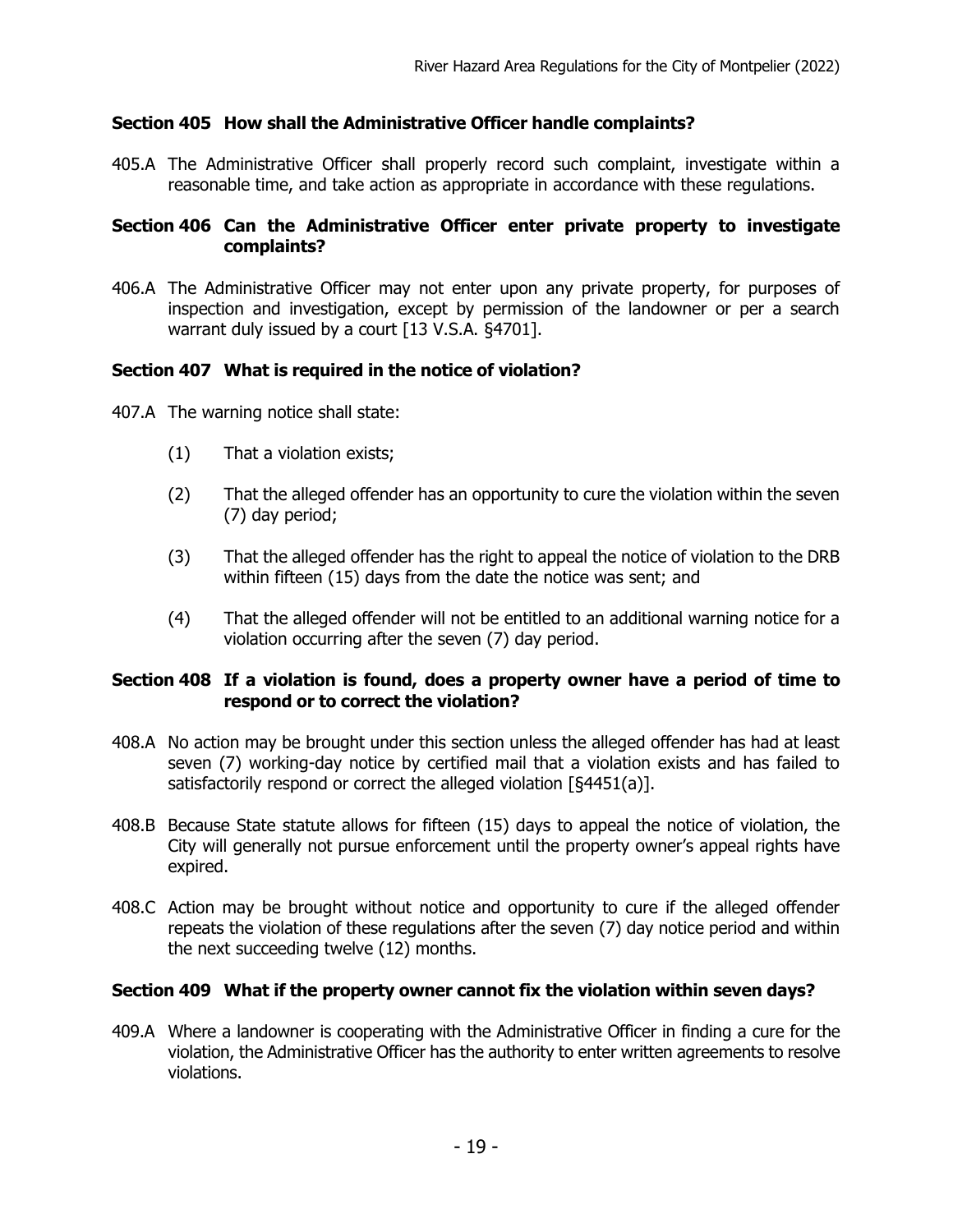- (1) The Administrative Officer is under no obligation to enter into any agreement; informal resolutions are not required under statute and are provided by the City of Montpelier as an amicable means of resolving violations.
- (2) At a minimum, any agreement shall:
	- a. Be in writing and be signed by both the violator and administrator.
	- b. Must establish a timeline for curing the violation.
	- c. Give written authorization that will allow the Administrative Officer to inspect the premises upon completion (or by the agreed upon date of completion) to ensure compliance.
- (3) The Administrative Officer is prohibited from making any agreement allowing a violation to continue even if the violation is minimal, inadvertent, and/or the violator agrees to pay a fine  $[§4448(a)].$
- (4) Acceptable reasons for providing time to cure a violation may include winter weather (e.g. landscaping may not be possible until spring).

# Section 410 What if a property owner fails to fix a violation?

- 410.A Where a property owner fails to remedy the situation within the 7-day period or the timetable agreed to under an informal resolution, the Administrative Officer, in the name of the City of Montpelier, shall bring appropriate action to enforce the provisions of these regulations [§4451].
- 410.B Each day that a violation is continued after the initial seven (7) day notice shall constitute a separate offense.
- 410.C Enforcement may be by any means allowed under §4454 including, but not limited to:
	- (1) The Administrative Officer may issue a Municipal Complaint and pursue enforcement before the Judicial Bureau in accordance with the provisions of 24 V.S.A. §1974a and §1977 with penalties as prescribed below:
		- a. First offence. A first offence of these regulations shall be punishable by a fine of \$100. The waiver fee shall be \$75.
		- b. Subsequent offences. Any subsequent offences of the same provision of the regulations within a 12 month period shall be punishable by a fine of \$200. The waiver fee shall be \$150.
	- (2) The Administrative Officer may notify the City Attorney of the violation who will take action in Environmental Court or Superior Court, as appropriate, with penalties as prescribed below:
		- a. Any person who violates these regulations shall be fined not more than the amount prescribed under the Act [§4451(a)] which at the time of the development of these regulations is \$100 per day.
	- (3) After all legal means to remedy the violation have been exhausted and the structure is still in violation, FEMA is authorized to deny flood insurance to the property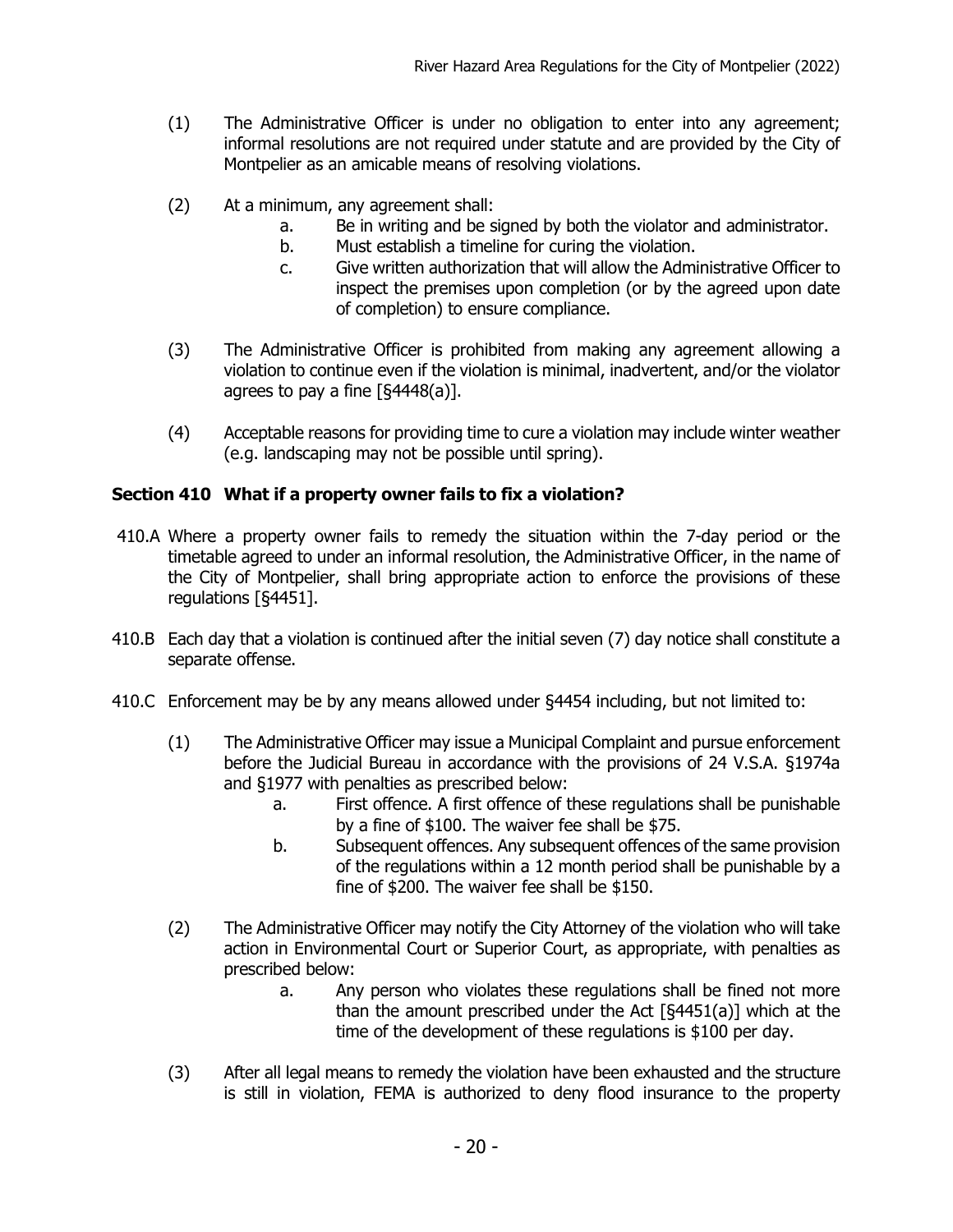provided the community declares the property to be in violation of the regulations. The Administrative Officer shall submit a declaration to the Administrator of the NFIP requesting a denial of flood insurance. The declaration shall consist of:

- a. The name of the property owner and address or legal description of the property sufficient to confirm identity or location.
- b. A clear and unequivocal declaration that the property is in violation of a cited State or local law, regulation, or ordinance.
- c. A clear statement that the public body (i.e. the Administrative Officer) making the declaration has the authority to do so and a citation of that authority.
- d. Evidence that the property owner has been provided notice of the violation and the prospective denial of insurance.
- e. A clear statement that the declaration is being submitted pursuant to Section 1316 of the National Flood Insurance Act of 1968, as amended.

# Section 411 What if the violation occurred a long time ago and was never identified?

- 411.A The City shall observe any limitations on enforcement proceedings related to municipal permits and approvals as set forth in the Act [§4454] including the following:
	- (1) An enforcement action relating to any municipal land use permit must be instituted within fifteen (15) years of the date of when the alleged violation first occurred and not thereafter.
	- (2) The burden of proving the date the alleged violation first occurred shall be on the person against whom the enforcement action is instituted.
	- (3) No enforcement proceeding may be instituted to enforce an alleged violation of a permit or certificate which received final approval after July 1, 1998, unless the permit or certificate or a notice of the permit or certificate was recorded in the land use records of the City of Montpelier as required by the Act. [§4454(b)]
	- (4) Nothing in this section shall prevent any enforcement proceeding by the City of Montpelier under any other authority it may have, including, but not limited to, the City's authority under Title 18 relating to abatement and removal of a public health risk or hazard. [§4454(c)]

# Section 412 Do notices of violation need to be recorded?

- 412.A The Administrative Officer shall meet the posting and recording requirements of Chapter 230 which shall include the following:
	- (1) Notices of violation shall be recorded in the municipal land records.
	- (2) When violations are cured and any related assessed penalties are paid, the Administrative Officer shall record a notice of violation removal in the municipal land records.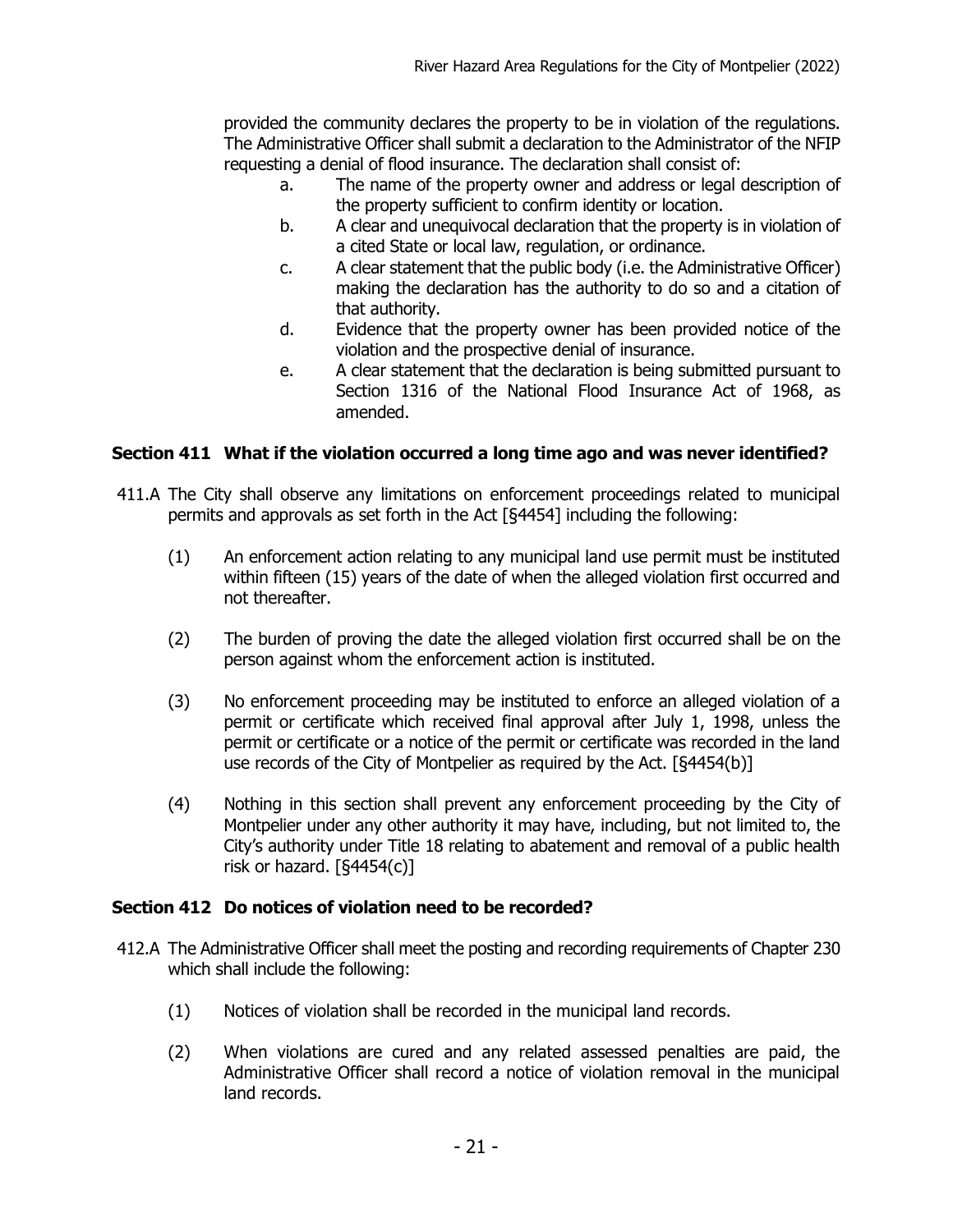# PART 5. DEVELOPMENT REVIEW PROCEDURES

# Chapter 500 River Hazard Area Development Permit Procedures

## Section 501 Are permits required for all development in the River Hazard Area?

501.A Development shall not commence in the River Hazard Area without a River Hazard Area Development permit issued by the Administrative Officer.

## Section 502 What activities are included in the definition of development?

- 502.A Development means any human-made change to improved or unimproved real estate including but not limited to:
	- (1) Construction, reconstruction, improvement, relocation, and placement of buildings and other structures;
	- (2) Mining, dredging, filling, grading, paving, excavation and drilling operations;
	- (3) The outdoor storage of equipment or materials;
	- (4) Any change in use of any structure or land or part thereof;
	- (5) The division of a parcel containing lands within the River Hazard Area into two or more parcels including boundary line adjustments.
- 502.B The following activities are not included in the definition of development and are therefore exempt from regulation:
	- (1) Normal maintenance and repair of an existing structure.
	- (2) Minor internal improvements to existing structures.
		- a. Minor internal improvements are any development within an existing structure which does not otherwise require a zoning permit or building permit, and the cost of such improvement is less than \$500 in value.
	- (3) The demolition of structures.
	- (4) Farming including:
		- a. Accepted agricultural and best management practices (AAPs, BMPs) as defined by the Commissioner of Agriculture, Food, and Markets. [§4413(d)]
		- b. The construction or alteration of farm structures however shall meet setbacks required by these regulations, unless specifically waived by the Commissioner. Written notification, including a sketch plan showing the proposed structure and associated setback distances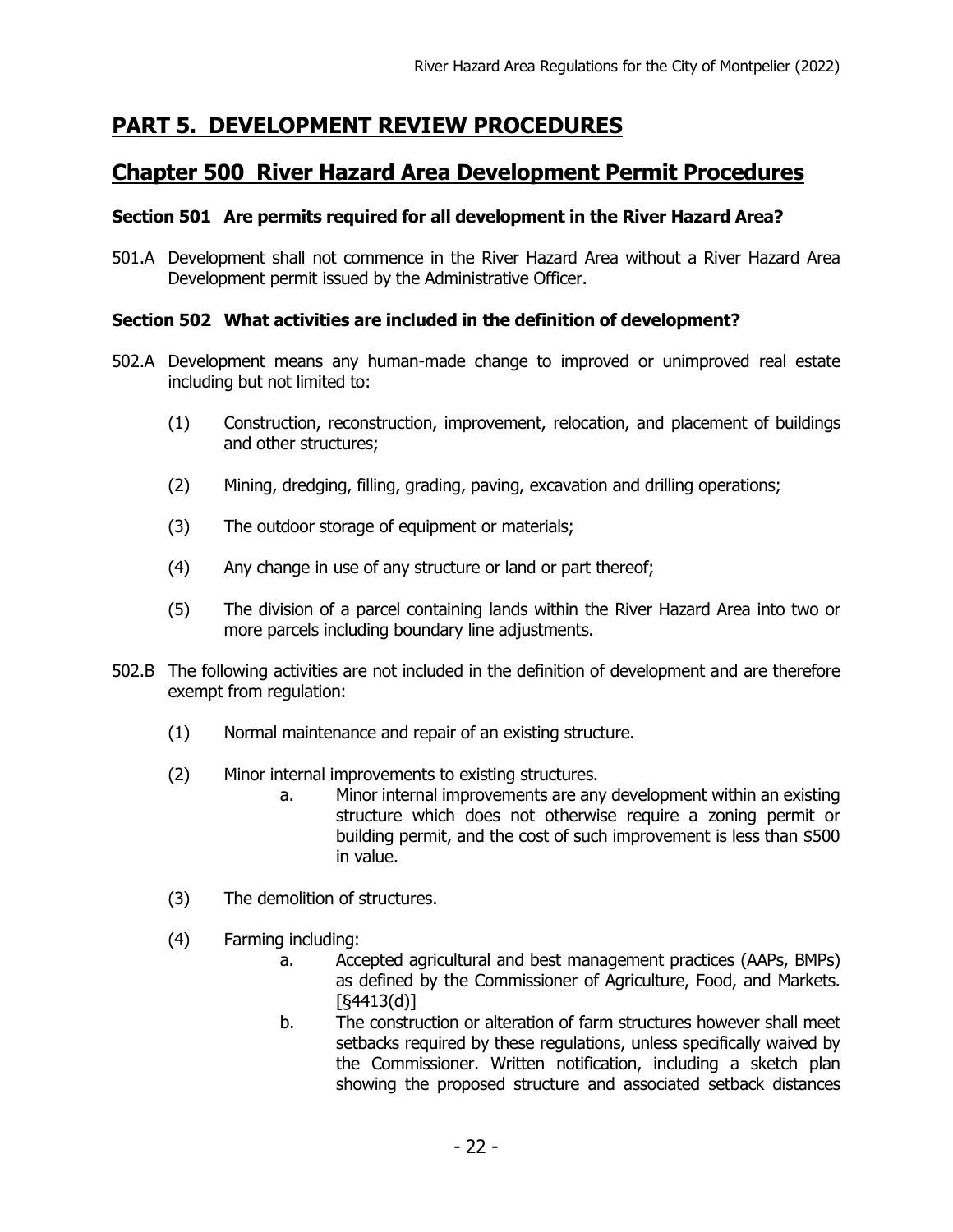from road rights-of-way, property lines, and surface waters, and any waiver from the state, shall be made to the Administrative Officer prior to construction, as required under the AAPs. [§4413(d)]

- (5) Forestry including:
	- a. Accepted management practices for silviculture (forestry) as defined by the Commissioner of Forests, Parks, and Recreation. [§4413(d)]
- (6) Power generation and transmission facilities that are regulated under 30 V.S.A. §248 by the Vermont Public Service Board.
- (7) Wireless telecommunications facilities that are regulated under 30 V.S.A. §248a by the Vermont Public Service Board.
- (8) Hunting, fishing, and trapping as specified under 24 V.S.A. §2295 on private or public land. This does not include facilities supporting such activities, such as firing ranges or rod and gun clubs.

## Section 503 What information is required in an application for a River Hazard Area Development permit?

- 503.A The applicant shall apply for a permit on a form provided by the Administrative Officer and shall submit the application with any required fees (see Chapter 220).
- 503.B The applicant has the burden to provide sufficient information with the application to demonstrate compliance with these regulations.
- 503.C In general, permit applications in the River Hazard Area should include the following:
	- (1) A sketch map showing the distance of all features of the proposed development from the nearest flooding water body and from the nearest boundary of the River Hazard Area District or Sub-district.
	- (2) All existing and proposed grade elevations where grades are proposed to be altered.
	- (3) Within the Flood Hazard Area, the elevation, in relation to mean sea level, of the lowest floor, including the basement, of any new or substantially improved structures.
	- (4) When applicable, the elevation to which any new or substantially improved structures will be flood proofed.
	- (5) When applicable, either a determination by the State of Vermont Floodplain Coordinator or certification from a licensed professional engineer that the flood proofed structure meets the flood proofing criteria of these regulations.
- 503.D The Administrative Officer may require applicants to submit a Vermont Agency of Natural Resources Project Review Sheet to assure that no other state or federal permits are required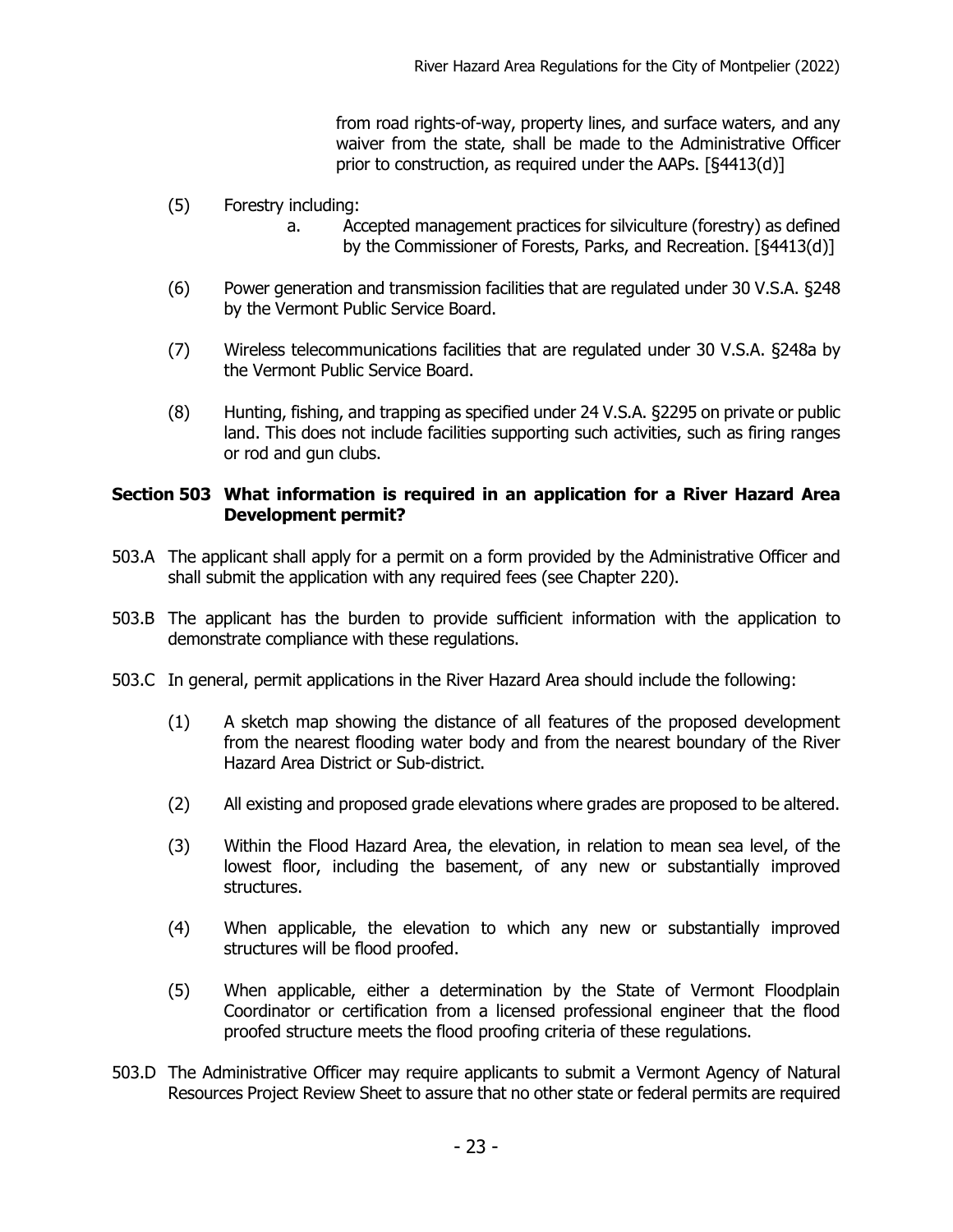in conjunction with the application.

- (1) The Vermont Agency of Natural Resources Project Review Sheet shall identify all State and Federal agencies from which permit approval is required for the proposal.
- (2) The identified permits, or letters indicating that such permits are not required, shall be submitted with the Project Review Sheet to the Administrative Officer.
- (3) Where final determinations have not been made by State or Federal agencies, the Administrative Officer may condition River Hazard Area Development permits to require that development in conjunction with the permit cannot begin until remaining determinations are submitted to the Administrative Officer.

## Section 504 How will an applicant know if they have submitted sufficient information with their application?

- 504.A The Administrative Officer shall, within seven (7) days, review the application to determine completeness.
- 504.B A complete application will include sufficient information for the Administrative Officer to make a determination of compliance and any applicable fees.
	- (1) If the Administrative Officer finds the application incomplete, the Administrator shall notify the applicant in writing of all additional information or fees required.
	- (2) If the Administrative Officer finds the application complete, the Administrator shall record on the application the date on which the determination was made.
	- (3) The Administrative Officer may request additional information after an application has been determined to be complete if the Administrative Officer finds that additional information is needed to determine compliance with these regulations.

## Section 505 How much time does the Administrative Officer have to act on a permit application?

- 505.A Within thirty (30) days after the submission of a complete application, the Administrative Officer must act on the application. [§4448(d)]
	- (1) Acting on the application involves a documented action on the proposal, such as approving or denying the application, including referrals to state agencies required under the Act and referring applications to the DRB for consideration.

## Section 506 What happens if the Administrative Officer fails to act on a permit application within thirty days?

506.A If the Administrative Officer fails to act within the thirty (30) day period, a permit shall be deemed issued on the 31st day. [§4448(d)]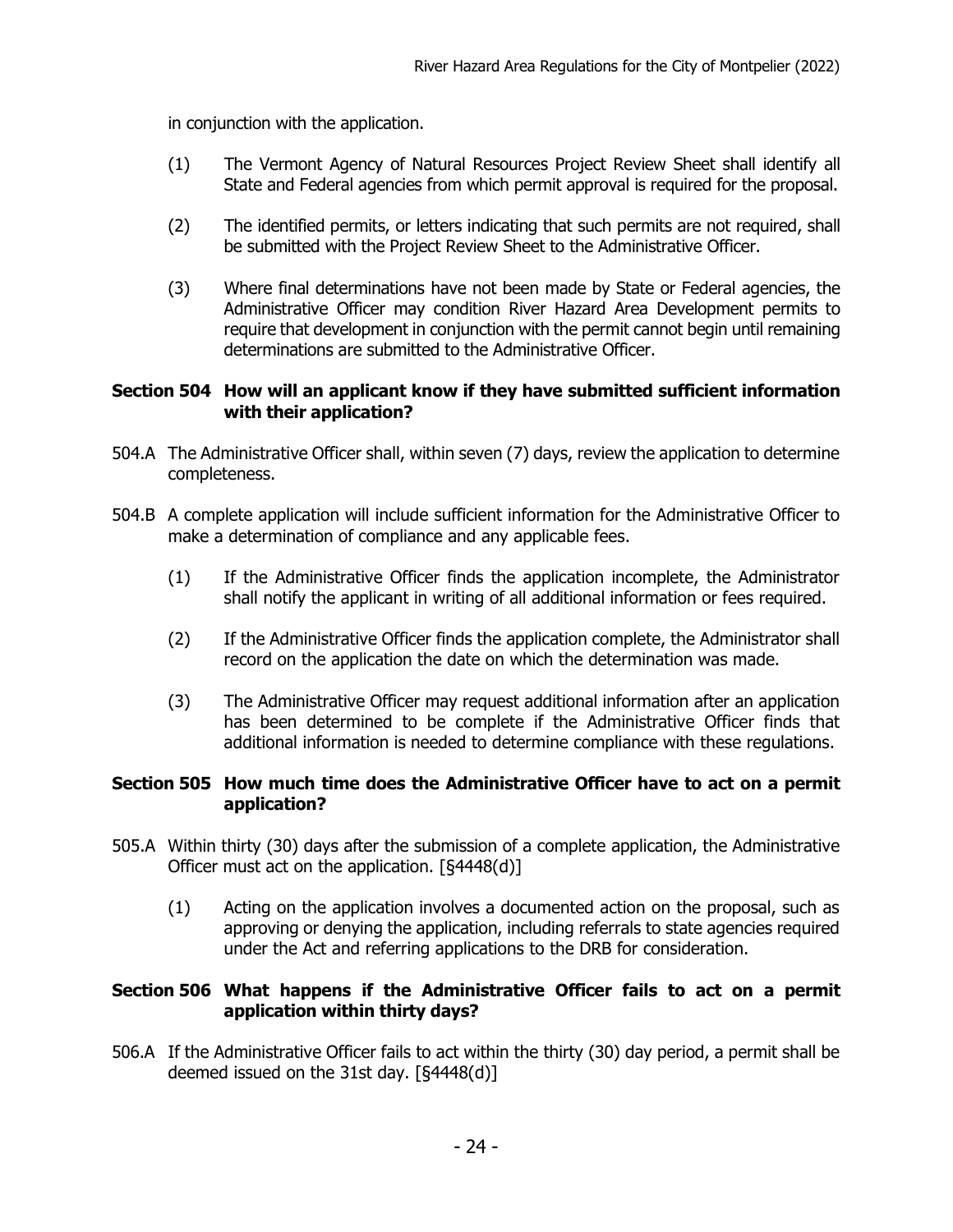506.B Applicants wishing to exercise their right to have an application deemed approved shall appeal the lack of action by the Administrative Officer to the Environmental Court.

## Section 507 What is the process for Vermont Agency of Natural Resources review of the application?

- 507.A Once the Administrative Officer has received a complete application for any new construction or substantial improvement, the Administrative Officer shall forward a copy of the application and all supporting materials to the State NFIP Coordinator at the Vermont Agency of Natural Resources, Department of Environmental Conservation. [§4424(2)(D)]
- 507.B For applications involving the alteration or relocation of a watercourse the Administrative Officer shall forward a copy of the application and all supporting materials to adjacent communities and to the Stream Alteration Engineer at the Vermont Agency of Natural Resources, River Management Section.
- 507.C The Administrative Officer shall not approve or deny an application within the River Hazard Area until after either thirty (30) days have elapsed following the forwarding or the Agency delivers comments on the application.

## Section 508 What determinations need to be made by the Administrative Officer regarding the application?

- 508.A The Administrative Officer shall make the following determinations regarding each application:
	- (1) Flood Hazard Area District Determination. The Administrative Officer shall determine if the proposal is within the Flood Hazard Area district and, if so, which sub-district(s) the proposal is located in. [See Chapter 600]
	- (2) River Corridor District Determination. The Administrative Officer shall determine if the proposal is within the River Corridor district and, if so, which sub-district(s) the proposal is located in. [See Chapter 610]
	- (3) Non-conforming structure. Where an existing building is being improved, a determination of whether the building is non-conforming. [See Chapter 620]
	- (4) Substantial Improvement/Damage Determination. The Administrative Officer shall determine the following regarding existing buildings being improved or that have been damaged:
		- a. For existing buildings found to be non-conforming under subsection (3) above, the Administrative Officer shall determine if the proposed development constitutes a substantial improvement.
		- b. For any existing building found to be damaged by any cause, the Administrative Officer shall determine if the proposed development will repair a substantially damaged structure. [See Chapter 630].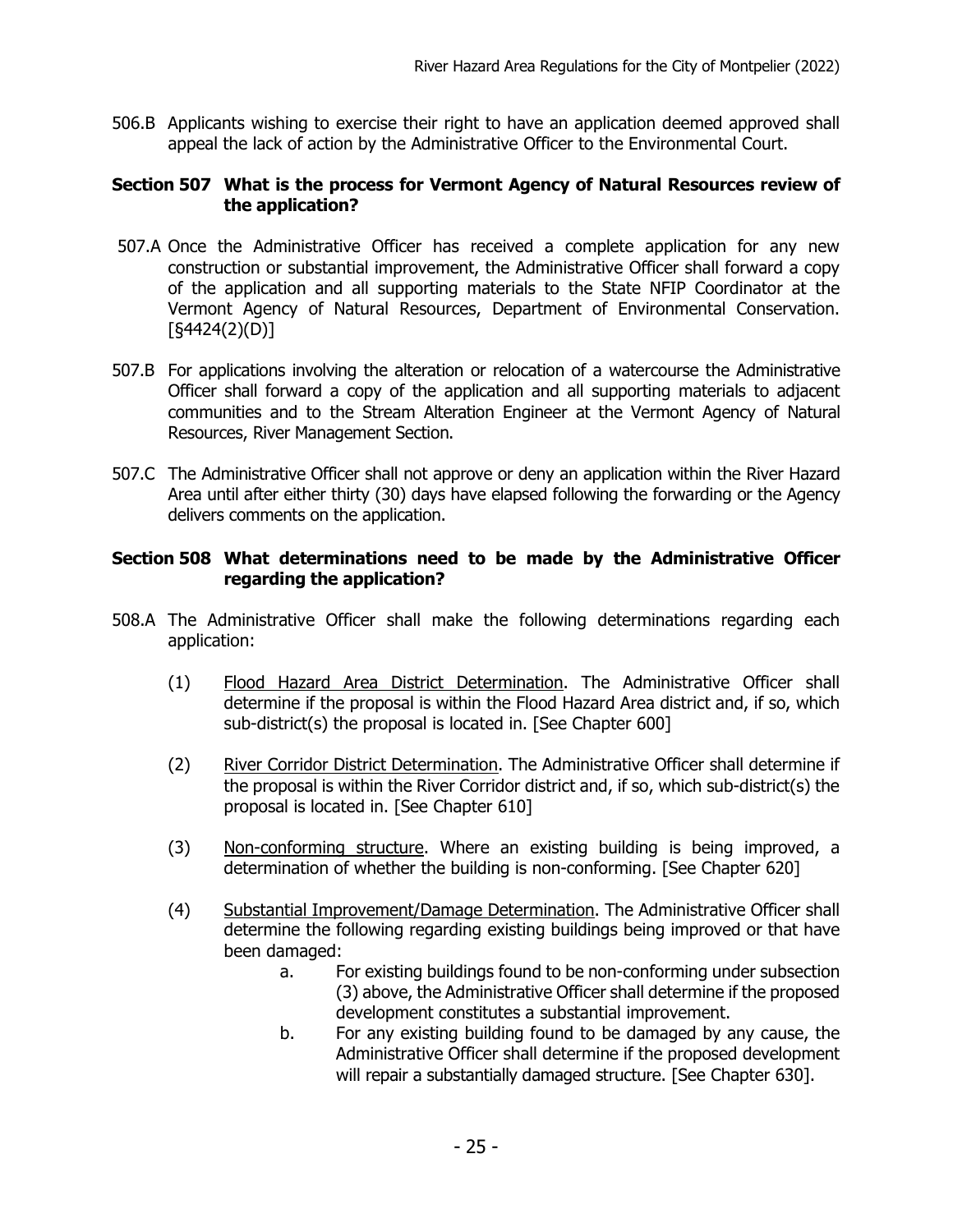(5) Base Flood Elevation (BFE) Determination. If applicable, the Administrative Officer will review the BFE(s) provided by the applicant. [See Chapter 640]

## Section 509 What are the standards that need to be met in order for the Administrative Officer to approve an application?

- 509.A The following standards must be met in order for the Administrative Officer to approve an application:
	- (1) Specific Use & Structure Provisions: Where applicable, an application must meet the standards established in Part 7.
	- (2) Flood Hazard Area District Standards: For applications determined to be within the Flood Hazard Area, the Administrative Officer shall determine if the proposal meets the Flood Hazard Area District & Sub-District Standards (Chapter 800) and any other criteria as required under NFIP. Applications shall:
		- a. Meet the District Review Criteria of Section 801; and
		- b. Meet the applicable Sub-District Review Criteria including:
			- i. Where development in Zone A is proposed, the regulations in Section 802 shall be applied to review the application.
			- ii. Where development in Zone AE is proposed within the Floodway sub-district, the regulations in Section 803 shall be applied to review the application.
			- iii. Where development in Zone AE is proposed within the Floodway Fringe but outside of the Floodway, the regulations in Section 804 shall be applied to review the application.
	- (3) River Corridor District Standards: For applications determined to be within the River Corridor, the Administrative Officer shall determine if the proposal meets the River Corridor District & Sub-district standards (Chapter 810).

## Section 510 If the applicant cannot meet some requirement in these regulations, can a variance be applied for?

510.A Applicants are allowed to apply for a variance as outlined in Chapter 330.

# Section 511 What if the applicant is applying for a Letter of Map Amendment (LOMA) or Letter of Map Revision (LOMR) associated with the application?

511.A Where a proposal requires a LOMA, LOMR-F, or LOMR, that the proposal shall receive the Letters of Map Amendment or Revision as outlined in Part 9.

## Section 512 How shall the Administrative Officer make his or her decision on the application?

512.A A River Hazard Area Development permit shall be issued by the Administrative Officer only in accordance with the Act  $[§4449(a)(1)]$  and these regulations.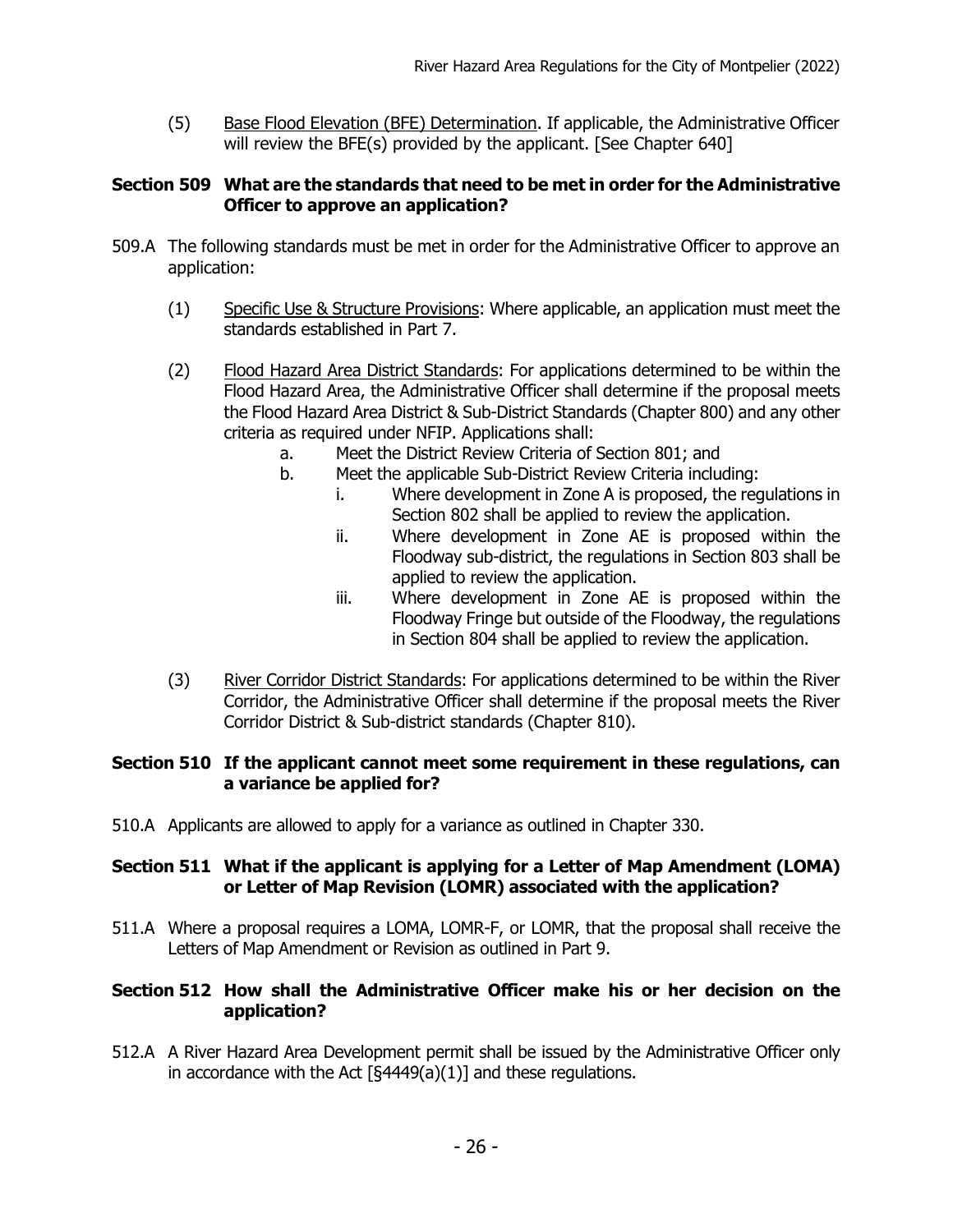- 512.B If the Administrative Officer finds the proposal as set forth in the application is in conformance with the provisions of these regulations, the Administrative Officer shall approve the River Hazard Area Development permit.
	- (1) If the permit is approved, the Administrative Officer shall notify the applicant, in writing, of the approval stating the effective date of the permit.
- 512.C If the Administrative Officer finds the proposal as set forth in the application is not in conformance with the provisions of these regulations, the Administrative Officer shall deny the River Hazard Area Development permit application.
	- (1) If the permit is denied, the Administrative Officer shall notify the applicant in writing, stating the reasons for denial and shall contain a statement of the period of time within which an appeal may be taken.
- 512.D The Administrative Officer will post and record the permit or denial in accordance with Chapter 230 of these regulations.

## Section 513 Are there any conditions attached to River Hazard Area Development permits?

- 513.A Except as described below in Section 513.B, there is hereby established a condition on all approvals of River Hazard Area Development permits issued stating that the applicant, upon completion of development, shall apply for a Certificate of River Hazard Compliance and submit to the Administrative Officer a copy of the FEMA NFIP Elevation Certificate or other as-built documentation as appropriate.
- 513.B A Certificate of River Hazard Compliance is not required for permits issued for non-substantial improvements in the Flood Hazard Area where the improvements are only being tracked for cumulative substantial improvement calculations.
	- (1) For example, a non-substantial renovation of a third floor kitchen in the Flood Hazard Area requires a permit but will not require a Certificate of River Hazard Compliance because the kitchen improvements are tracked only as a measure of substantial improvement of the entire structure. On the other hand non-substantial improvements below the DFE for a garage will require the permit and certificate of compliance because the garage renovations are material to the flood hazard regulations.
	- (2) The Administrative Officer shall determine at the time of issuance of the permit whether a Certificate of River Hazard Compliance will be required.

# Section 514 If the permit is approved, when will it be effective?

- 514.A The effective date of permits which did not require DRB approval or a decision on appeal is fifteen (15) days from the date of issuance of the River Hazard Area Development permit.
- 514.B The effective date of permits which required DRB approval or involved an appeal of a decision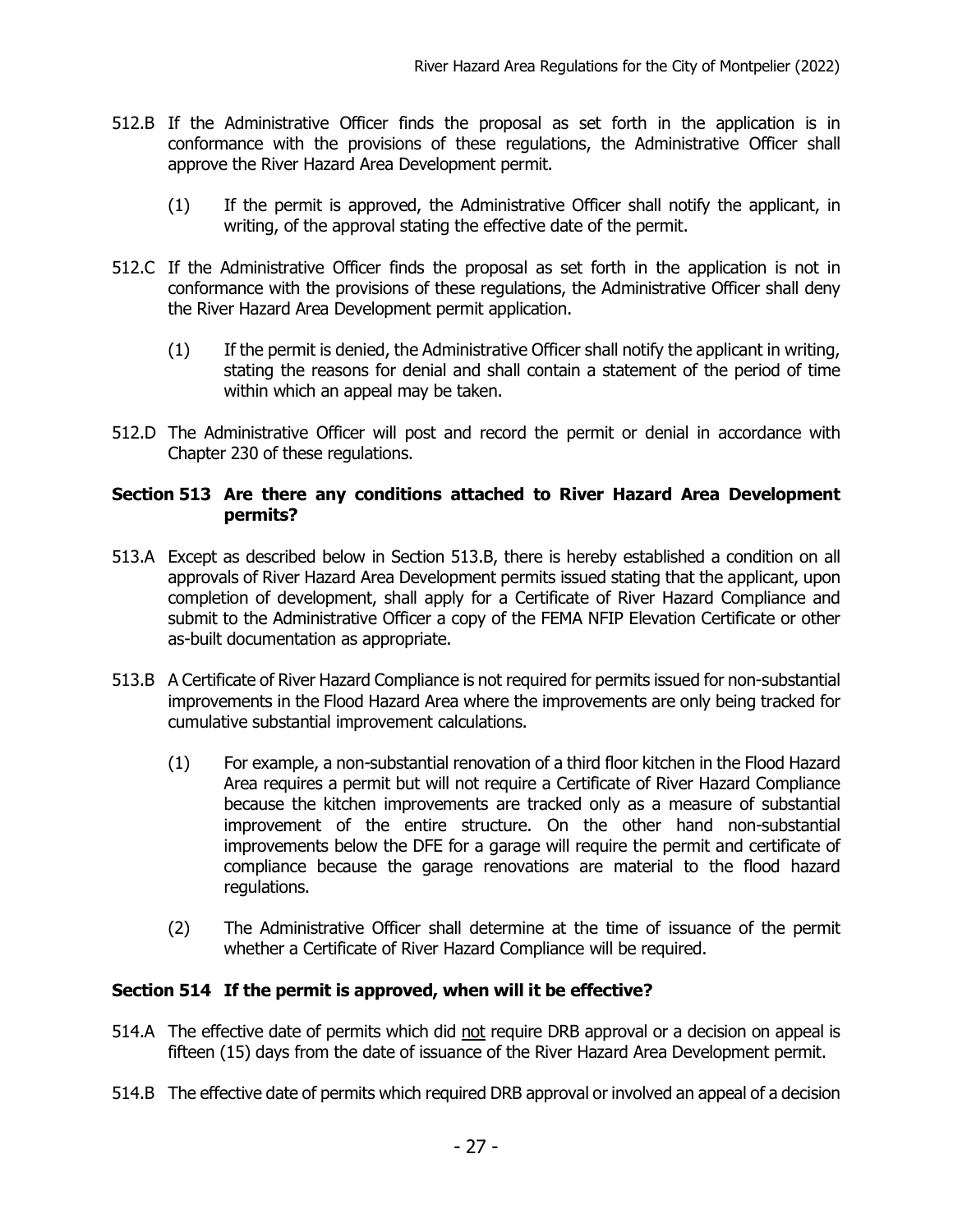of the Administrative Officer is thirty (30) days from the decision of the DRB or fifteen (15) days from the issuance of the River Hazard Area Development permit, whichever date is latest.

- 514.C No permit shall take effect until the time for appeal has passed.
- 514.D In the event an appeal is filed, the permit shall not take effect until the DRB has heard the appeal and decided that the permit should be issued, whereupon it shall take effect after final adjudication of said appeal [§4449(a)(3)].

## Section 515 Can the Administrative Officer decision be appealed?

 515.A Appeals of decisions of the Administrative Officer are handled by the process outlined in Chapter 300.

## Section 516 How long is a River Hazard Area Development permit valid for?

- 516.A A River Hazard Area Development permit is valid for two years therefore development must be completed within two years from the effective date of the zoning permit unless:
	- (1) prior to the zoning permit's expiration, the applicant requests and receives an extension from the Administrative Officer of not more than twelve months.
- 516.B A permit in which the deadline has lapsed without completion shall be deemed expired and not valid.
- 516.C Once development is complete and a Certificate of River Hazard Compliance issued, a permit shall not expire and will run with the property (see Section 106).

## Section 517 What happens to a project that has a permit that is deemed expired?

- 517.A Where a permit has been deemed expired, an applicant is required to apply for a new permit if development is to be commenced or, in the case of incomplete projects, continued.
- 517.B In the case of partially completed projects, the Administrative Officer shall determine if the project, as developed, complies with the requirements of the permits.
	- (1) An incomplete project, for example, may have had a foundation poured at or above the DFE and then only partly completed construction of the structure. That project may not violate the conditions of the original River Hazard Area Development Permit but the structure could not be used until the project is completed.
	- (2) If appropriate, the Administrative Officer may find the incomplete development in violation of these regulations and an enforcement action may be taken.
		- a. For example, a shed partially built in the Flood Hazard Area which was proposed to be tied down with straps was not completed and therefore the straps never attached. The partial structure would constitute a violation and must be removed or anchored to prevent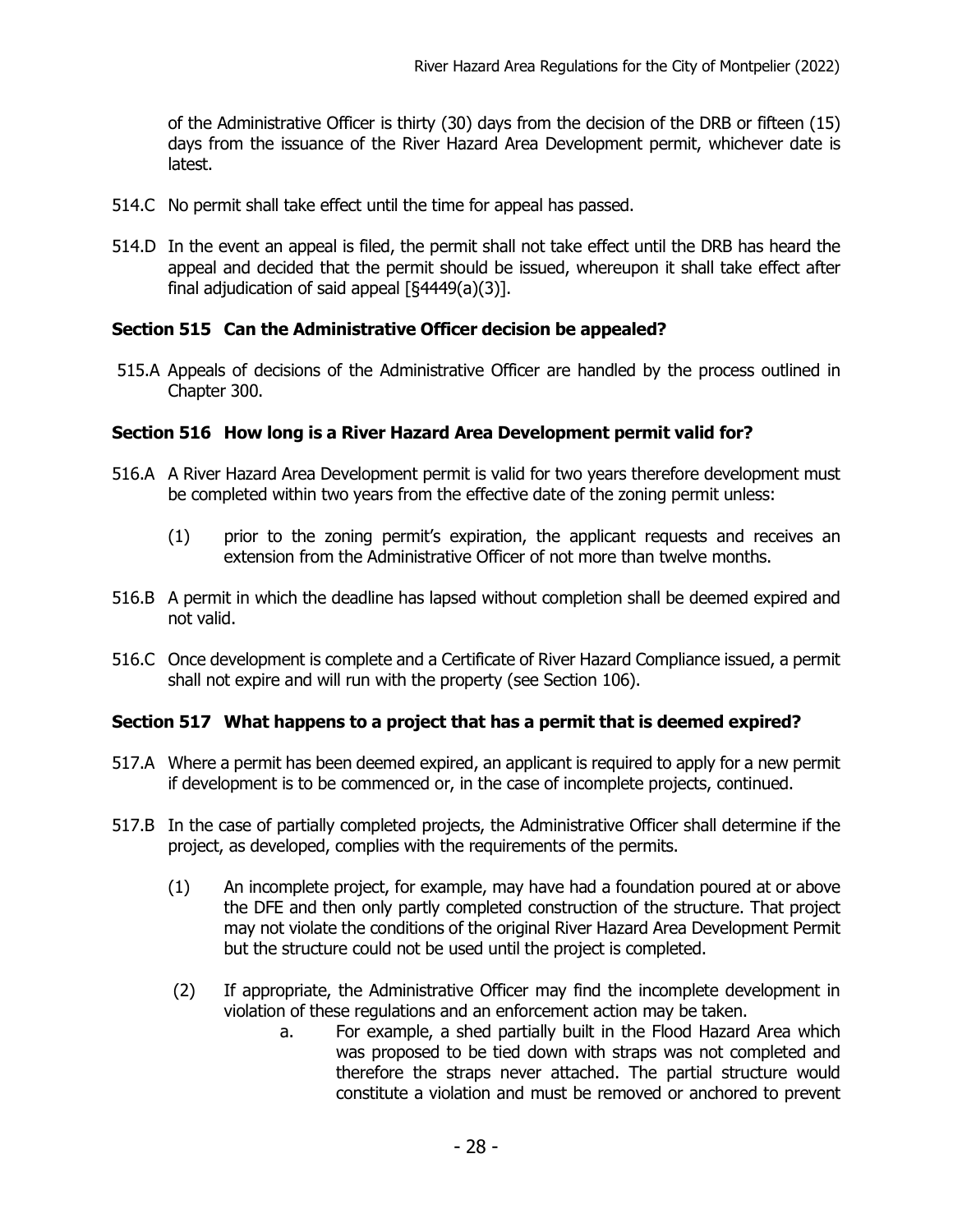flotation.

## Section 518 What if a permit was issued based on incorrect information?

 518.A Any River Hazard Area Development permit issued based on material inaccuracies or misrepresentations in an application or in any supporting documentation to an application shall be null and void; and any associated development activity commenced under such permit shall constitute a violation of these regulations subject to enforcement.

# Chapter 520 Certificate of River Hazard Compliance Procedures

## Section 521 Is it legal to use a structure or land without a Certificate of River Hazard Compliance being issued?

521.A Where a Certificate of River Hazard Compliance has been required under a River Hazard Area Development permit, it shall be unlawful to use, occupy, or permit the use or occupancy of any land or structure, or part thereof, developed unless a Certificate of River Hazard Compliance has been obtained.

## Section 522 What information is required in an application for a Certificate of River Hazard Compliance?

- 522.A The applicant shall apply for a certificate on a form provided by the Administrative Officer and shall submit the application with any required fees (see Chapter 220).
- 522.B The applicant has the burden to provide sufficient information with the application to demonstrate compliance with the permit or these regulations as applicable.
- 522.C In addition to any other information provided, applications for a Certificate of River Hazard Compliance shall include all as-built elevation and flood proofing certificates as required under the associated permit.

## Section 523 How will an applicant know if they have submitted sufficient information with their application?

- 523.A The Administrative Officer shall, within seven (7) days, review the application to determine completeness.
- 523.B A complete application will include sufficient information for the Administrative Officer to make a determination of compliance and any applicable fees.
	- (1) If the Administrative Officer finds the application incomplete, the Administrative Officer shall notify the applicant in writing of all additional information or fees required.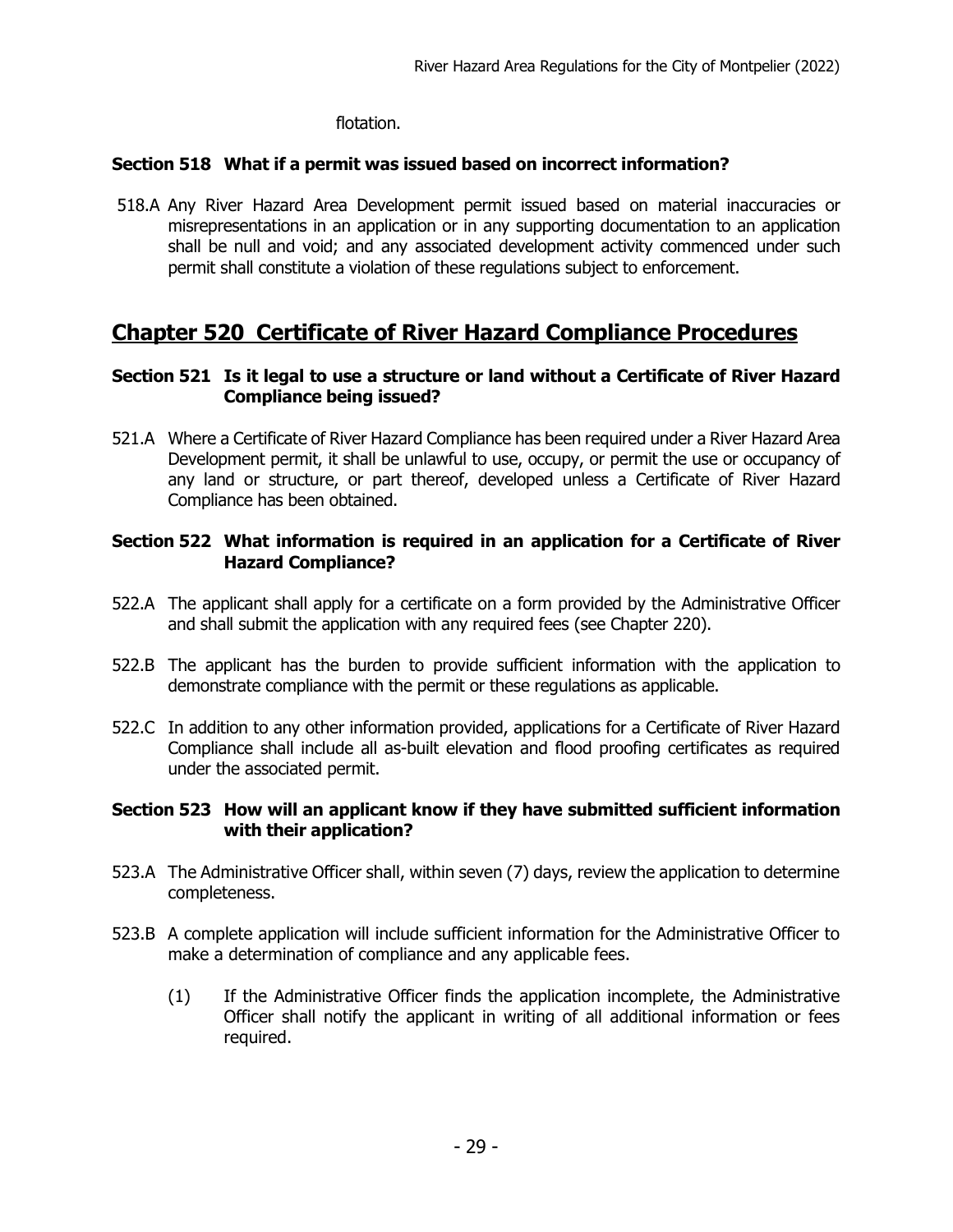- (2) If the Administrative Officer finds the application complete, the Administrative Officer shall record on the application the date on which the determination was made.
- (3) The Administrative Officer may request additional information after an application has been determined to be complete if the Administrative Officer finds that additional information is needed to determine compliance with these regulations.

## Section 524 How much time does the Administrative Officer have to act on a certificate application?

- 524.A Within thirty (30) days after the submission of a complete application, the Administrative Officer must act on the application [§4448(d)].
	- (1) Acting on the application involves a documented action on the proposal, such as approving or denying the application and referring applications to the DRB for consideration.

## Section 525 What happens if the Administrative Officer fails to act on an application within thirty days?

- 525.A If the Administrative Officer fails to act within the thirty (30) day period, a permit shall be deemed issued on the 31st day [§4448(d)].
- 525.B Applicants wishing to exercise their right to have an application deemed approved shall appeal the lack of action by the Administrative Officer to the Environmental Court.

## Section 526 How shall the Administrative Officer make his or her decision on the application?

- 526.A A Certificate of River Hazard Compliance shall be issued by the Administrative Officer only in accordance with the Act [§4449(a)(1)] and these regulations.
- 526.B If the Administrative Officer finds the project as constructed is in conformance with the associated permit and provisions of these regulations, the Administrative Officer shall approve the Certificate of River Hazard Compliance.
	- (1) If the certificate is approved, the Administrative Officer shall notify the applicant, in writing, of the approval stating the effective date of the certificate.
- 526.C If the Administrative Officer finds the project as constructed is not in conformance with the associated permit and provisions of these regulations, the Administrative Officer shall deny the Certificate of River Hazard Compliance application.
	- (1) If the certificate is denied, the Administrative Officer shall notify the applicant in writing, stating the reasons for denial and shall contain a statement of the period of time within which an appeal may be taken.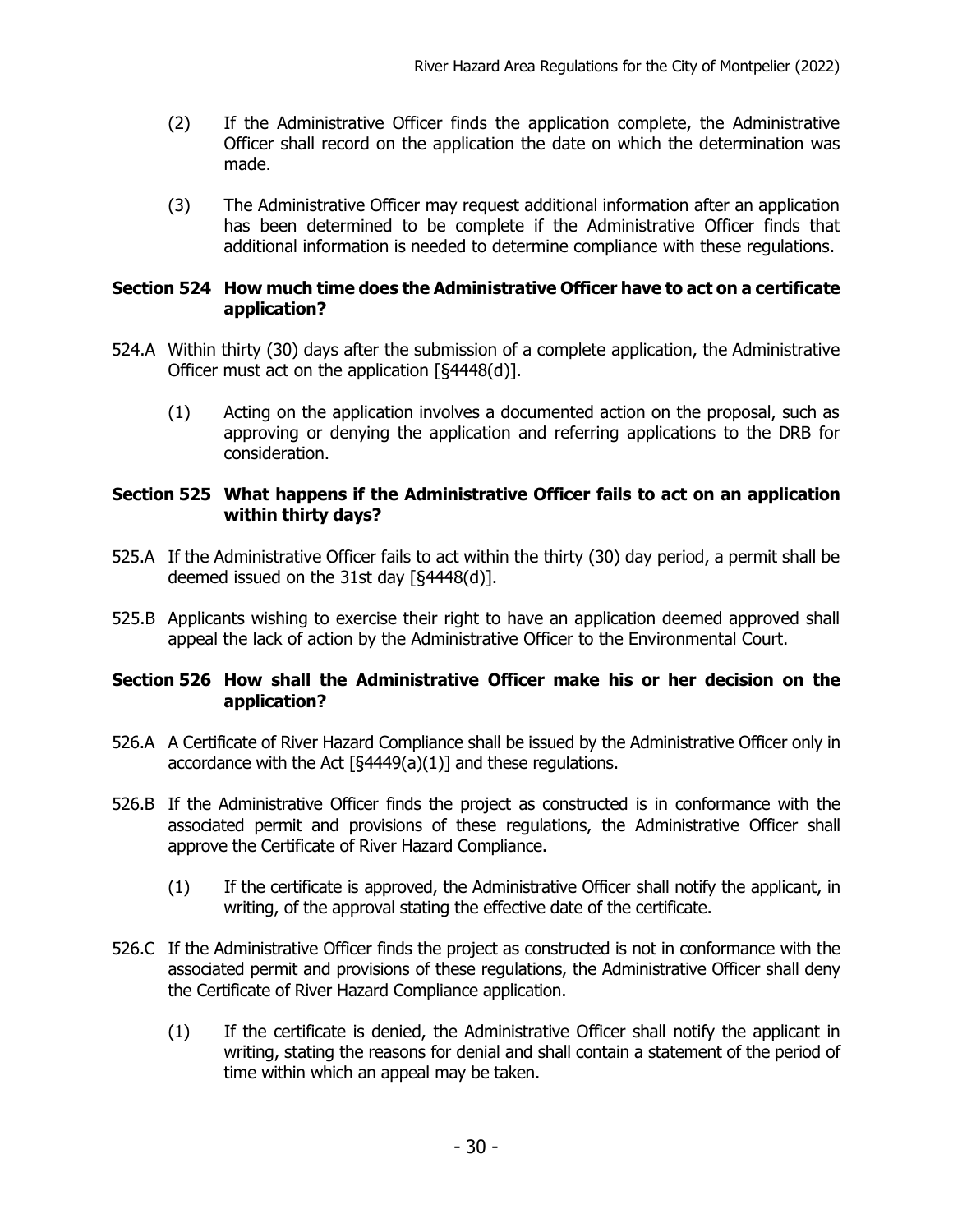526.D The Administrative Officer will post and record the certificate in accordance with Chapter 230 of these regulations.

## Section 527 If the certificate is approved, when will it be effective?

- 527.A No certificate shall take effect until the time for appeal has passed.
- 527.B In the event an appeal is filed, the certificate shall not take effect until the DRB has heard the appeal and decided that the permit should be issued, whereupon it shall take effect after final adjudication of said appeal [§4449(a)(3)].
- 514.C The effective date of a certificate which did not require DRB approval or a decision on appeal is fifteen (15) days from the date of issuance of the Certificate of River Hazard Compliance.
- 514.D The effective date of certificates which required DRB approval or involved an appeal of a decision of the Administrative Officer is thirty (30) days from the decision of the DRB or fifteen (15) days from the issuance of the Certificate of River Hazard Compliance, whichever date is latest.

#### Section 528 Can the Administrative Officer's decision be appealed?

 528.A Appeals of decisions of the Administrative Officer are handled by the process outlined in Chapter 300.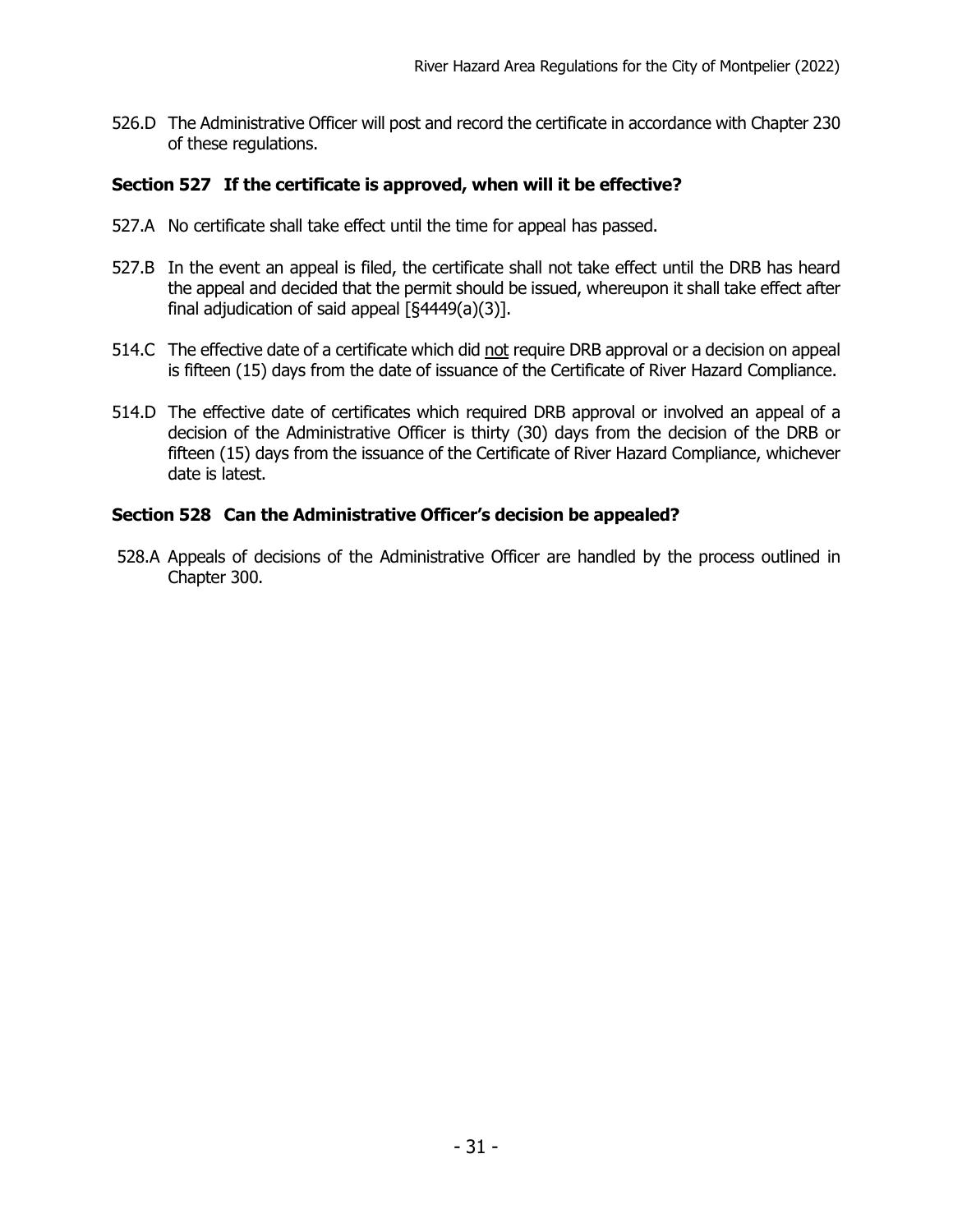# PART 6. DETERMINATIONS

# Chapter 600 Flood Hazard Area District Determinations

## Section 601 How does the Administrative Officer determine the boundaries of the Flood Hazard Area district and any sub-districts?

- 601.A The Administrative Officer shall determine the boundaries of the designated Flood Hazard Area, including the location of sub-district boundaries, by visual inspection of the FIRM map or by scaling distances on the FIRM map, as appropriate.
- 601.B When the Administrative Officer cannot definitely determine the location of a district or subdistrict boundary line by the above rule, the Administrative Officer shall determine the boundary line in question based upon surveys provided by the applicant and/or other evidence including input from the State Department of Environmental Conservation.

## Section 602 What if a building is only partly in the Flood Hazard Area?

- 602.A When determining whether an existing or proposed structure is in or out of a Flood Hazard Area, the entire structure including all additions shall be considered to be within the Flood Hazard Area if any portion of the structure is within the Flood Hazard Area.
- 602.B Regarding Floodways, only the portion of the structure in the Floodway sub-district is considered in the Floodway.
- 602.C Where one structure is attached to another through a covered breezeway or similar connection, it is a separate structure and not an addition.

## Section 603 What if a property owner believes the FEMA FIRM map is incorrect and believes that their building is outside of the Flood Hazard Area?

- 603.A Where an applicant believes the property or structure in question is outside of the Flood Hazard Area and therefore not subject to these regulations, the applicant may request a Letter of Map Amendment (LOMA) or Letter of Map Revision (LOMR), as applicable, from FEMA (see Part 9 of these regulations).
	- (1) Until a LOMA or LOMR is received, the applicant is considered to be within the Flood Hazard Area.

# Chapter 610 River Corridor District Determinations

## Section 611 How does the Administrative Officer determine the River Corridor district and sub-district boundaries?

611.A The Administrative Officer shall determine the boundaries of the River Corridor, including the location of sub-district boundaries, by visual inspection of the River Corridor map or by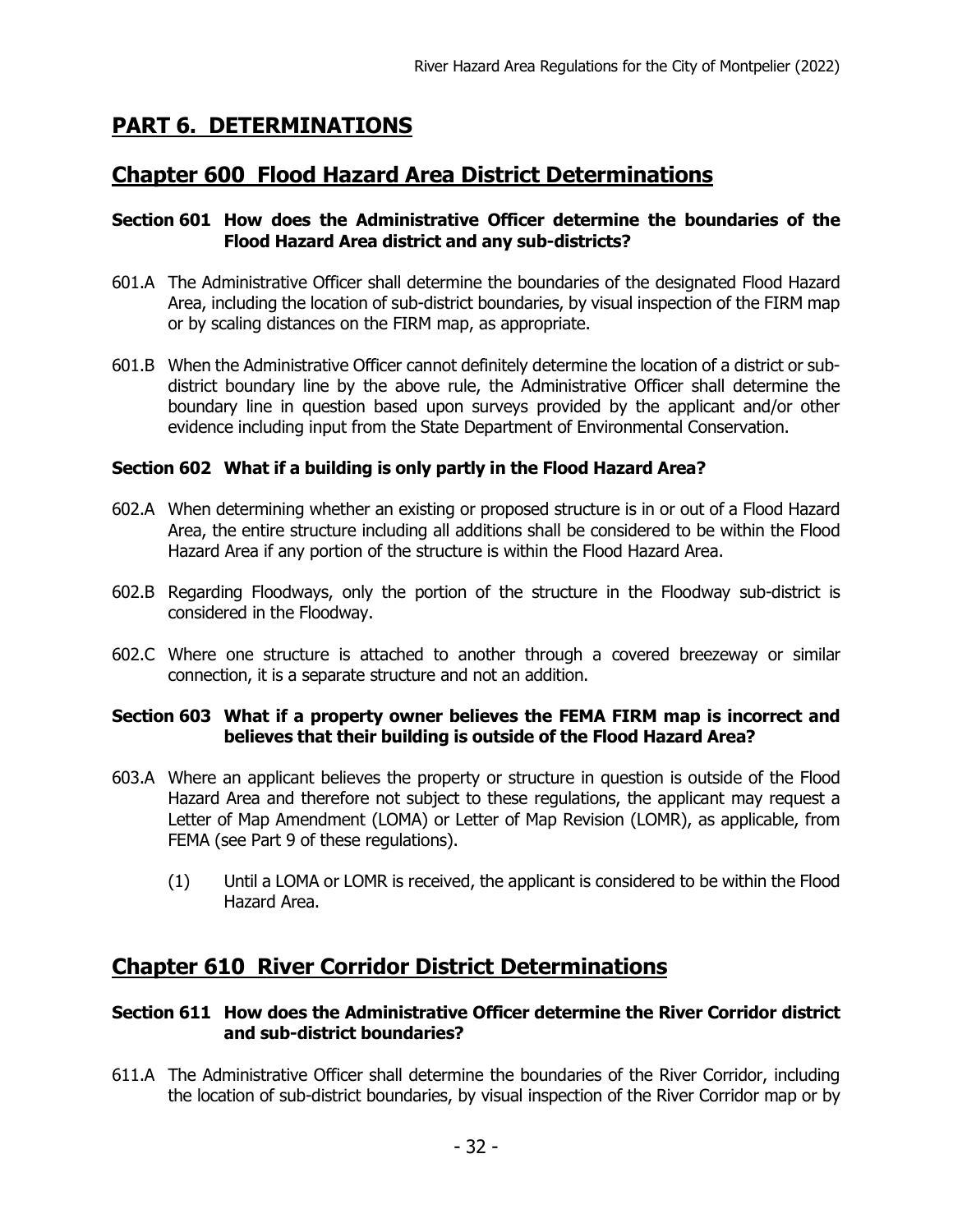scaling distances on the River Corridor map, as appropriate.

611.B When the Administrative Officer cannot definitely determine the location of a district or subdistrict boundary line by the above rule, the Administrative Officer shall determine the boundary line in question based upon surveys provided by the applicant and/or other evidence including input from the State Department of Environmental Conservation.

## Section 612 What if a building is only partly in the River Corridor?

- 612.A When determining whether an existing or proposed structure is in or out of a River Corridor, the entire structure including all additions shall be considered to be within the River Corridor if any portion of the structure is within the River Corridor.
- 612.B Where one structure is attached to another through a covered breezeway or similar connection, it is a separate structure and not an addition.

# Chapter 620 Non-conforming Structure Determination

#### Section 621 What are non-conforming structures?

621.A Any legal structure or part thereof, which is not conforming to the provisions of these regulations concerning any structural requirements (including such things as lowest floor elevation) shall be deemed a non-conforming structure. [§4412(7)]

## Section 622 How do non-conforming structures come into existence?

622.A Non-conforming structures exist as a result of construction prior to adoption of regulations (i.e. pre-FIRM structures), construction under an earlier set of less restrictive regulations, construction under some exemption from these regulations (e.g. farm structures), or through a variance issued at any time.

## Section 623 How are structures that are considered non-conforming with regards to the Flood Hazard Area requirements handled?

- 623.A Any non-conforming structure within the Flood Hazard Area is allowed to exist indefinitely, but shall be subject to the following provisions:
	- (1) A non-conforming structure that is proposed to be substantially improved must have the entire structure brought into compliance with these regulations (see Chapter 630 on substantial improvements).
	- (2) A non-conforming structure that has been demolished, destroyed, or substantially damaged which is proposed for redeveloped must be redeveloped in accordance with these regulations [§4424(2)] (see Chapter 630 regarding substantial damage).
	- (3) A non-conforming structure shall not be moved without being brought into compliance with these regulations.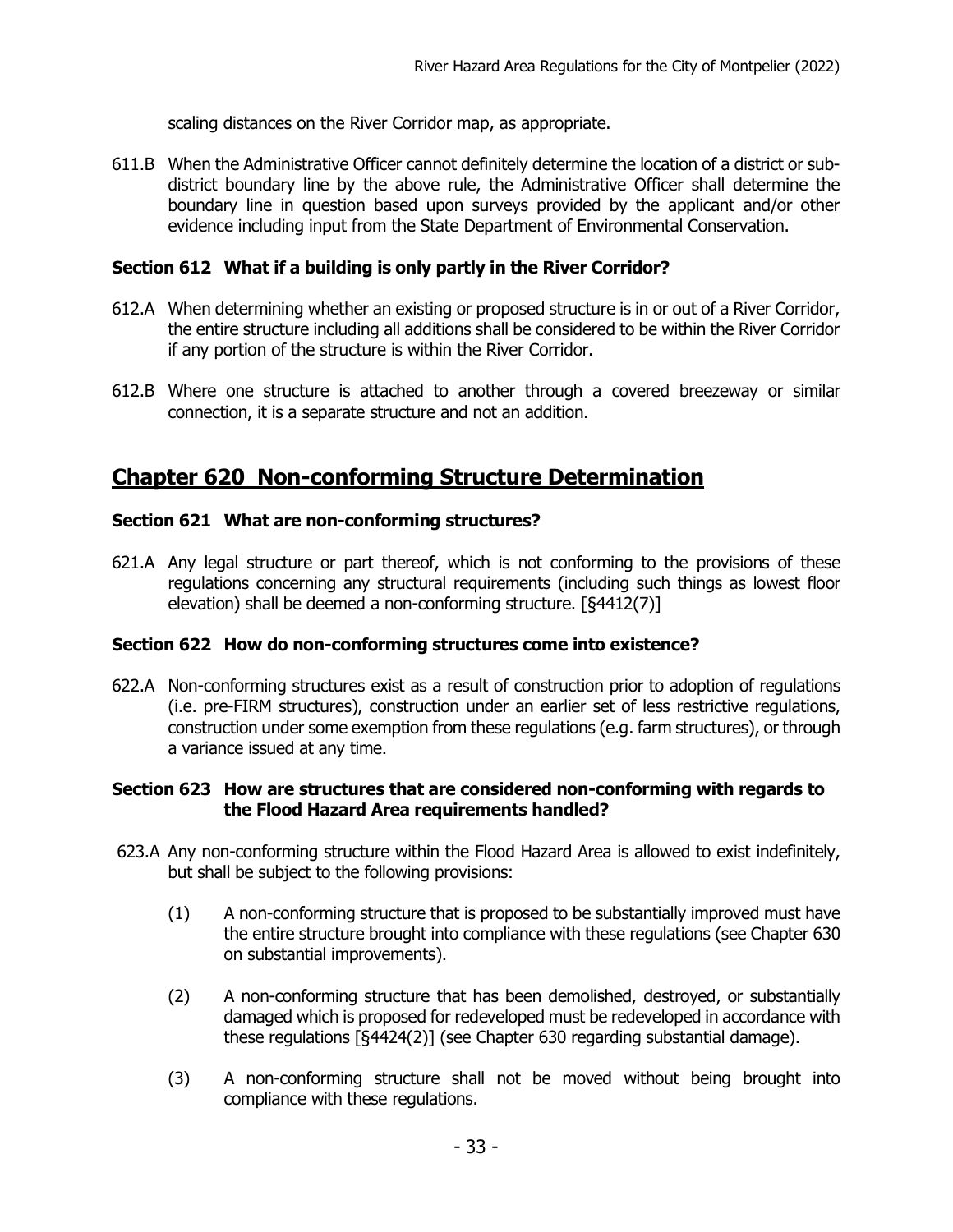- (4) Nothing in this section shall be deemed to prevent normal maintenance and repair of a non-conforming structure provided that such action does not qualify as a substantial improvement or substantial damage of the structure and that such action does not increase the degree of non-conformance.
- (5) All additions to non-conforming structures shall be developed in accordance with these regulations (see Chapter 630 regarding substantial improvements).
- (6) Where an individual mobile home lot in an existing mobile home park is vacated, the lot shall not be considered discontinued or abandoned even if either the lot or park is non-conforming. Replacement mobile homes shall be regulated per Sections 714 and 715 of these regulations.
- (7) Where an application proposes non-substantial improvements or involve nonsubstantial damage, the development shall meet the requirements in Section 637.
- (8) Other non-conformities (e.g. storage of materials) shall not be increased in area except by bringing the entire non-conformity into conformance with the regulations.
	- a. Where such non-conformity is abandoned (as defined by the City of Montpelier Zoning Regulations) the use shall not be resumed.
	- b. Where such non-conformity exists as an accessory to a primary use (e.g. exterior storage of materials to a retail store), the elimination of the non-conformity can be required as a condition of approval for an expansion or alteration of the primary use.

## Section 624 How are structures that are considered non-conforming with respect to the River Corridor handled?

- 624.A Any non-conforming structure within the River Corridor is allowed to exist indefinitely, but shall be subject to the following provisions:
	- (1) Additions to nonconforming structures are permitted provided all additions are, when combined, less than 500 square feet larger than the footprint of the structure at the time of the adoption of these regulations and does not increase the degree of nonconformance.
	- (2) A non-conforming structure that suffers substantial damage shall not be repaired or replaced except in conformance with these regulations (see Chapter 630 for information regarding substantial damage).
	- (3) A non-conforming structure shall not be moved without being brought into compliance with these regulations.
		- a. Where a structure in the River Corridor cannot be moved out of the River Corridor because land is not available or reasonably developable, the applicant may request a waiver to allow placement of the building in the location that would represent the minimum waiver necessary to afford relief and located such that the structure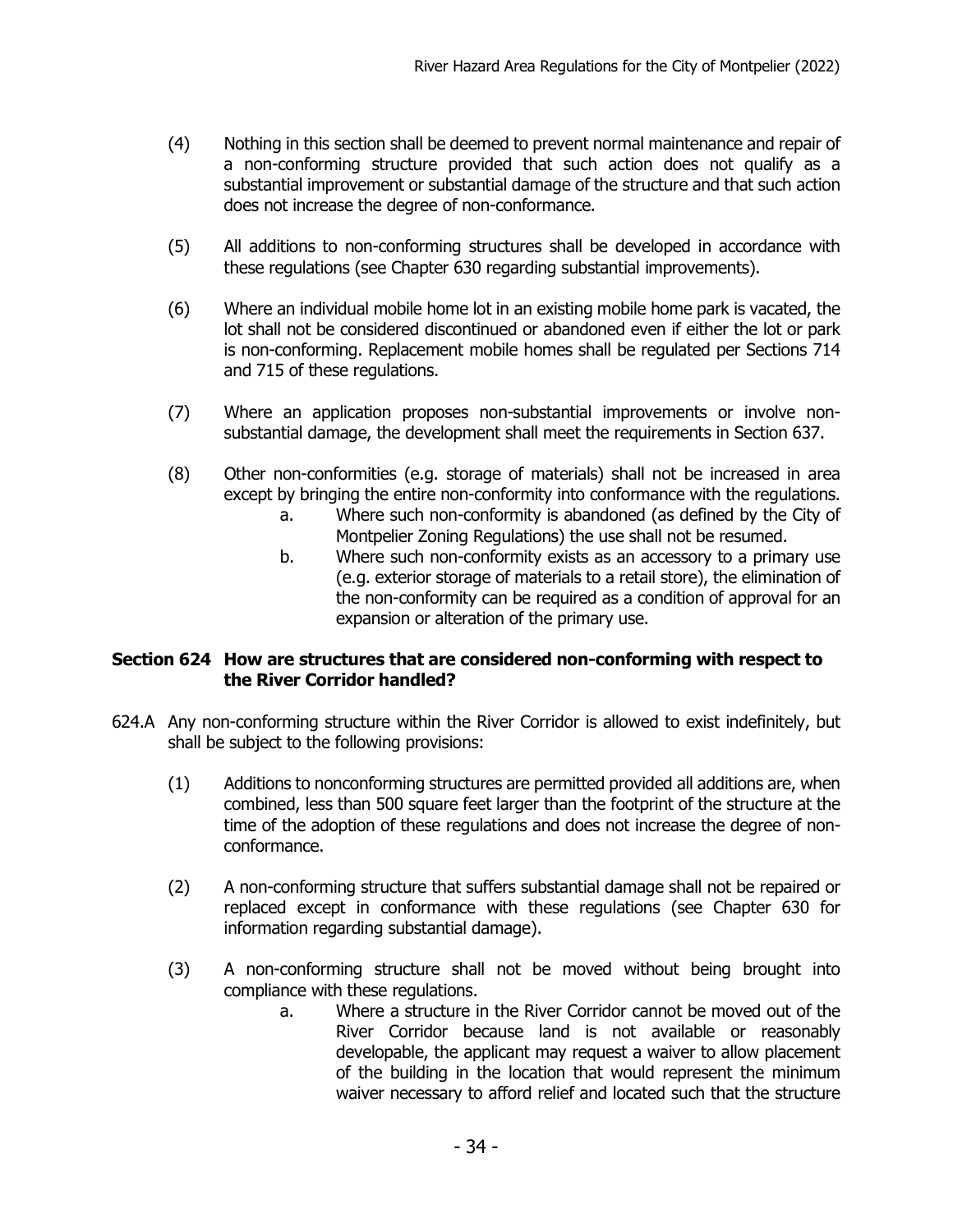will not alter the essential character of the neighborhood.

- (4) Nothing in this section shall be deemed to prevent normal maintenance and repair of a non-conforming structure provided that such action does not qualify as repair of a substantially damaged structure and that such action does not increase the degree of non-conformance.
- (5) Other non-conformities (e.g. storage of materials) shall not be increased in area except by bringing the entire non-conformity into conformance with the regulations.
	- a. Where such non-conformity is abandoned (as defined by the City of Montpelier Zoning Regulations) the use shall not be resumed.
	- b. Where such non-conformity exists as an accessory to a primary use (e.g. exterior storage of materials to a retail store), the elimination of the non-conformity can be required as a condition of approval for an expansion or alteration of the primary use.

# Chapter 630 Substantial Improvement/Damage Determinations

# Section 631 What does substantial improvements mean?

- 631.A Substantial improvement means any repair, reconstruction, or improvement of a nonconforming structure, the cost of which equals or exceeds 50 percent of the market value of the structure before the start of construction.
- 631.B This term includes structures which have incurred "repetitive loss" or "substantial damage", regardless of the amount of actual work performed.

# Section 632 What does substantial damage mean?

632.A Substantial damage means damage of any origin sustained by a structure whereby the cost of restoring the structure to its before-damaged condition would equal or exceed 50 percent of the market value of the structure before the damage occurred.

## Section 633 How is substantial improvement/damage calculated?

- 633.A The following shall apply when calculating substantial improvements:
	- (1) Unless stricter rules are described in this section, FEMA NFIP guidance such as the NFIP Substantial Improvement/ Substantial Damage- Desk Reference (P-758) shall be used to guide calculation of market value of structure and costs.
	- (2) Where one building is attached to another through a covered breezeway or similar connection, the two buildings are considered separate and substantial improvement/damage calculations shall be made for each structure independently.
	- (3) All open River Hazard Area Development Permits shall be counted cumulatively with new applications to determine if a substantial improvement of a structure has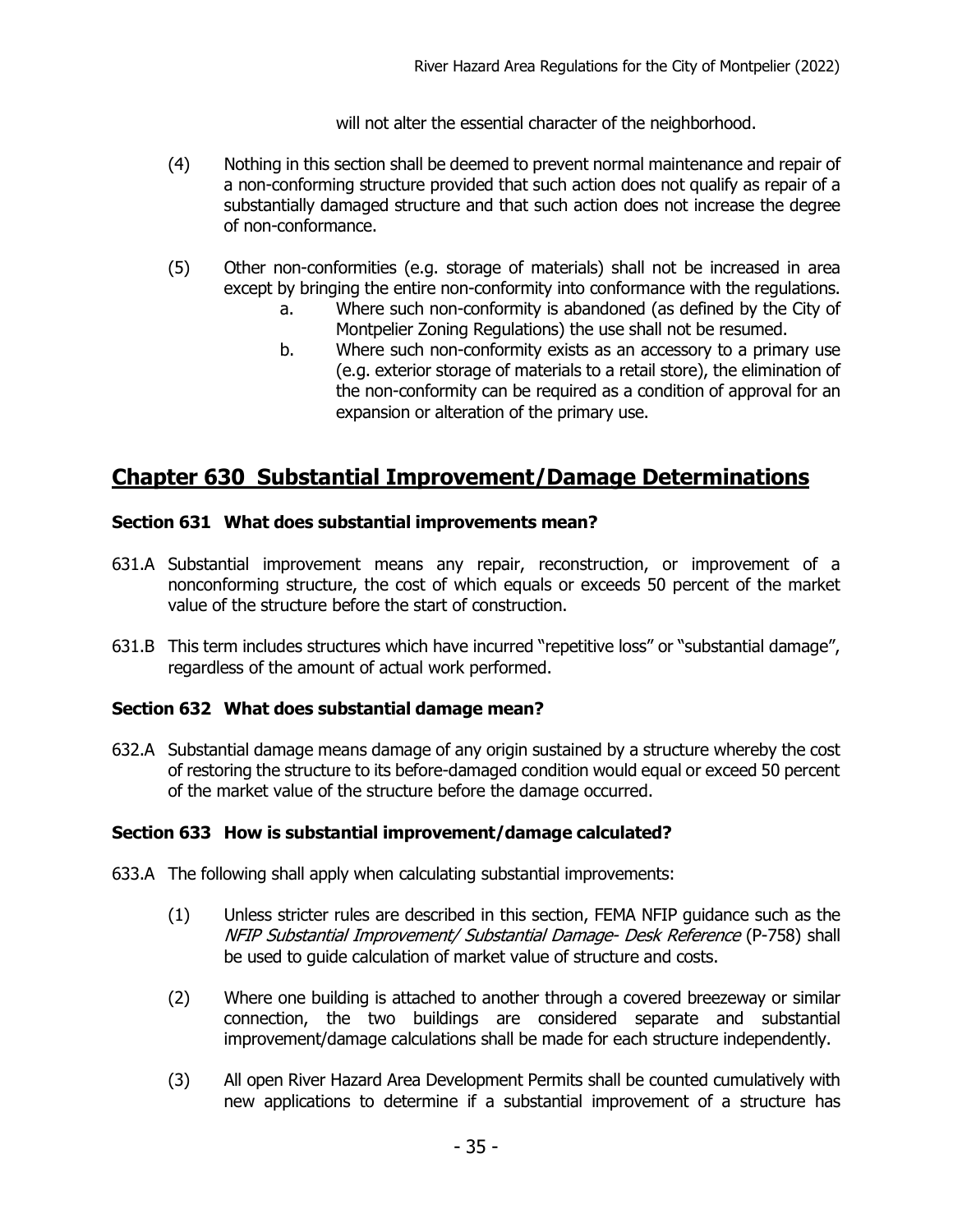occurred.

- (4) In general the City of Montpelier shall use the assessed value of the structure, adjusted by the City's Current Level of Assessment, as the default value of the structure.
	- a. The value of the land should not be included in the valuation of the structure.

## Section 634 Are there improvements that don't count towards 'substantial improvement'?

634.A The term 'substantial improvement' does not include the following:

- (1) The cost of improvements of a structure to correct existing violations of state and local health, sanitary, or safety code specifications which have been identified by the local code enforcement official and which are the minimum necessary to assure safe living conditions;
- (2) Any alteration of a historic structure provided that the alteration will not preclude the structure's continued designation as a historic structure.
	- a. The Administrative Officer may require from the applicant a Section 106 report, prepared by a qualified professional, to demonstrate compliance with this provision.
	- b. This exemption does not apply to additions (i.e. expansions of building footprint) to historic structures which must be built in compliance with these regulations.

# Section 635 What happens if a project will substantially improve a structure?

- 635.A Where an application proposes to make a substantial improvement to an existing structure, that structure shall be brought into conformance with these regulations.
	- (1) For example, a structure with the lowest floor below DFE may be required to elevate the structure.
	- (2) Where one structure is attached to another through a covered breezeway or similar connection, it is a separate structure and not an addition. Therefore, substantial improvement of a structure would require the elevation of the structure and all additions but not separate structures.

# Section 636 What happens in the case of an addition to a non-conforming structure?

- 636.A Where an applicant proposes to add a lateral addition to an existing structure, the addition must be compliant with the requirements of these regulations. The non-substantial improvement exemption applies to existing structures on their existing footprints.
	- (1) For example, a non-substantial addition to an existing building must still be elevated to DFE even though the existing building will not be required to be elevated.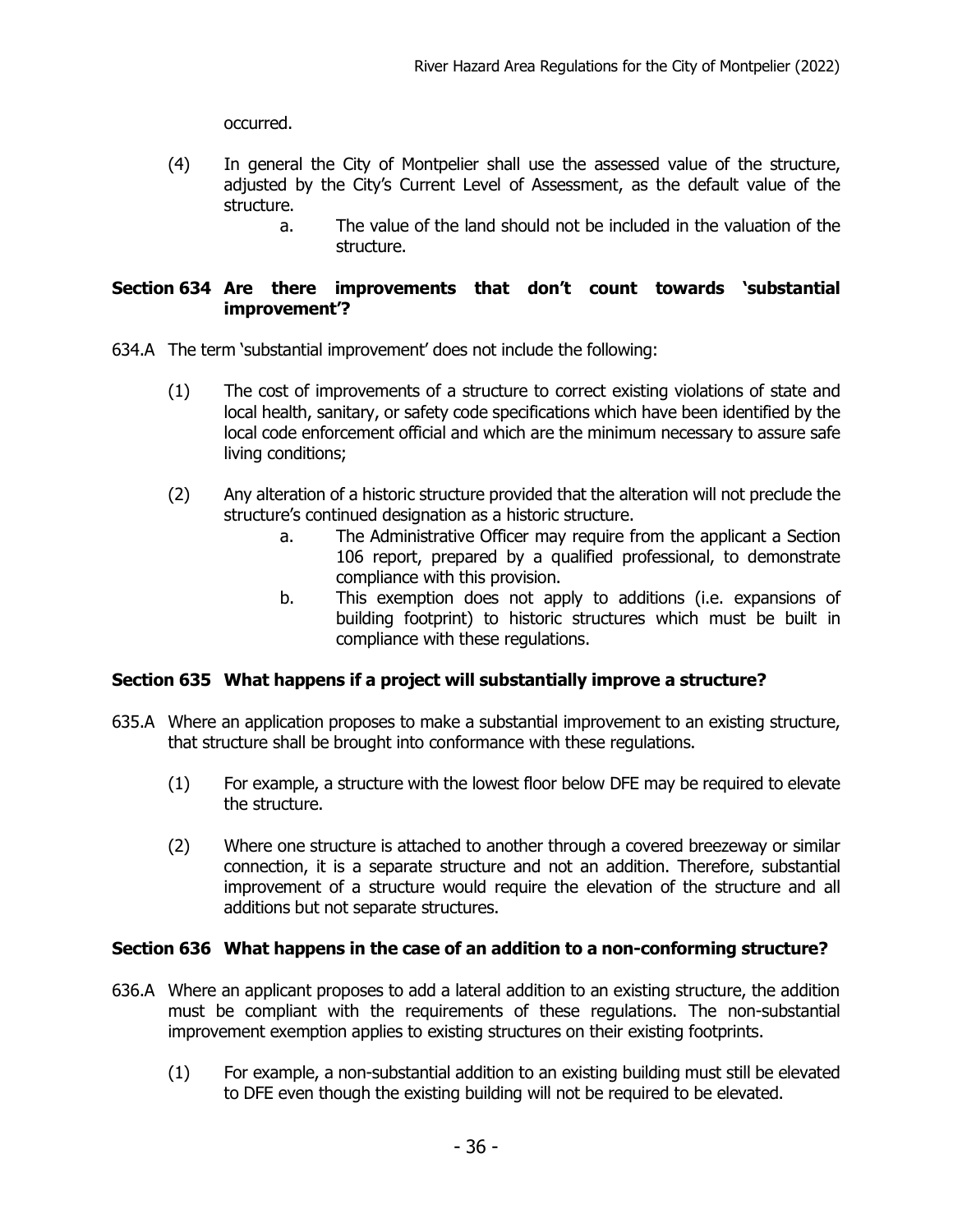# Section 637 What happens if the project will involves a structure that is substantially damaged?

- 637.A Where a substantially damaged structure is proposed for redevelopment, that structure shall be brought into conformance with these regulations.
	- (1) For example a building with the lowest floor below DFE which has been substantially damaged may be required to elevate the building during reconstruction.

## Section 638 Are there rules to be met if the structure is not substantially improved/damaged?

- 638.A Where a proposal is determined to be a non-substantial improvement/damage, only the improvement will be reviewed for conformance with these regulations.
	- (1) For example, if replacement of electrical panels, HVAC, or fuel systems are found to be non-substantial improvements, those improvement would still need to be compliant with those provisions in Part 8. Replacement of damaged sheetrock below DFE must be replaced with flood resistant materials.
	- (2) The applicant may seek a waiver to this provision under Chapter 320 of these regulations. Applicants for a waiver must meet the following:
		- a. The applicant shall demonstrate just cause for not meeting the requirement (e.g. cost is unduly burdensome or technically not feasible).
		- b. The applicant shall demonstrate that the proposal will not leave in place serious health and safety risks (e.g. leaving an electrical panel in a basement subject to flooding) and that any remaining risks are mitigated (e.g. electrical outlets to sump pumps are elevated as high as possible and GFI protected).
		- c. The applicant shall demonstrate that the risk of property damage is minimized (e.g. a furnace below DFE may not be a safety risk but should be elevated to the greatest extent possible to minimize risk of damage).

# Chapter 640 Base Flood Elevation & Design Flood Elevation Determination

# Section 641 Who is responsible for determining the base flood elevations?

- 641.A In all instances the applicant is required to determine their base flood elevations.
- 641.B The base flood elevation shall be determined based upon the following rules:
	- (1) Determining Base Flood Elevations in AE Zone. In areas where base flood elevations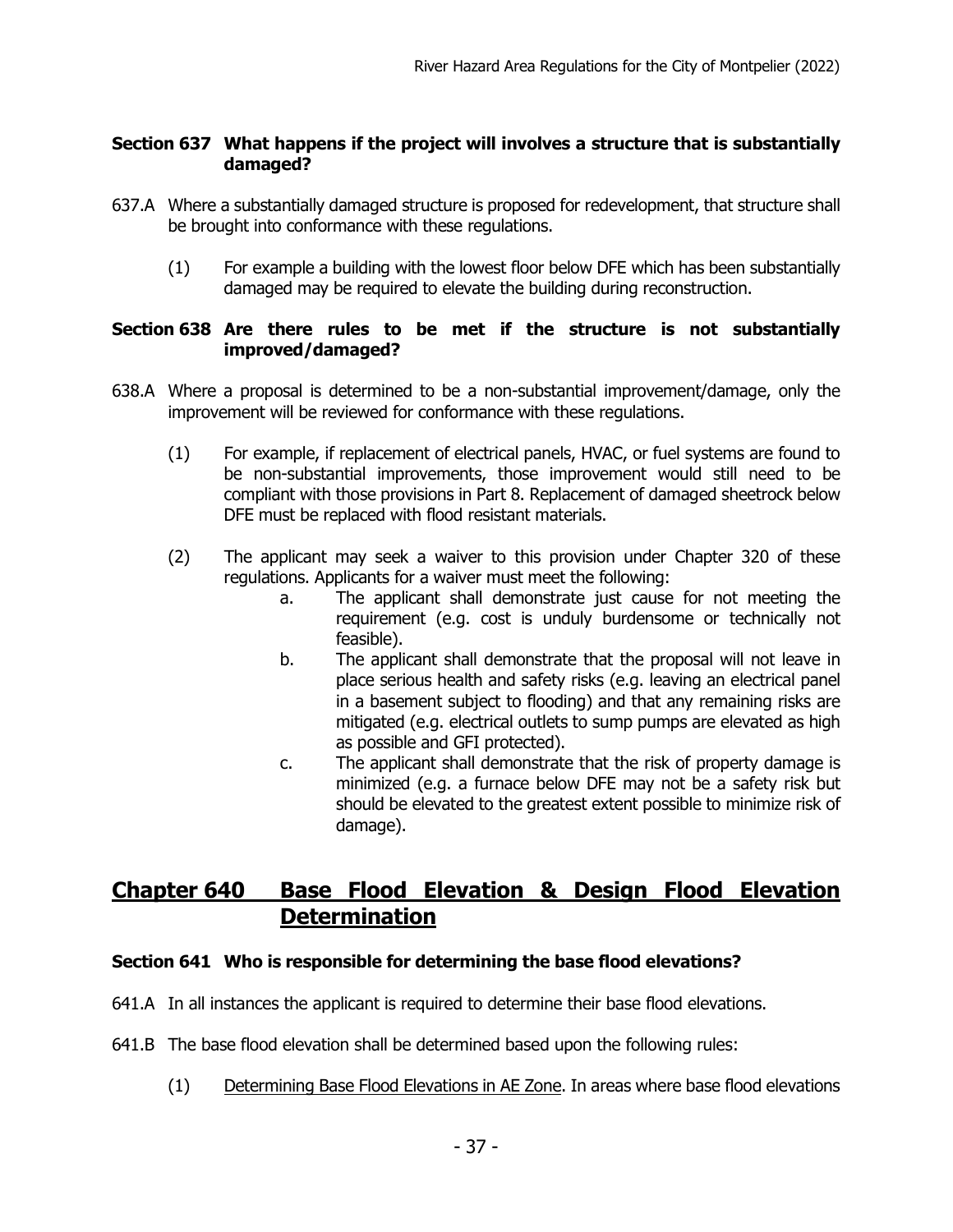have been provided by FEMA (i.e. Zones A1-A30, AE, and AH), the base flood elevations in the Flood Insurance Study and accompanying maps (of most recent date) shall be used to administer the provisions of these regulations.

- a. Base flood elevations should be determined using the methodology laid out in the NFIP Flood Plain Management Requirements- Desk Reference.
- b. Determinations shall be made based on the highest base flood elevation, within the Flood Hazard Area, for the structure in question. A building, therefore, which has a BFE at the north end of 530.5 feet and a BFE of 532.1 feet at the south end of the building, will have a BFE of 532.1 for the entire building.
- (2) Determining Base Flood Elevations in A Zone. In areas where base flood elevations have not been provided by FEMA (i.e. in A Zones) it is the applicant's responsibility to develop the base flood elevation at the site.
	- a. The applicant shall develop the base flood elevations using information from FEMA or from other State or federal agencies. All base flood elevations must be approved by the State Department of Environmental Conservation.
	- b. Where an application for a subdivision or mobile home park has a portion of the subdivision or manufactured home park within the Flood Hazard Area, the applicant shall provide base elevation data.
	- c. A Letter of Map Revision (LOMR) from FEMA may be required to establish the base flood elevation (see Part 9 of these regulations).

# Section 642 How accurate do base flood elevation measurements need to be?

642.A Base flood elevations shall be made to tenths of a foot (minimum accuracy).

# Section 643 Are elevation certificates required for all applications?

- 643.A Elevation certificates may be required during the application process to determine if the proposed development will be in compliance with these regulations.
- 643.B Elevation certificates are required of all new, substantially improved, and flood proofed structures permitted after the effective date of these regulations.

# Section 644 The regulations discuss Design Flood Elevations. What are they?

644.A Design Flood Elevations (herein abbreviated DFE) are equivalent to the base flood elevation plus any freeboard.

644.B Freeboard requirements in the City of Montpelier are 2 feet.

(1) For example, a site with a base flood elevation of 520.1 feet will have a DFE of 522.1 feet.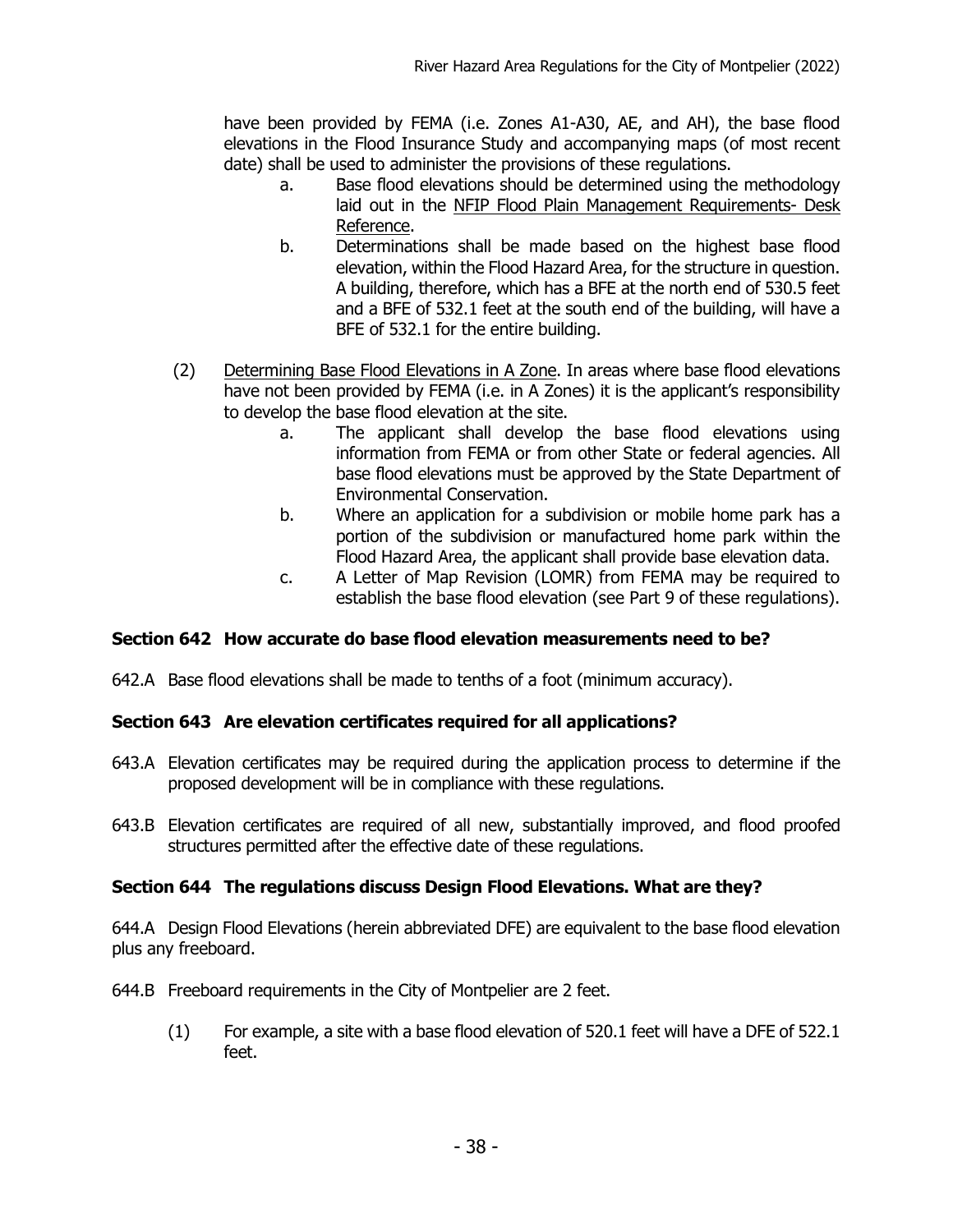# PART 7. SPECIFIC USE & STRUCTURE PROVISIONS

# Chapter 700 General Uses & Structures Review Criteria

## Section 701 How are uses generally regulated?

- 701.A These regulations do not usually differentiate between specific uses (e.g. single family dwelling, retail, or light industrial) but these regulations do differentiate between nonresidential structures and residential structures.
- 701.B There are certain uses or activities that are exceptions to the above generalization based on state or federal law. These specific uses are described below in Chapter 710.
- 701.C See the City of Montpelier Zoning Regulations regarding abandoned uses, non-conforming uses, accessory apartments, child care facilities, residential care and group homes, home occupations, public facilities, and other specifics where such detail is not provided within these regulations.

# Chapter 710 Specific Uses & Structures Review Criteria

## Section 711 Accessory Structures

- 711.A Accessory structures are included under the general definition of structure and are therefore subject to all river hazard area regulations pertaining to structures.
	- (1) Accessory structures within the Flood Hazard Area district shall meet the requirements in Sections 711.B and 711.C.
	- (2) Accessory structures within the River Corridor district shall meet the requirements in Sections 711.D and 711.E.
- 711.B An accessory structure within the Flood Hazard Area may be wet-proofed (Section 804.A(3)) rather than elevated or dry-proofed when the structure:
	- (1) Represents a minimal investment;
	- (2) Meets the requirements below in 711.C; and
	- (3) Complies with all other applicable regulations in this regulation.

711.C Accessory structures in the Flood Hazard Area must meet the following requirements:

- (1) Accessory structures shall not be used for human habitation and the building shall only be used for parking and/or storage;
- (2) Accessory structures shall be designed to have low flood damage potential and be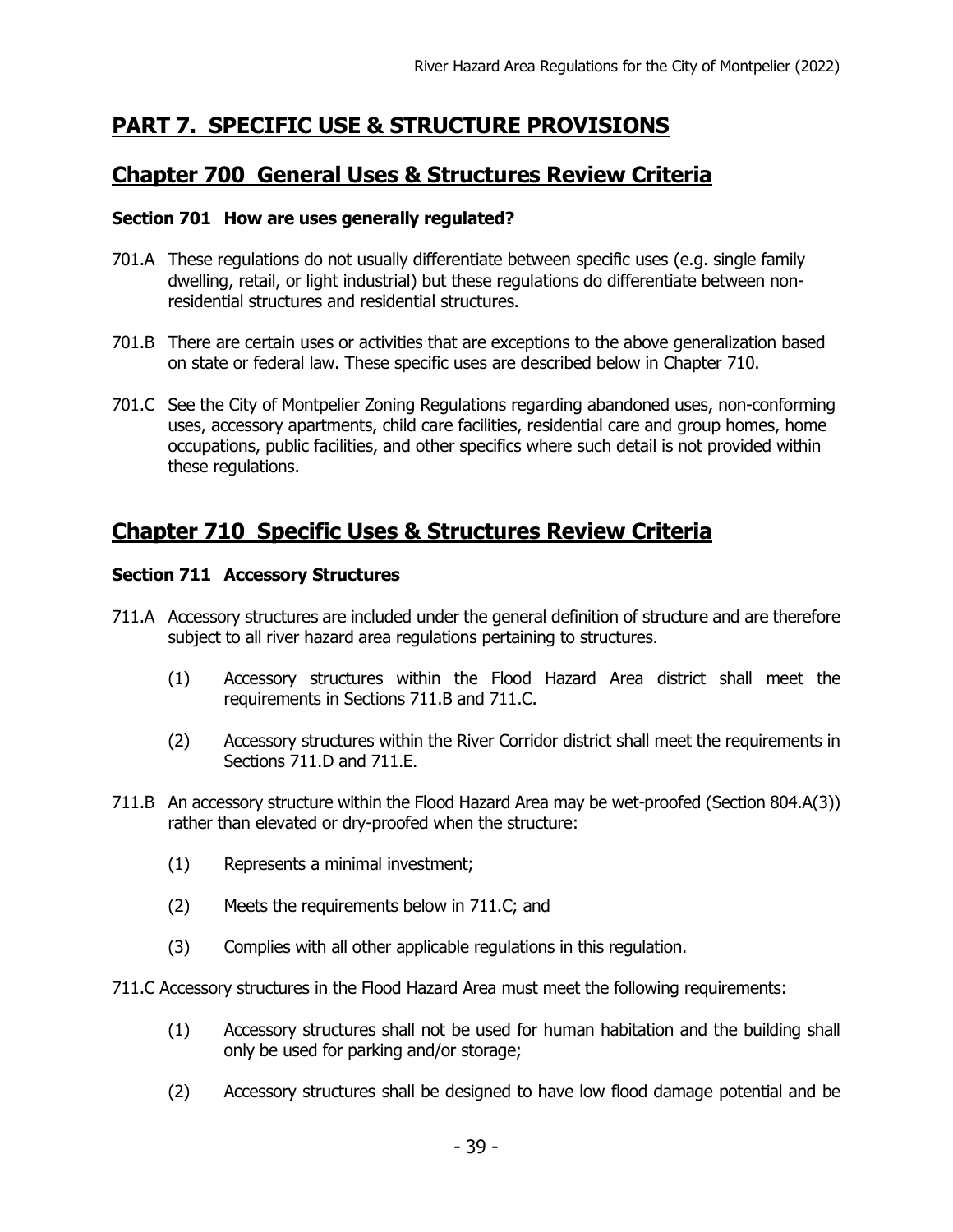constructed of flood resistant materials below the DFE;

- (3) Accessory structures shall be constructed and placed on the building site so as to offer the minimum resistance to the flow of floodwaters in and out (refer to technical bulletin 1-93 for more information about required openings standards);
- (4) Accessory structures shall be adequately anchored to resist flotation, collapse, and lateral movement'
- (5) All structure utilities (such as electrical and heating) shall be elevated or floodproofed.
- 711.D An accessory structure within the river corridor may be permitted provided it is not for human habitation and the following:
	- (1) Accessory structures with a footprint less than 150 square feet in size may be permitted provided the project meets both of the following:
		- a. The new structure is not within 50 feet of a stream or river bank; and
		- b. The applicant acknowledges the inherent risk to property by developing in the river corridor.
	- (2) Accessory structures with a footprint less than 480 square feet in size may be permitted provided the project meets all of the following:
		- a. The new structure is not within 50 feet of a stream or river bank;
		- b. The new structure is not closer to the river or stream than the existing principal structure; and
		- c. The applicant acknowledges the inherent risk to property by developing in the river corridor.
	- (3) Accessory structures with a footprint greater than, or equal to, 480 square feet in size may be permitted if the project meets all of the following:
		- a. The new structure is not within 50 feet of a stream or river bank;
		- b. The new structure is not closer to the river or stream than the existing principal structure;
		- c. The new structure is of low-value (i.e. less than \$10,000), is used for storage of low-value contents, and is not used for storage of chemicals, explosives, flammable liquids, or other hazardous or toxic materials; and
		- d. The applicant acknowledges the inherent risk to property by developing in the river corridor.
	- (4) Applicants may request a waiver from the provisions of subsections 711.D(2)(b) and/or 711.D(3)(b). Applications for such a waiver request shall show the following:
		- a. The site or lot characteristics make siting a similar structure in conformance with the requirement either not possible or not practicable; and
		- b. The waiver is the minimum necessary for the project.
		- c. Where the Development Review Board approves a waiver, the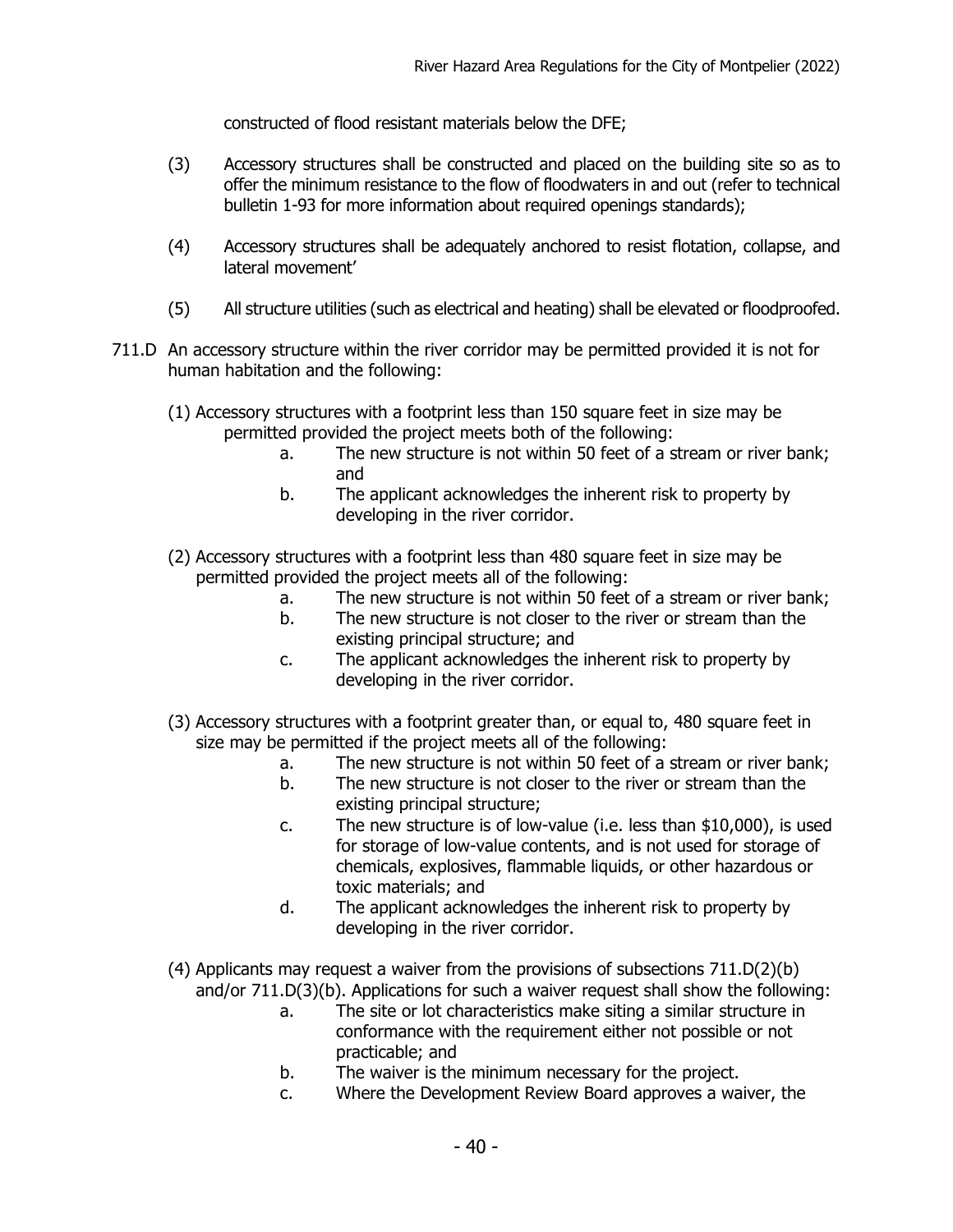Development Review Board may condition such approval including by limiting:

- i. the size of structures:
- ii. the number of structures; and/or
- iii. the location of structures within the River Corridor.

## Section 712 Alteration of a Watercourse

- 712.A The alteration or relocation of a portion of a watercourse within the River Hazard Area is prohibited unless part of an overall plan (adopted by the municipality) involving river restoration, flood mitigation, or other public purpose.
	- (1) In these instances, an application for the alteration or relocation may be approved only if the flood carrying capacity within the altered or relocated portion of a watercourse is maintained or increased as certified by a professional engineer.
	- (2) Applicant should consult with the Agency of Natural Resources concerning additional permits that may be required with this type of activity.

## Section 713 Fuel Storage Tanks

- 713.A All fuel storage tanks (e.g. liquid propane, diesel, home heating fuel, kerosene, etc.) in the Flood Hazard Area shall be placed at or above the DFE or be securely anchored to prevent flotation; Storage tanks may be placed underground if securely anchored as certified by a qualified professional.
	- (1) Fuel storage tanks located below DFE must have all filler pipes and vents located at or above the DFE.
- 713.B All fuel storage tanks (e.g. liquid propane, diesel, home heating fuel, kerosene, etc.) are prohibited in the River Corridor except as below.
	- (1) Fuel storage tanks to serve existing structures are allowed provided the tanks are located no closer to the stream than the existing structure.

# Section 714 Manufactured (Mobile) Homes

- 714.A No provision of these regulations shall have the effect of excluding mobile homes, modular housing, or other forms of prefabricated housing from the municipality, except upon the same terms and conditions as conventional housing is excluded. [§4412(1)(B)]
- 714.B Within these regulations, mobile homes and manufactured homes are synonymous.
- 714.C New and replacement manufactured homes shall meet foundation and installation requirements in FEMA P-85 Protecting Manufactured Homes from Floods and Other Hazards and be elevated to DFE.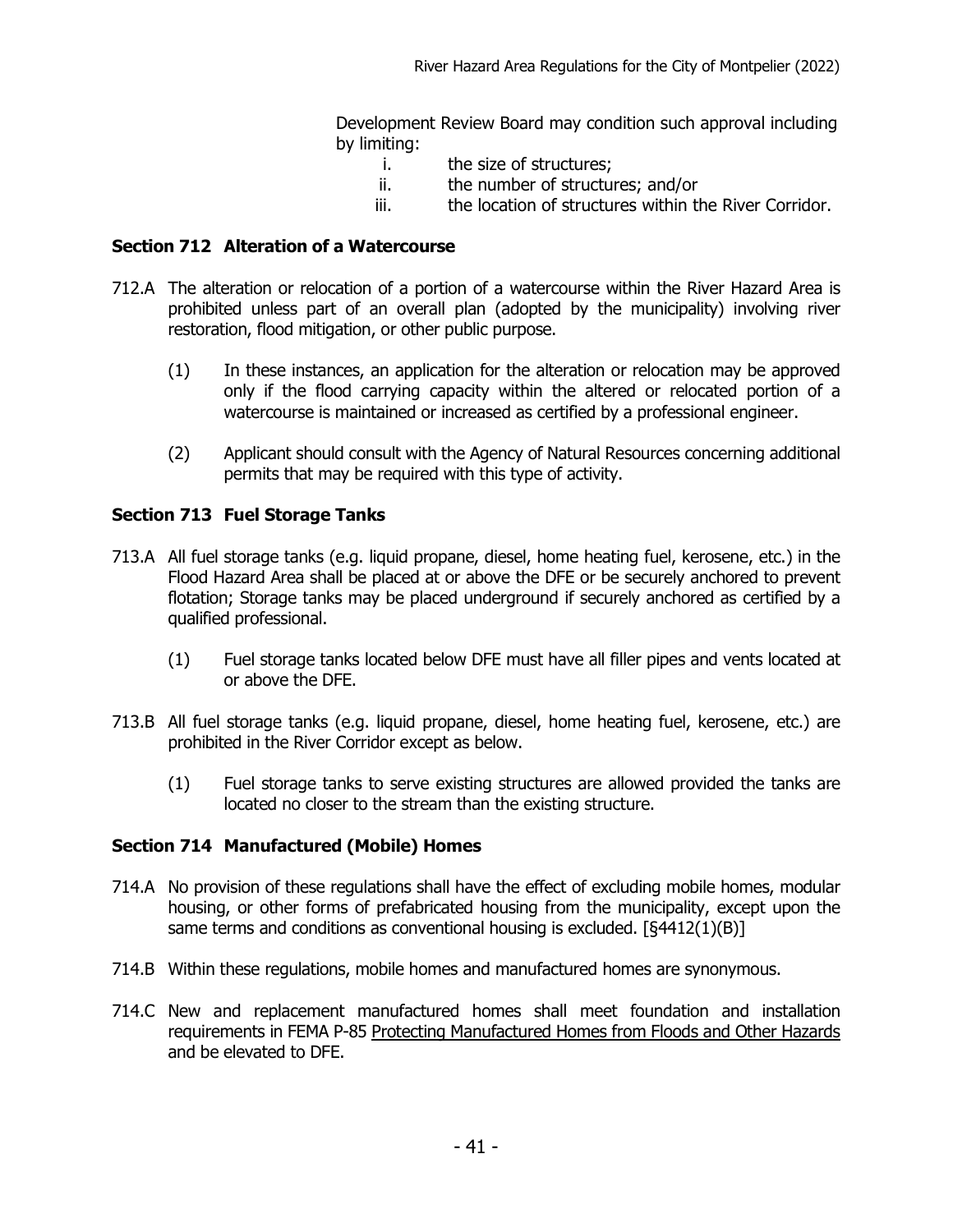# Section 715 Manufactured (Mobile) Home Parks

- 715.A Manufactured home parks are prohibited in the River Hazard Area.
- 715.B In existing manufactured home parks, manufactured homes shall be treated the same as conventional housing except that manufactured homes shall demonstrate that they meet the foundation and installation requirements of Section 714.C.
- 715.C An evacuation plan for any existing manufactured home parks indicating alternate vehicular access and escape routes shall be filed with the State Civil Defense Office. (See §1910.3(b)(8) of the Federal Register)

## Section 716 Mining, Dredging, Filling, Grading, Paving, Excavation, and Drilling

- 716.A Mining within the River Hazard Area is prohibited unless part of an overall plan (adopted by the municipality) involving river restoration, flood mitigation, or other public purpose.
- 716.B Dredging within a portion of a watercourse within the River Hazard Area is prohibited unless part of an overall plan (adopted by the municipality) involving river restoration, flood mitigation, or other public purpose.
	- (1) Applicant should consult with the Agency of Natural Resources concerning additional permits that may be required with this type of activity.
- 716.C Filling within the River Hazard Area shall meet the following requirements:
	- (1) Filling is not permitted within the River Corridor nor in the Floodway subdistrict of the Flood Hazard Area except as provided in Section 803.
	- (2) Filling may be permitted within the Floodway Fringe sub-district (see Section 804) provided the fill is properly compacted, graded, and, where appropriate, revegetated.
		- a. For additional information consult Technical Bulletin 10-01 Ensuring that structures built on fill in or near special flood hazard areas are reasonably safe from flooding.
	- (3) Where an applicant wishes to remove a property or part thereof from the Floodway Fringe sub-district of the Flood Hazard Area by elevating the natural grade (adding fill in the Flood Hazard Area) the applicant shall provide a CLOMR-F or LOMR-F, as appropriate to the project.
		- a. See Part 9 for additional information on Letters of Map Amendment and Revision.
- 716.D Grading within the River Hazard Area shall reduce the exposure to existing and proposed development of flood and erosion hazards.
- 716.E Paving may be permitted in the River Hazard Area with special rules for paving within the Floodway.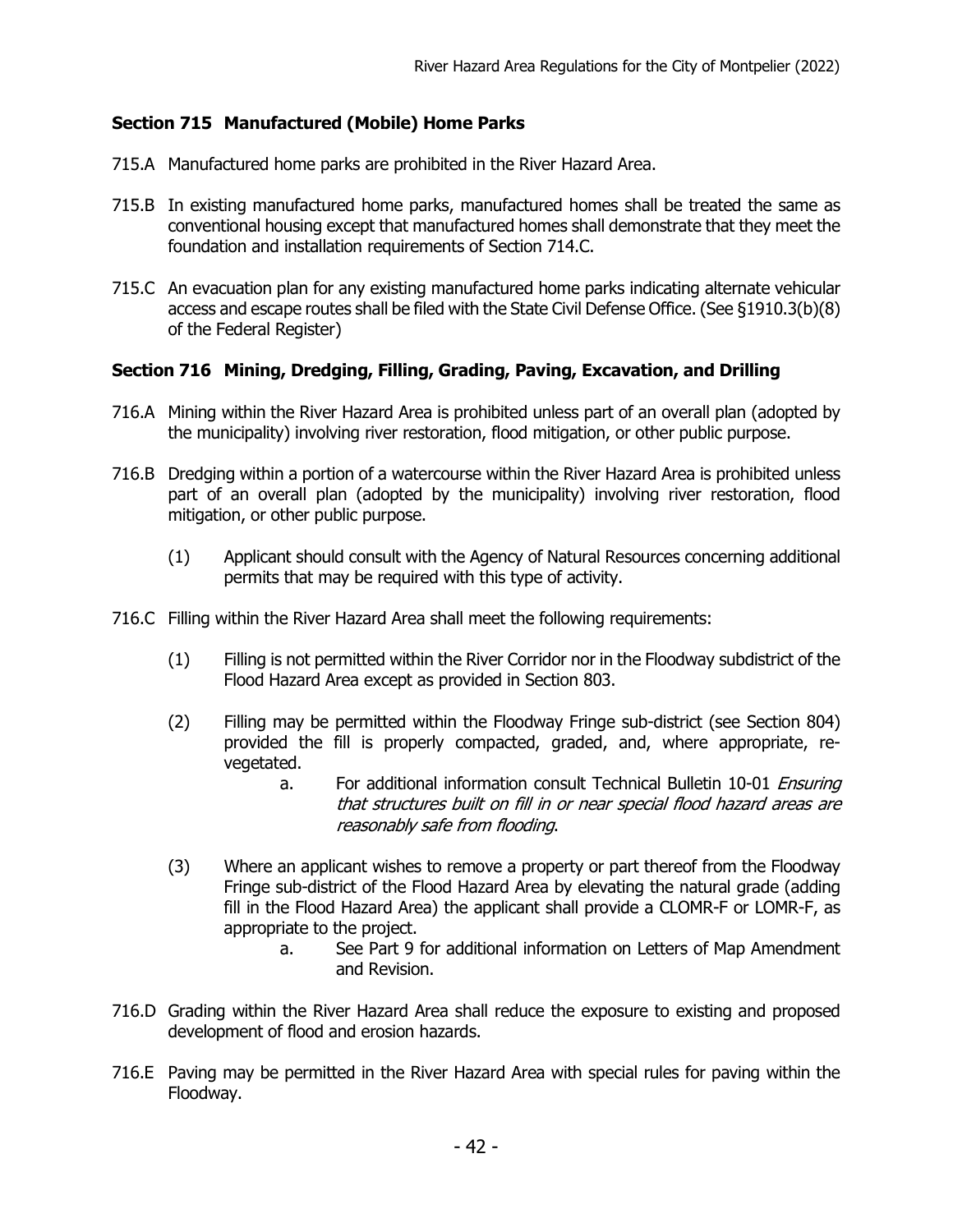- (1) As development in Floodways cannot result in any increase in flood levels (0.00 feet) during the occurrence of the base flood (see Section 803), any paving in the Floodway shall be completed using a "mill and fill" approach or other method that will not result in increased flood levels.
- 716.F Excavation may be permitted in the River Hazard Area provided the excavation reduces the exposure to flood and erosion hazards.
- 716.G Except for water wells, drilling wells within the River Hazard Area is prohibited.
	- (1) Regulation of public and private domestic water wells are pre-empted by the State of Vermont Department of Environmental Conservation. Applicants to Vermont DEC for well construction shall notify the state if a well is proposed within the River Hazard Area.

# Section 717 Public Infrastructure

- 717.A Bridges, culverts, channel management activities, or public projects which are functionally dependent on stream access or crossing are permitted in the River Hazard Area provided they are part of an overall plan (adopted by the municipality).
- 717.B Public and private stream crossings (bridges and culverts) must be designed and built to pass 100 year flood event (Q-100).
- 717.C Public utilities may be placed underground where a licensed professional engineer certifies that there will be no change in grade and the utilities will be adequately protected from scour.

# Section 718 Recreational Vehicles

718.A Storage or use of recreational vehicles is prohibited in the River Hazard Area.

# Section 719 Subdivisions

- 719.A The subdivision of land within the River Hazard Area is allowed only if it can be demonstrated by the applicant that each parcel created will have some permissible use.
	- (1) Each new parcel, for instance, shall have sufficient areas outside of the Floodway or River Corridor which is suitable for development.
- 719.B No subdivision shall be approved where dryland access is not available for emergency service vehicles.
- 719.C Where a parcel in a subdivision is not intended for future development (e.g. sale to a land trust for conservation purposes) the subdivision may be permitted provided the permit clearly reflects that the parcel is for conservation purposes only.
- 719.D An evacuation plan for any existing subdivisions indicating alternate vehicular access and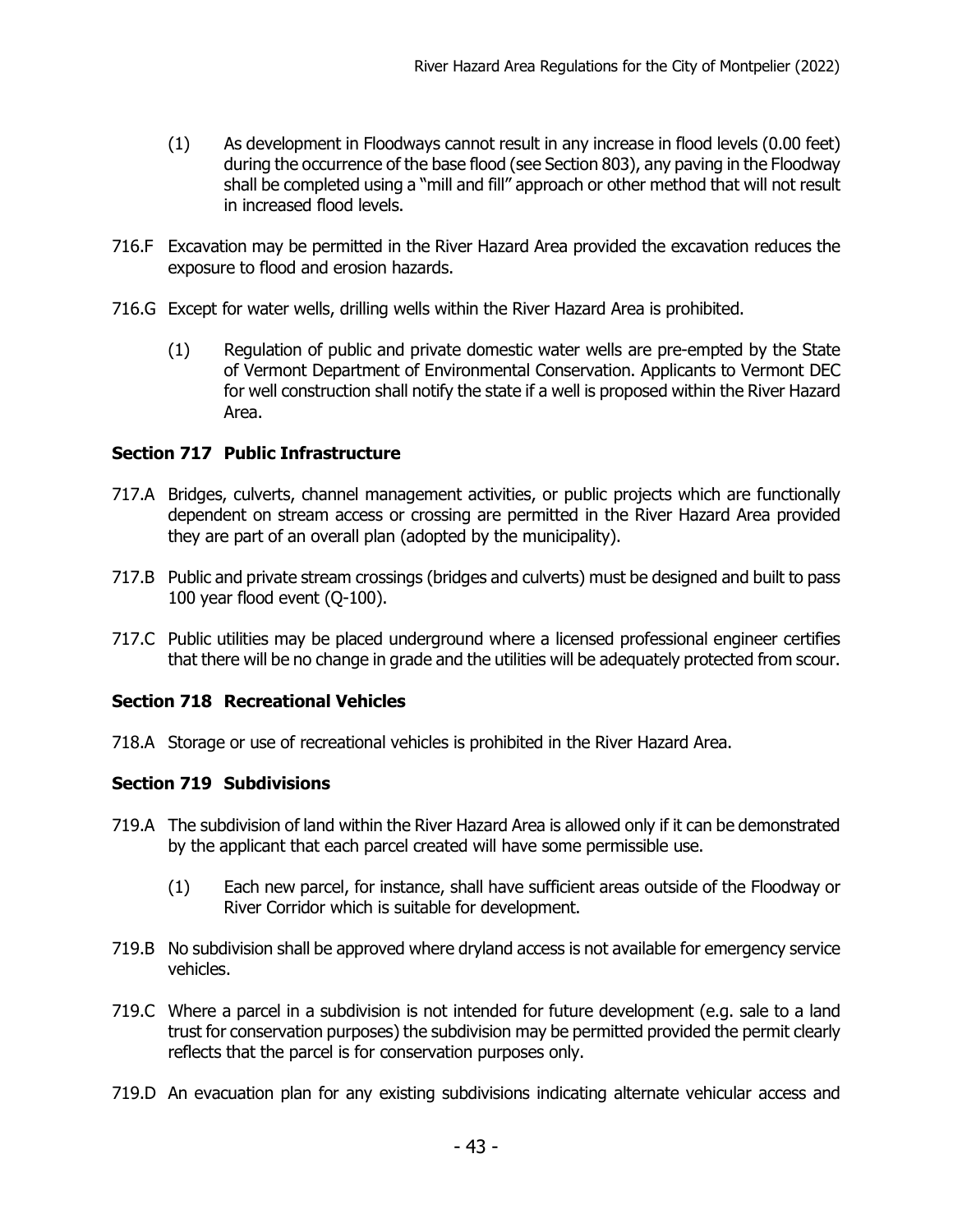escape routes shall be filed with the State Civil Defense Office. (See §1910.3(b)(8) of the Federal Register)

- 719.E All subdivision proposals shall:
	- (1) be consistent with the need to minimize flood damage within flood-prone areas;
	- (2) have all public and private utilities and facilities, such as sewer, gas, electrical, and water systems are located and constructed to minimize or eliminate flood damage;
	- (3) adequately drain the site to reduce exposure to flood hazards.
		- a. Applicants shall submit a site plan that accounts for local drainage from and onto adjoining properties and that protects the buildings (or proposed building sites) from local drainage flows (see FEMA 511 Reducing Damage from Localized Flooding - Chapter 4).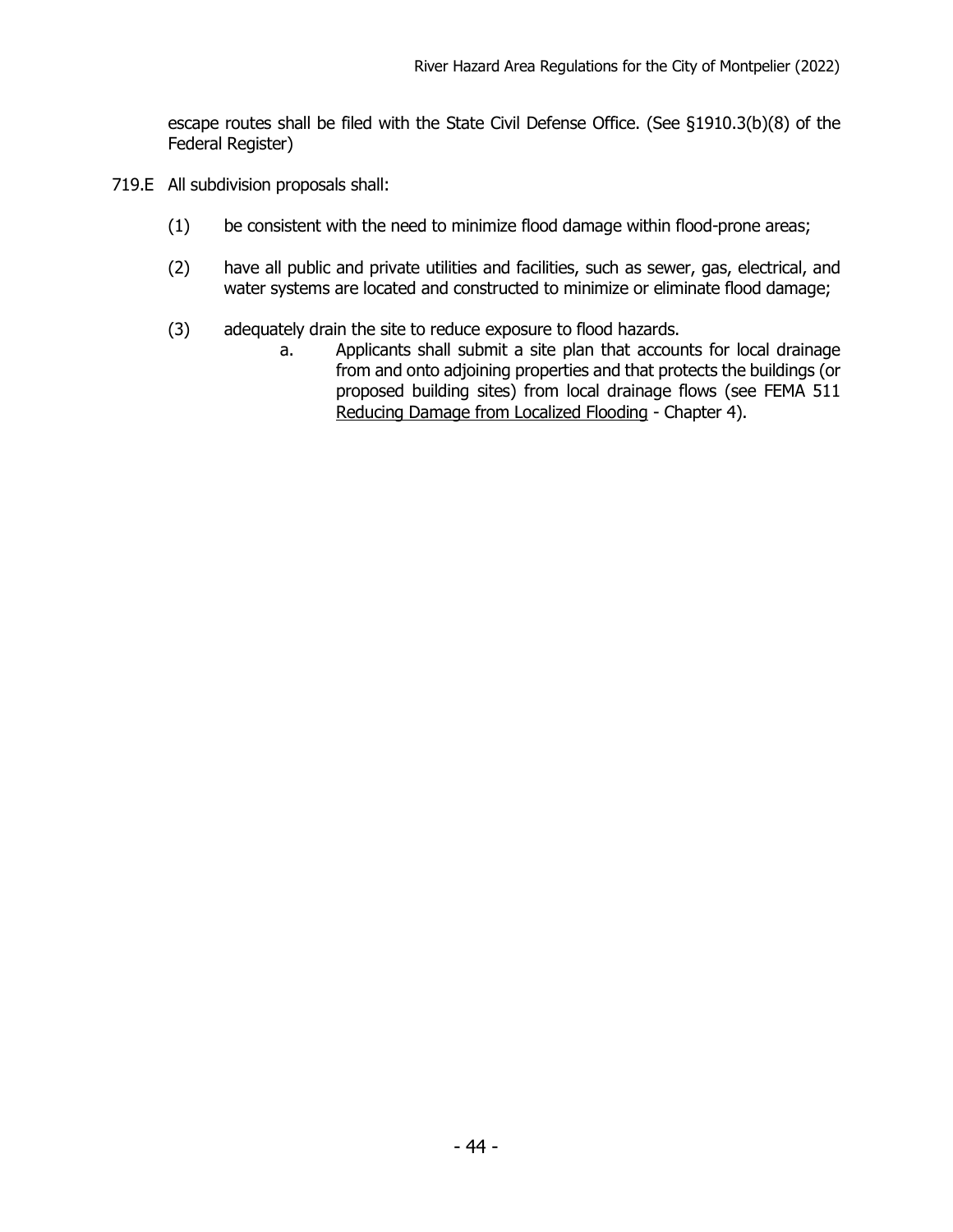# PART 8. FLOOD HAZARD AREA & RIVER CORRIDOR STANDARDS

# Chapter 800 Flood Hazard Area District & Sub-District Standards

## Section 801 Flood Hazard Area

- 801.A Note regarding state and federal requirements. Except as limited by state law (24 V.S.A. §4413), the mandatory provisions of state and federal law for continued City participation in the NFIP are hereby adopted by reference and shall be applied in the review of any development in this district.
- 801.B Development required to meet Flood Hazard Area standards shall be reasonably safe from flooding. As such, regardless of sub-district, the following requirements apply:
	- (1) Standard. Development shall be designed, operated, maintained, modified, and adequately anchored to prevent flotation, collapse, release, or lateral movement of the structure resulting from hydrodynamic and hydrostatic loads including the effects of buoyancy.
		- a. In shallow flooding and low velocity flows, normal construction practices should suffice for anchoring structures to their foundations and for foundation design. The anchoring and foundation plan shall be reviewed by the City Building Inspector with a recommendation provided to the Administrative Officer.
		- b. In higher velocity areas (where flows are faster than 5 feet per second) or in deeper flooding (where flood depths are more than 3.0 feet) certification from a licensed architect or engineer is required stating "the structure is anchored adequate to prevent flotation, collapse and lateral movement during the base flood" and that "the foundation is adequately protected against hydrodynamic and hydrostatic forces and protected against erosion and scour."
		- c. There are specific anchoring requirements for manufactured homes (See Section 714).
	- (2) Standard. Development shall be constructed of material resistant to flood damage.
		- a. Development below DFE shall meet the requirements in FEMA Technical Bulletin 2 Flood Damage–Resistant Materials Requirements.
		- b. The City also enforces the Vermont Building Code which incorporates ASCE 24 Flood Resistant Design and Construction therefore those standards may be used to demonstrate compliance with this requirement.
	- (3) Standard. Development shall be constructed by methods and practices that minimize flood damage.
		- a. The City enforces the Vermont Building Codes which will cover most standard development practices. Special situations should consult appropriate FEMA documents for guidance such as:
			- i. FEMA P-259, Engineering Principles and Practices for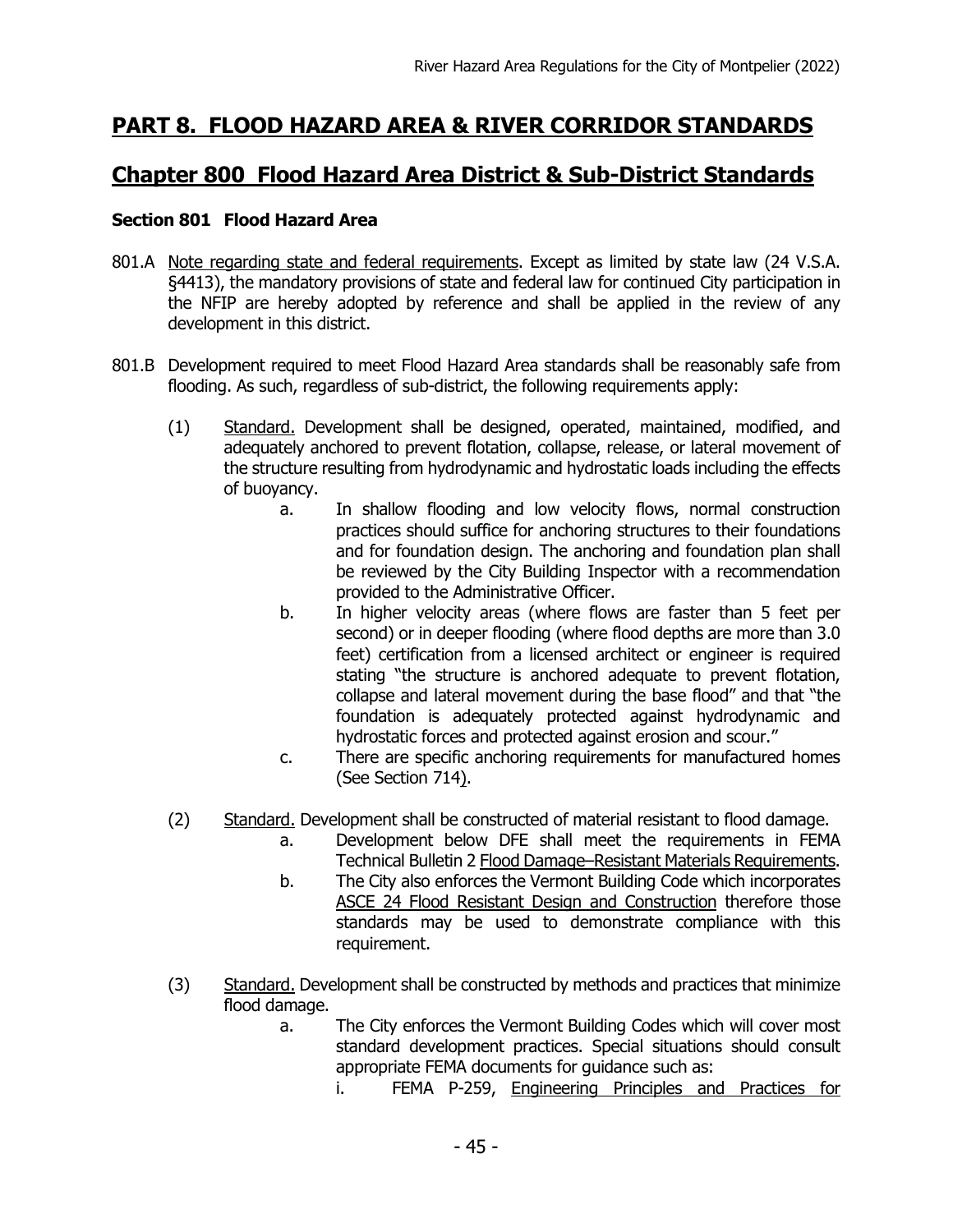Retrofitting Flood-Prone Residential Structures;

- ii. FEMA 102, Floodproofing Non-Residential Structures;
- iii. FEMA P-312, Homeowners Guide to Retrofitting.
- (4) Standard. Development shall be constructed with electrical, heating, ventilation, plumbing, and other service facilities that are designed and/or located so as to prevent water from entering or accumulating within the components during conditions of flooding.
	- a. Development involving utilities shall meet the requirements in appropriate FEMA documents such as FEMA 348, Protecting Building Utilities from Flood Damage.
- (5) Standard. Development sites shall be adequately drained to reduce exposure to flood hazards.
	- a. Building sites should be graded to create positive drainage away from buildings.
	- b. The lowest floor of buildings should be at least one foot higher than the street (see FEMA 511 Reducing Damage from Localized Flooding - Chapter 4).
	- c. Conformance with the stormwater requirements within the Montpelier Unified Development Regulations may be used as evidence to meet the drainage requirements (See Section 3006).
- (6) Standard. Water supply systems shall be designed to minimize or eliminate infiltration of floodwaters into the systems.
	- a. Development of water utilities shall meet the requirements in appropriate FEMA documents such as FEMA 348, Protecting Building Utilities from Flood Damage.
- (7) Standard. Sanitary sewage systems shall be designed to minimize or eliminate infiltration of flood waters into the systems and discharges from the systems into flood waters.
	- a. Development of sanitary sewer utilities shall meet the requirements appropriate FEMA documents such as FEMA 348, Protecting Building Utilities from Flood Damage.
- (8) Standard. On-site disposal systems shall be located to avoid impairment to them or contamination from them during flooding.
	- a. Regulation of on-site septic systems are pre-empted by the State of Vermont Department of Environmental Conservation. Applicants to Vermont DEC for an on-site disposal permit shall notify the state of the presence of flood hazards.

# Section 802 Zone A- Sub-District Regulations

802.A All development required to meet Flood Hazard Area standards in Zone A shall meet the following: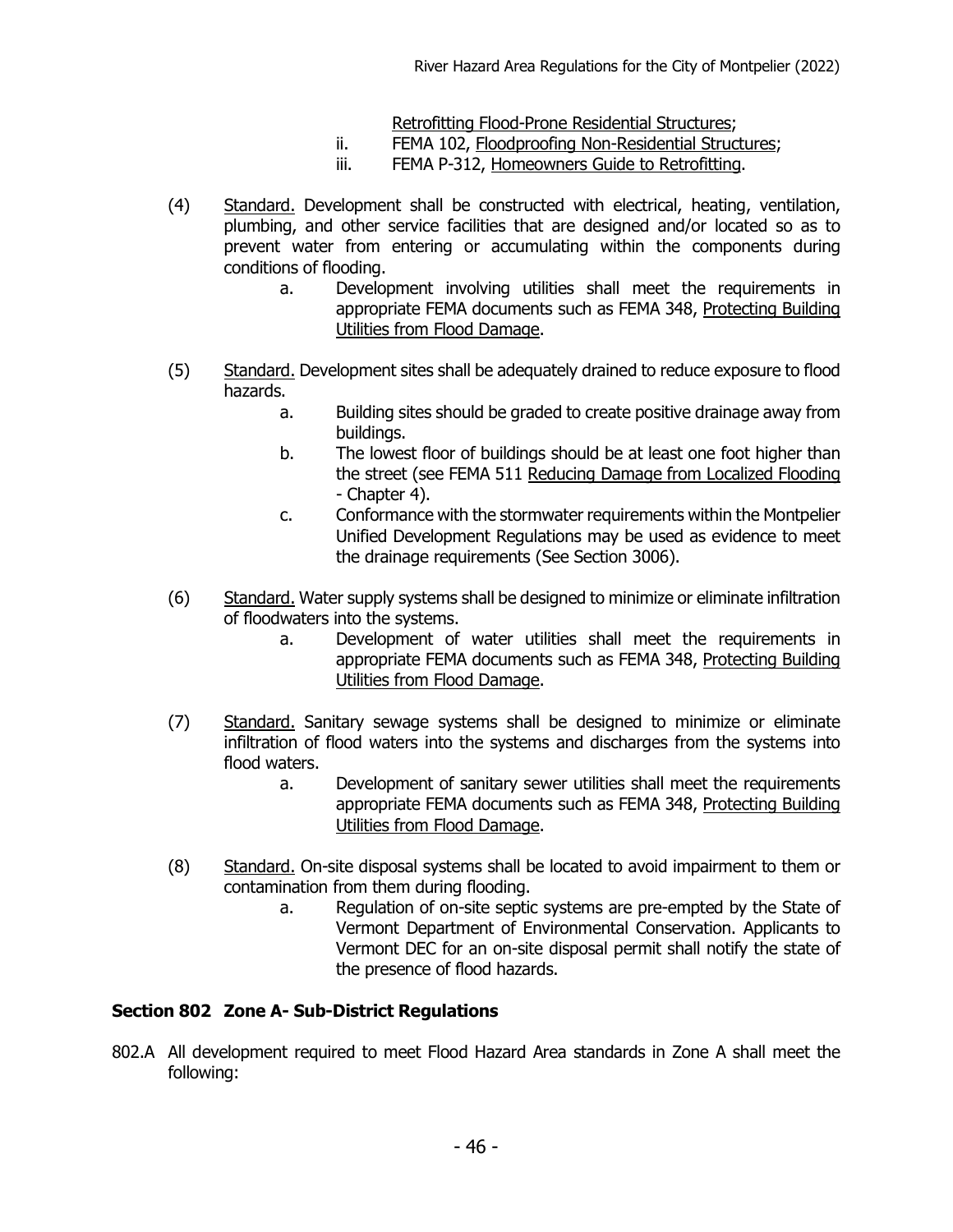- (1) Requirement. Development within Zone A shall meet the requirements of development within the Zone AE- Floodway Sub-District (Section 803) unless and until the applicant provides a hydrologic and hydraulic analyses to delineate the Zone A into Floodway and Floodway Fringe sub-districts.
	- a. The demonstration must be supported by technical data that conforms to standard hydraulic engineering principles and certified by a professional engineer.
	- b. Once delineated into Floodway and Floodway fringe sub-districts, those provisions shall apply.

# Section 803 Zone AE-Floodway Sub-District Regulations

- 803.A Requirement. Development within the Floodway is prohibited except as outlined below.
- 803.B Requirement. Development within the Floodway sub-district shall not be approved unless the applicant provides a hydrologic and hydraulic analysis, performed by a registered engineer in accordance with standard engineering practices, certifying that the proposed development:
	- (1) Will not result in any increase in flood levels (0.00 feet) during the occurrence of the base flood; and
	- (2) Will not increase any risk to surrounding properties, facilities, or structures from erosion or flooding.
- 803.C Requirement. The hydrologic and hydraulic analysis in Section 803.B may be waived by the Administrative Officer under the flowing conditions:
	- (1) Where the proposed development does not increase the exterior dimensions (i.e. footprint) of an existing structure, development may be approved without a hydrologic and hydraulic analysis.
	- (2) Utilities may be placed underground and the hydrologic and hydraulic analyses may be waived by the Administrative Officer, where a registered professional engineering certifies that there will be no change in grade and the utilities will be adequately protected from erosion and scour.
- 803.D Requirement. Where development has met the requirements in Section 803.B or Section 803.C to allow development in the Floodway, the development is also required to meet the regulations in Section 804.
- 803.E Requirement. Landfilling, parking recreational vehicles (See Section 718), junkyards, and storage areas or facilities for floatable materials, chemicals, explosives, flammable liquids, or other hazardous or toxic materials are strictly prohibited within the Floodway.

## Section 804 Zone AE-Floodway Fringe Sub-District Regulations

804.A Requirement. Development within the Floodway Fringe is regulated based on the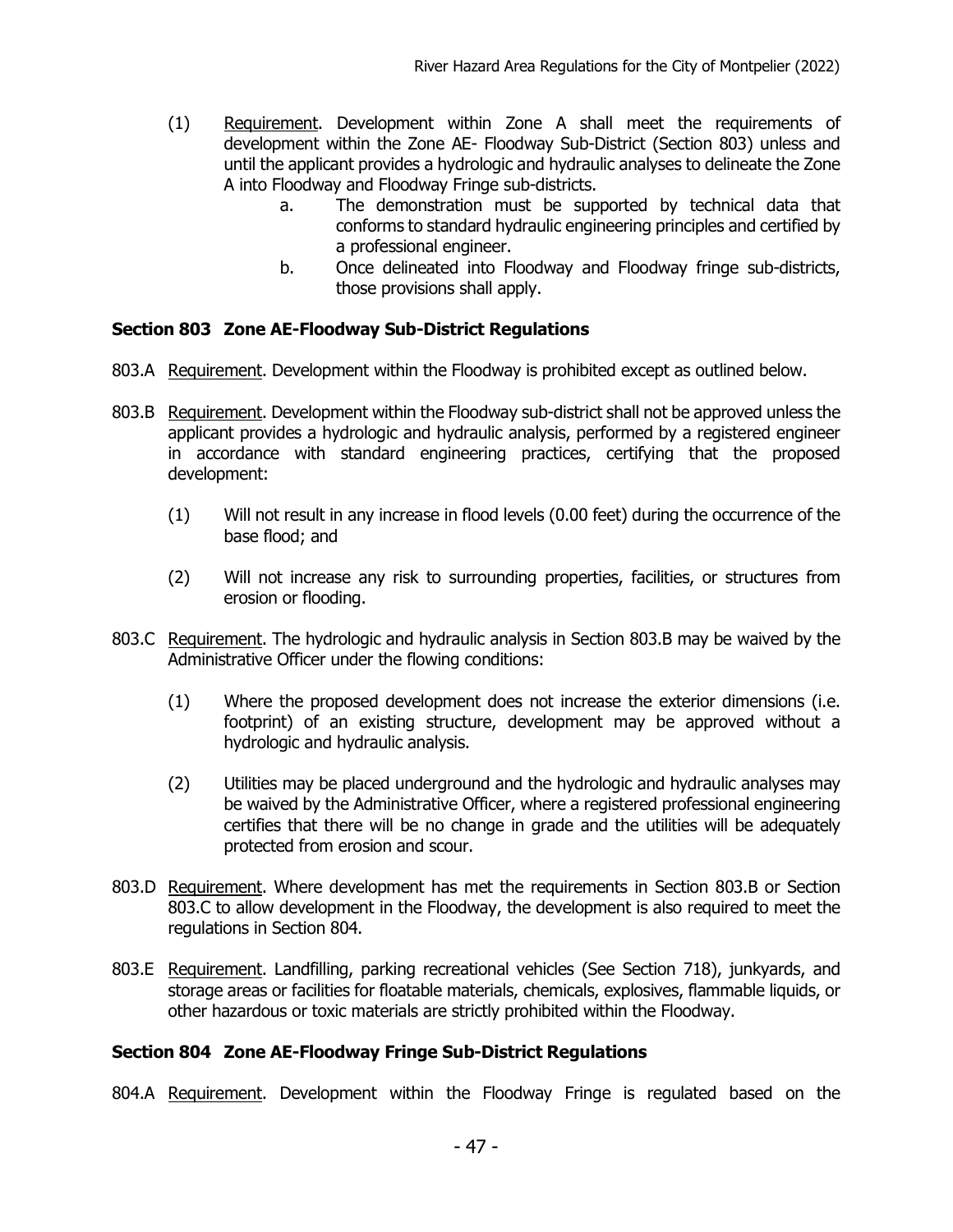classification of use- either residential or non-residential:

- (1) Residential structures. All development of residential structures including manufactured homes shall meet the following:
	- a. The lowest floor, including basement, of all new and substantially improved structures shall be elevated at or above the DFE. This can be achieved in one of three ways:
		- i. Elevated on fill. This is typical for slab construction or where structures are to be placed at grade and tied down. This is not an appropriate technique for primary structures due to the risk of scour and erosion undermining the structure.
		- ii. Elevated on piles, posts, piers or columns. This technique is typically used in areas with high velocity.
		- iii. Elevated on walls or a crawlspace. The third technique is to build on solid walls (i.e. slab on stem wall foundation or elevate building over crawlspace).
	- b. Unless stricter rules are described in this section, FEMA NFIP guidance such as the NFIP Flood Plain Management Requirements- Desk Reference and FEMA 54- Elevated Residential Structures shall be used to guide design and construction considerations.
- (2) Non-Residential structures. All development of non-residential structures shall meet one of the following:
	- a. Elevation. Non-residential structures shall be elevated as required above (Section 8.04.A(1)). This is the preferred alternative for all structures.
	- b. Dry-proofing. Non-residential structures, together with their attendant utilities and sanitary facilities, which are proposed to be dry-proofed shall be designed to be watertight below the DFE with walls substantially impermeable and with structural components having the capability of resisting hydrostatic and hydrodynamic loads and effects of buoyancy.
		- i. A permit for a structure proposed to be dry-proofed shall not be issued until a registered engineer or architect has certified that the design and proposed methods of construction are in accordance with accepted standards of practice for meeting the provisions of this subsection.
		- ii. While dry-proofing is not the preferred alternative, it is many times the most appropriate solution for nonconforming non-residential buildings.
	- c. Unless stricter rules are described in this section, FEMA NFIP guidance such as the NFIP Flood Plain Management Requirements- Desk Reference and FEMA 102- Floodproofing Non-Residential Structures shall be used to guide design and construction considerations.
- (3) Fully enclosed areas below lowest floor. All development which has fully enclosed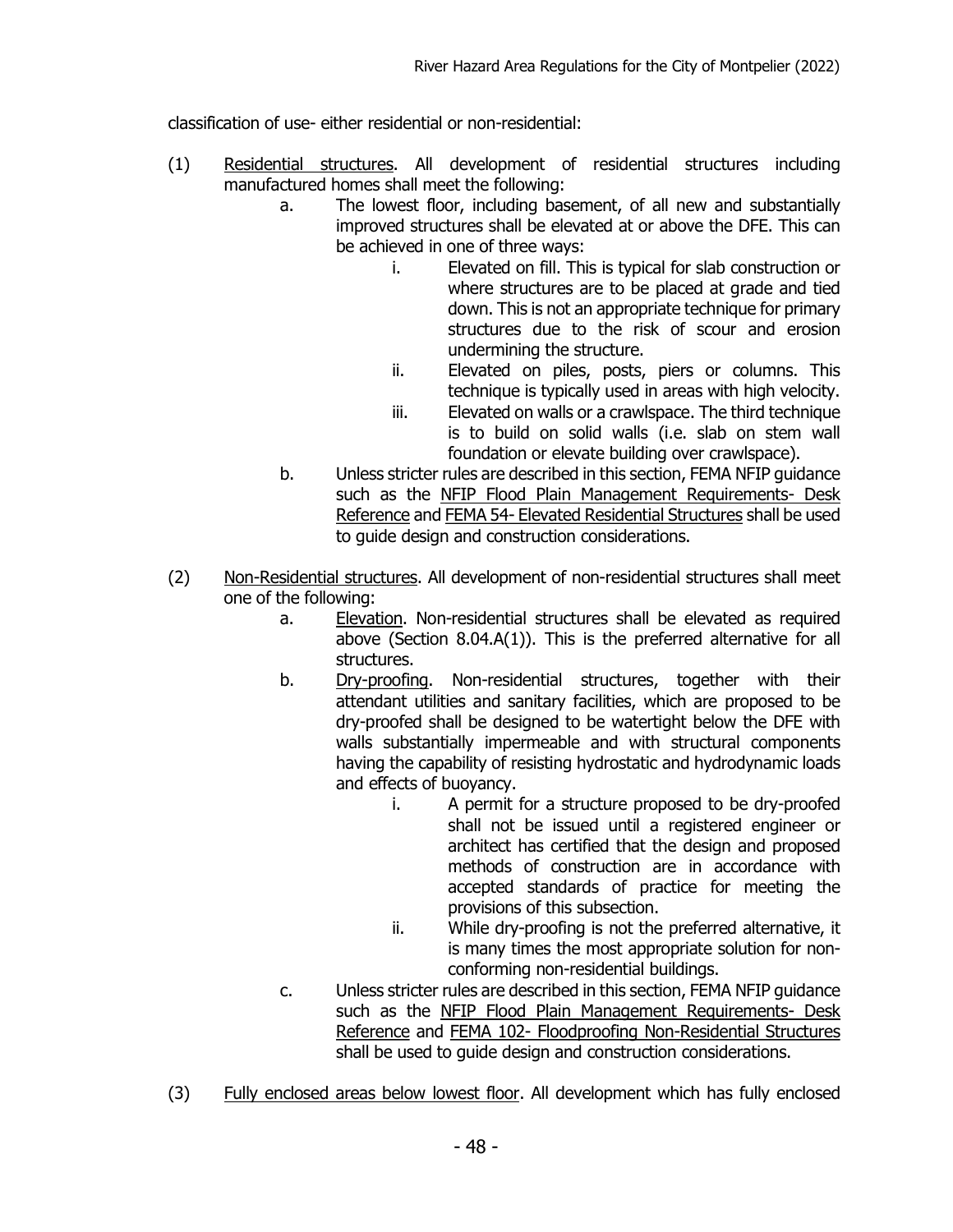areas that are below base flood elevation may be permitted provided:

- a. These areas are solely used for parking vehicles, storage, or structure access.
- b. These areas shall be designed to automatically equalize hydrostatic flood forces on exterior walls by allowing for the entry and exit of floodwaters. Designs for meeting this requirement must be certified by a registered engineer or architect and include the following minimum criteria:
	- i. A minimum of 2 openings having a total net area of not less than 1 square inch for every square foot of enclosed area subject to flooding shall be provided.
	- ii. The bottom of all openings shall be no higher than 1 foot above grade.
	- iii. Openings may be equipped with screens, louvers, valves, or other coverings provided that they permit the automatic entry and exit of floodwaters.
- (4) Storage of materials and equipment. Storage of materials shall meet the following:
	- a. Junkyards are strictly prohibited from the Floodway Fringe.
	- b. Other than fuel tanks (see Section 713), storage of floatable, hazardous, or toxic materials is prohibited from the Floodway Fringe.
	- c. Equipment stored in the Floodway Fringe should be limited to low damage items that will not suffer flood damage or equipment that can be conveniently moved. Floatable items shall be contained within a structure or fenced area to prevent escape.

# Chapter 810 River Corridor Regulations

# Section 811 River Corridor District

- 811.A Requirement. Development within the River Corridor is prohibited unless expressly allowed elsewhere in these regulations or as outlined below:
	- (1) At grade accessory structures such as patios, parking lots, driveways, and sidewalks may be permitted.
	- (2) Accessory structures may be permitted provided the structures meet the requirements of Section 711.D.
	- (3) Fences may be permitted provided the fence is no closer than 25 feet to the top of bank.
	- (4) Any new, replacement or substantially improved foundations must have a registered engineer or architect design the foundation and certify that the design and proposed methods of construction are in accordance with Vermont Building Codes, the Vermont Residential Codes, or ASCE 24.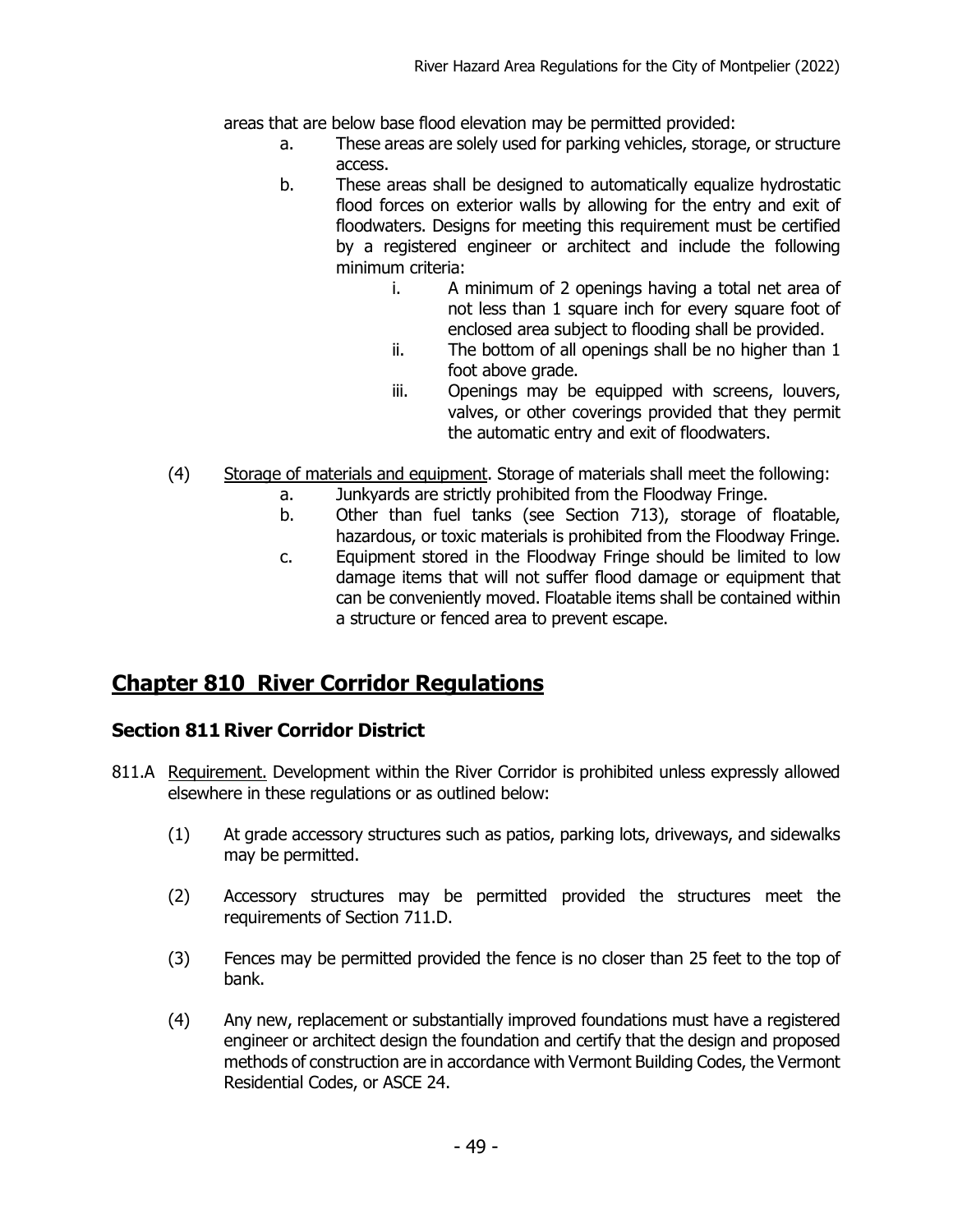# PART 9 LETTERS OF MAP AMENDMENT AND REVISION

# Chapter 900 Letters of Map Amendment and Revision

# Section 901 General Information Regarding LOMAs, LOMR-Fs, & LOMRs

- 901.A As a part of FEMAs responsibility in implementing the NFIP, three procedures have been established to address critical components of the program. The three types of applications each have separate procedures for proposed and existing scenarios. The six Letters are:
	- $(1)$  Letter of Map Amendment (LOMA). A letter from FEMA stating that an existing structure or parcel of land that has not been elevated by fill would not be inundated by the base flood. This is generally used for existing properties where it is believed that the FIRM map is incorrectly drawn therefore a structure or piece of land is mapped as being in the Flood Hazard Area but upon review by a surveyor or engineer it is found to above the base flood elevation.
	- (2) Conditional Letter of Map Amendment (CLOMA). A letter from FEMA stating that a proposed structure that is not to be elevated by fill would not be inundated by the base flood if built as proposed. This is used in similar situations as a LOMA except that it involves proposed rather than existing structures or pieces of land.
	- (3) Letter of Map Revision based on Fill (LOMR-F). A letter from FEMA stating that an existing structure or parcel of land that has been elevated by fill would not be inundated by the base flood. This is generally required after an area in the Flood Hazard Area has been filled, in accordance with FEMA construction standards, resulting in land that is now above the base flood elevation.
	- (4) Conditional Letter of Map Revision based on Fill (CLOMR-F). A letter from FEMA stating that a parcel of land or proposed structure that will be elevated by fill would not be inundated by the base flood if fill is placed on the parcel as proposed or the structure is built as proposed. This is generally required by applicants seeking to fill in the Flood Hazard Area to make it suitable for development.
	- (5) Letter of Map Revision (LOMR). A letter from FEMA officially revising the current FIRM map to show changes to the flood plains, Floodways, or flood elevations.
	- (6) Conditional Letter of Map Revision (CLOMR). A letter from FEMA commenting on whether a proposed project, if built as proposed, would meet minimum NFIP standards or proposed hydrology changes. Similar to LOMR requests, these are generally used with proposed changes to BFE determinations.
- 901.B It is the responsibility of the applicant to secure all required Letters from FEMA. Information provided herein should not be interpreted to be the rules that FEMA will use. Always contact FEMA for full details.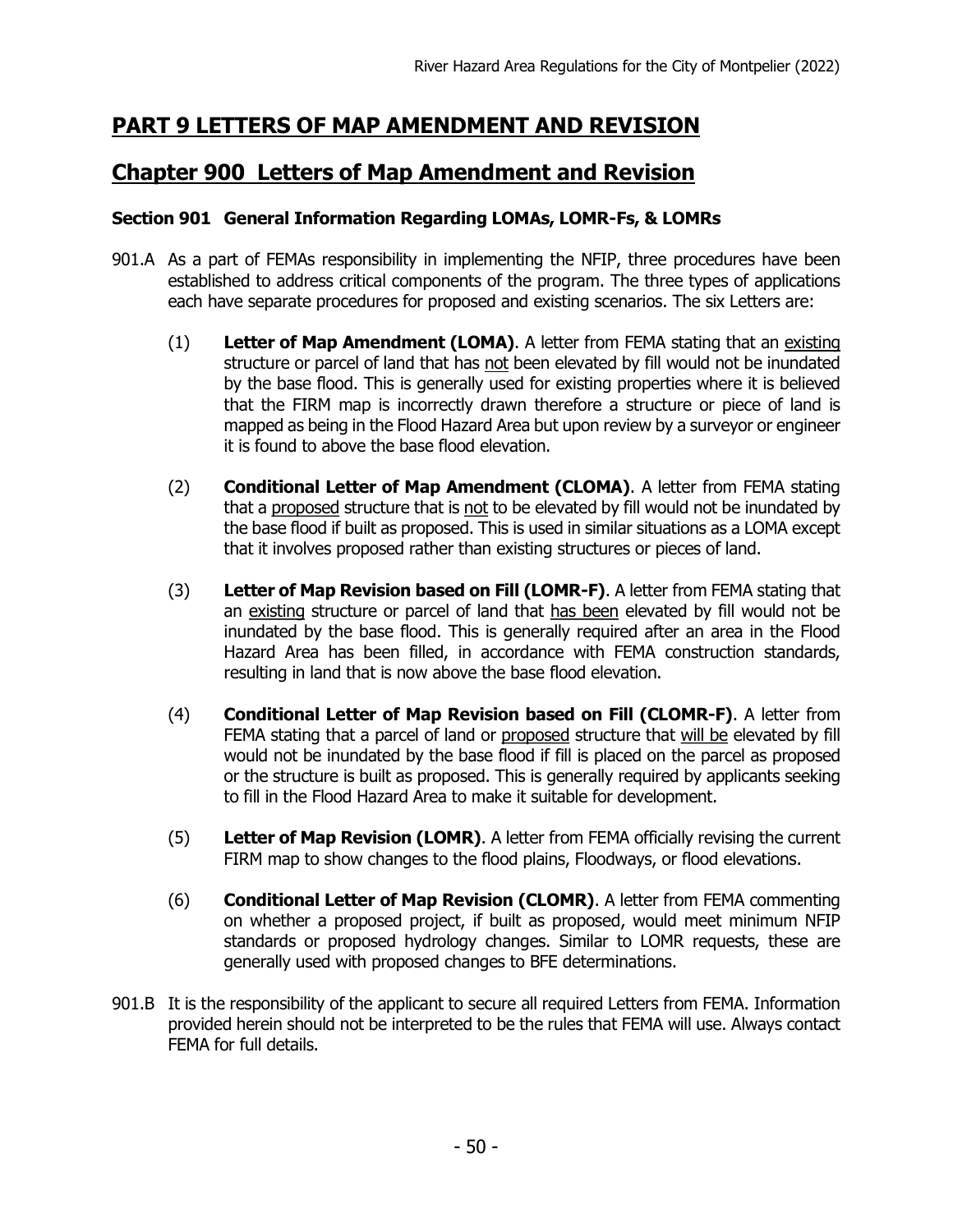## Section 902 LOMAs and CLOMAs

- 902.A Where FEMA approves a LOMA the proposal or structure shall no longer be considered to be within the Flood Hazard Area and therefore no longer is required to meet the Flood Hazard Area provisions of these River Hazard Area Regulations.
- 902.B All LOMAs and CLOMAs, including final elevation certificates, shall be recorded by the Administrative Officer according to Chapter 230.

## Section 903 LOMR-F and CLOMR-F

- 903.A Not all fill requires a LOMR-F. Only applications where the developer proposes to use fill to remove the structure from the Flood Hazard Area is required to receive a LOMR-F.
- 903.B Filing CLOMR-F and LOMR-F applications. As a part of the CLOMR-F application, the Community Acknowledgement Form (Form 3) must be included. The Administrative Officer is required to sign this form and may, at his or her discretion, request comments from the DRB prior to returning the form to the applicant.
	- (1) Applicants are hereby informed that local requirements may be stricter than those required by FEMA. Where an application for a CLOMR-F or LOMR-F is requested which does not meet the stricter local requirements, the Administrative Officer shall make such comments on the Form and return the application to the applicant.
- 903.C **IMPORTANT NOTES REGARDING CLOMA-F and LOMA-F**. Approval of a CLOMA-F or LOMA-F is not a substitute for a River Hazard Area Development permit. Approval of a CLOMA-F or LOMA-F is evidence in an application for a River Hazard Area Development permit. A River Hazard Area Development permit is required prior to any filling of the Flood Hazard Area.
	- (1) Once a CLOMR-F is approved by FEMA, a local application may be made to place fill in the Flood Hazard Area. The Administrative Officer shall review the CLOMR-F to ensure it meets the local regulations regarding filling of the Flood Hazard Area. Once the applicant has received the River Hazard Area Development permit, then the applicant may fill the Flood Hazard Area as described in the permit.
	- (2) Upon completion of the filling, the applicant must apply for the LOMR-F from FEMA prior to any applications to develop the filled site. As a part of the application for the LOMR-F, an elevation certificate is required.
	- (3) Once FEMA approves the LOMR-F the proposal shall no longer be considered to be within the Flood Hazard Area and therefore no longer is required to meet the provisions of these Flood Hazard Area Regulations.
- 903.D All LOMR-Fs and CLOMR-Fs, including final elevation certificates, shall be recorded by the Administrative Officer according to Chapter 230.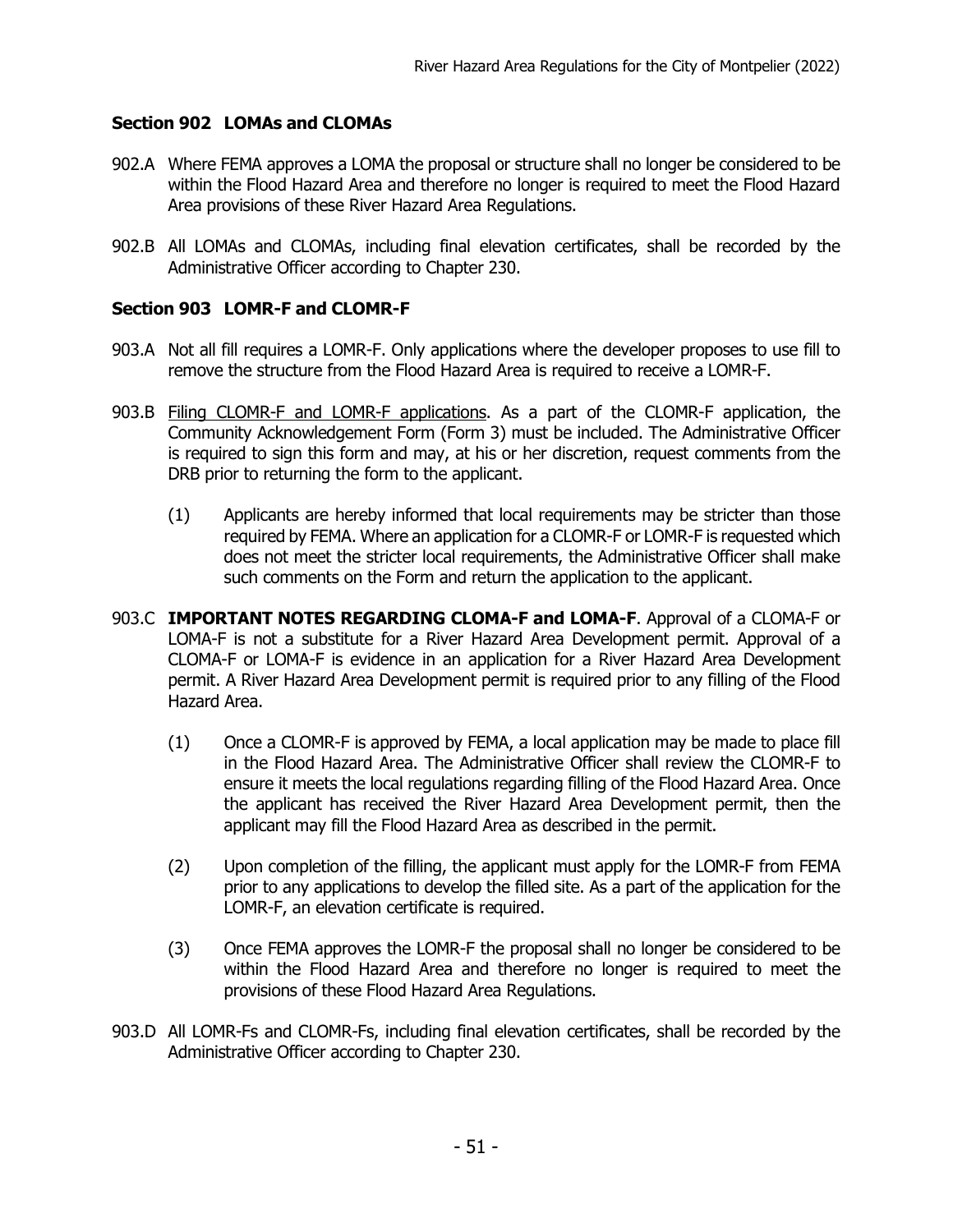## Section 904 LOMR and CLOMR

- 904.A The City of Montpelier will require an application for a CLOMR prior to any application for a LOMR. These are letters from FEMA officially revising the current FIRM map to change floodplain and Floodway delineations or to alter or set base flood elevations at a location. The applicant will still be required to meet all provisions of this regulation in pursuit of the CLOMR or LOMR.
- 904.B Filing CLOMR and LOMR applications. As a part of the CLOMR application, the Community Acknowledgement Form (Form 3) must be included. The Administrative Officer is required to sign this form and may, at his or her discretion, request comments from the DRB prior to returning the form to the applicant.
	- (1) Applicants are hereby informed that local requirements may be stricter than those required by FEMA. Where an application for a CLOMR or LOMR is requested which does not meet the stricter local requirements, the Administrative Officer shall make such comments on the Form and return the application to the applicant.
- 904.C A permit cannot be issued for a project where a lower base flood elevation is proposed by a CLOMR until the final LOMR has been issued. A permit can be issued for the portion of the project not dependent on the changes that will result from the LOMR and condition the full permit upon receipt of the final LOMR.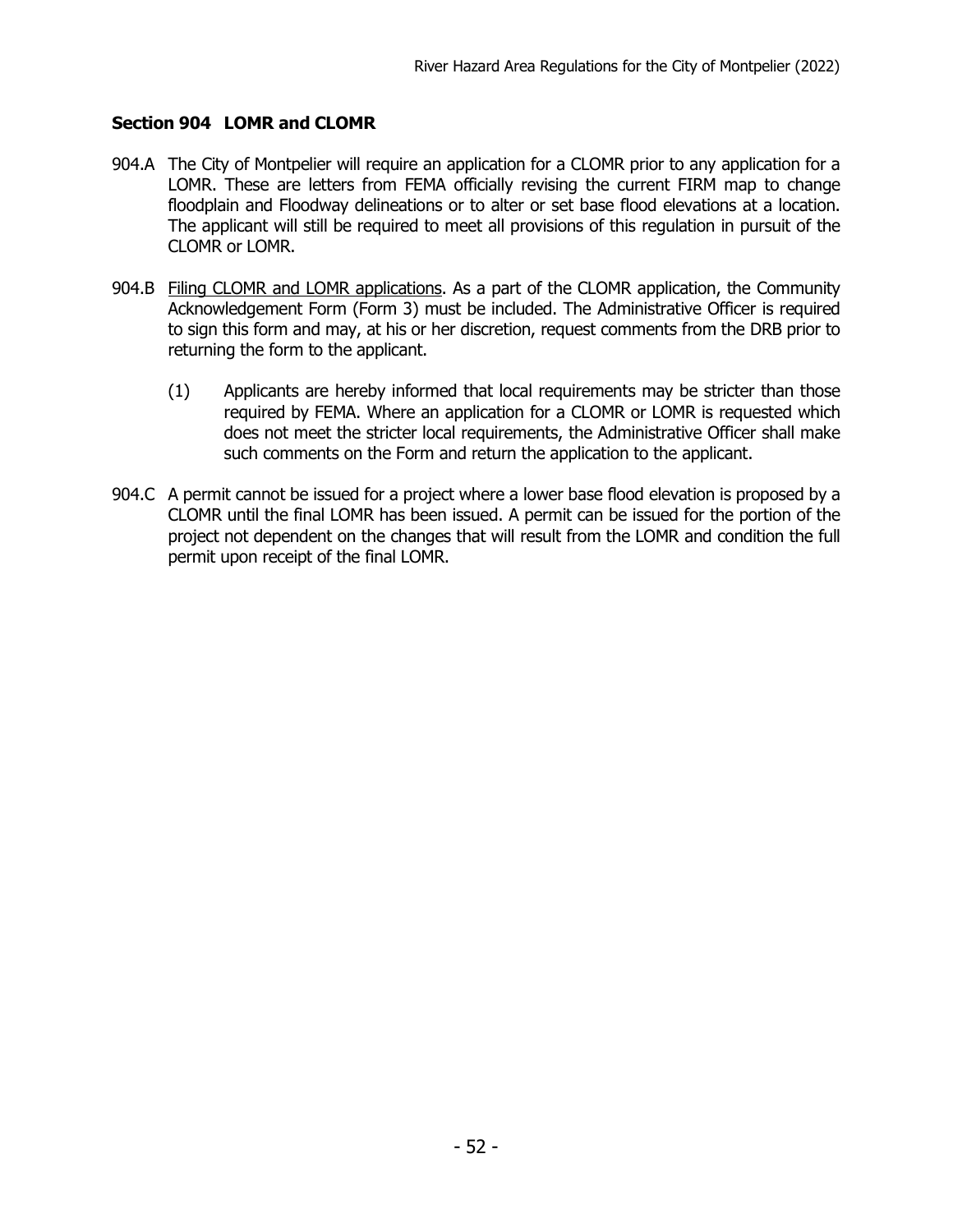# PART 10. DEFINITIONS

## Section 1001 Interpretation of Definitions

- 1001.A For the purpose of these regulations, the terms below shall have the following meanings unless a different meaning clearly appears from the context. Where a term is not defined herein, the definitions of the NFIP program and 44 CFR §59.1 may be applied.
	- (1) AAP is abbreviation for Accepted Agricultural Practices as defined by the Commissioner of Agriculture.
	- (2) Accessory Structure is a structure which is: 1) detached from and clearly incidental and subordinate to the principal use of structure on a parcel, 2) located on the same parcel as the principal structure or use, and 3) clearly and customarily related to the principal structure or use. For residential uses these include, but may not be limited to garages (two car detached garages and smaller), garden and tool sheds, play houses, and above ground swimming pools.
	- (3) Accessory Use is a use which is customarily incidental and subordinate to the principal use of the lot or parcel of land, is located on the same lot or parcel as the primary use and is clearly related to the principal use.
	- (4) Act means the Vermont Planning and Development Act 24 V.S.A., Chapter II7.
	- (5) Adjoining Landowner means any person owning land contiguous to the proposed development including land separated by a road or road right of way.
	- (6) Administrative Officer shall mean the River Hazard Area Administrative Officer, or the assistant Administrative Officer appointed in accordance with the provisions of Chapter 200 of these regulations.
	- (7) Area of special flood hazard is the same as Flood Hazard Area.
	- (8) Base flood means a flood having a one percent chance of being equaled or exceeded in any given year (l00 year flood).
	- (9) Base Flood Elevation (BFE) is the height of the base flood, usually in feet, in relation to the National Geodetic Vertical Datum of 1929, the North American Vertical Datum of 1988, or other datum referenced in the Flood Insurance Study report, or average depth of the base flood, usually in feet, above the ground surface.
	- (10) Basement means any area of a structure having its floor elevation below ground level on all sides.
	- (11) BFE is an abbreviation for Base Flood Elevation
	- (12) BMP is abbreviation for Best Management Practices as defined by the Commissioner of Agriculture.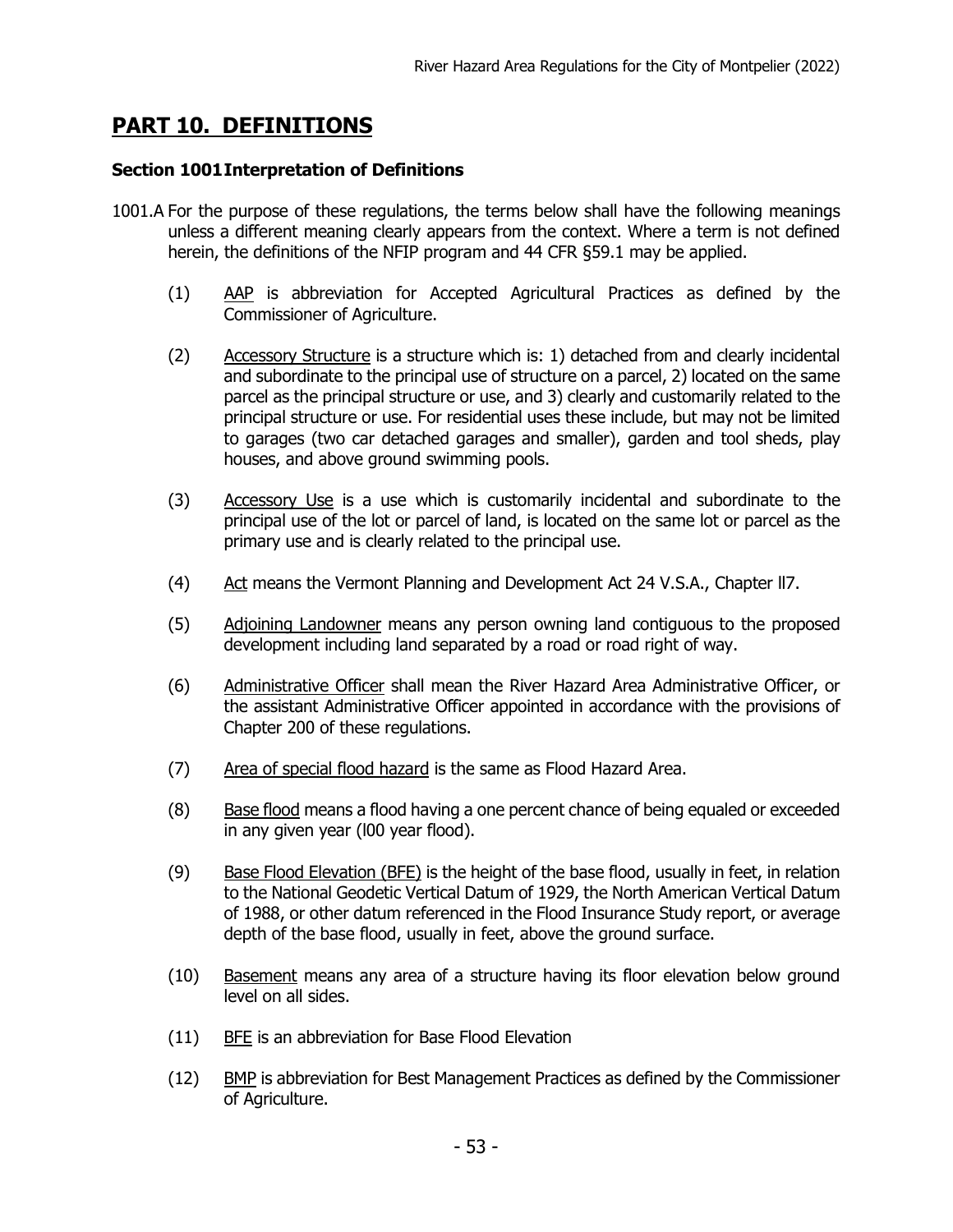- (13) Building means a structure, not readily moveable, consisting of a roof supported by columns or walls intended for the shelter or enclosure of persons, animals, or personal property including any storage tanks.
- (14) City means the City of Montpelier.
- (15) Demolished means the intentional deconstruction of a structure.
- (16) Design Flood Elevation (DFE) is the regulatory flood elevation adopted by the community that is the base flood elevation, at a minimum, and may include any additional freeboard as adopted by the community. (See section 644).
- (17) Destroyed means the unintentional loss of a structure.
- (18) Development means any human-made change to improved or unimproved real estate including but not limited to:
	- a. Construction, reconstruction, relocation, and placement of buildings and other structures;
	- b. Mining, dredging, filling, grading, paving, excavation and drilling operations;
	- c. The outdoor storage of equipment or materials;
	- d. Any change in use from residential to non-residential (or vice versa) of any structure or land or part thereof;
	- e. The division of a parcel containing lands within the Flood Hazard Area into two or more parcels including boundary line adjustments.
- (19) DFE is the abbreviation for Design Flood Elevation. (See section 644).
- (20) DRB is abbreviation for the City of Montpelier Development Review Board.
- (21) Farming means (10 V.S.A. §6001(22)):
	- a. the cultivation or other use of land for growing food, fiber, Christmas trees, maple sap, or horticultural or orchard crops; or
	- b. the raising, feeding, or management of livestock, poultry, fish, or bees; or
	- c. the operation of a greenhouse; or
	- d. the production of maple syrup; or
	- e. the on-site storage, preparation and sale of agricultural products or wastes produced on the farm; or
	- f. the on-site production of fuel or power from agricultural products or wastes produced on the farm; or
	- g. the raising, feeding, or management, of four or more equines owned or boarded by the farmer, including training, showing, and providing instruction and lessons in riding, training, and the management of equines.
- (22) Farm structure is a building for housing livestock, raising horticultural or agronomic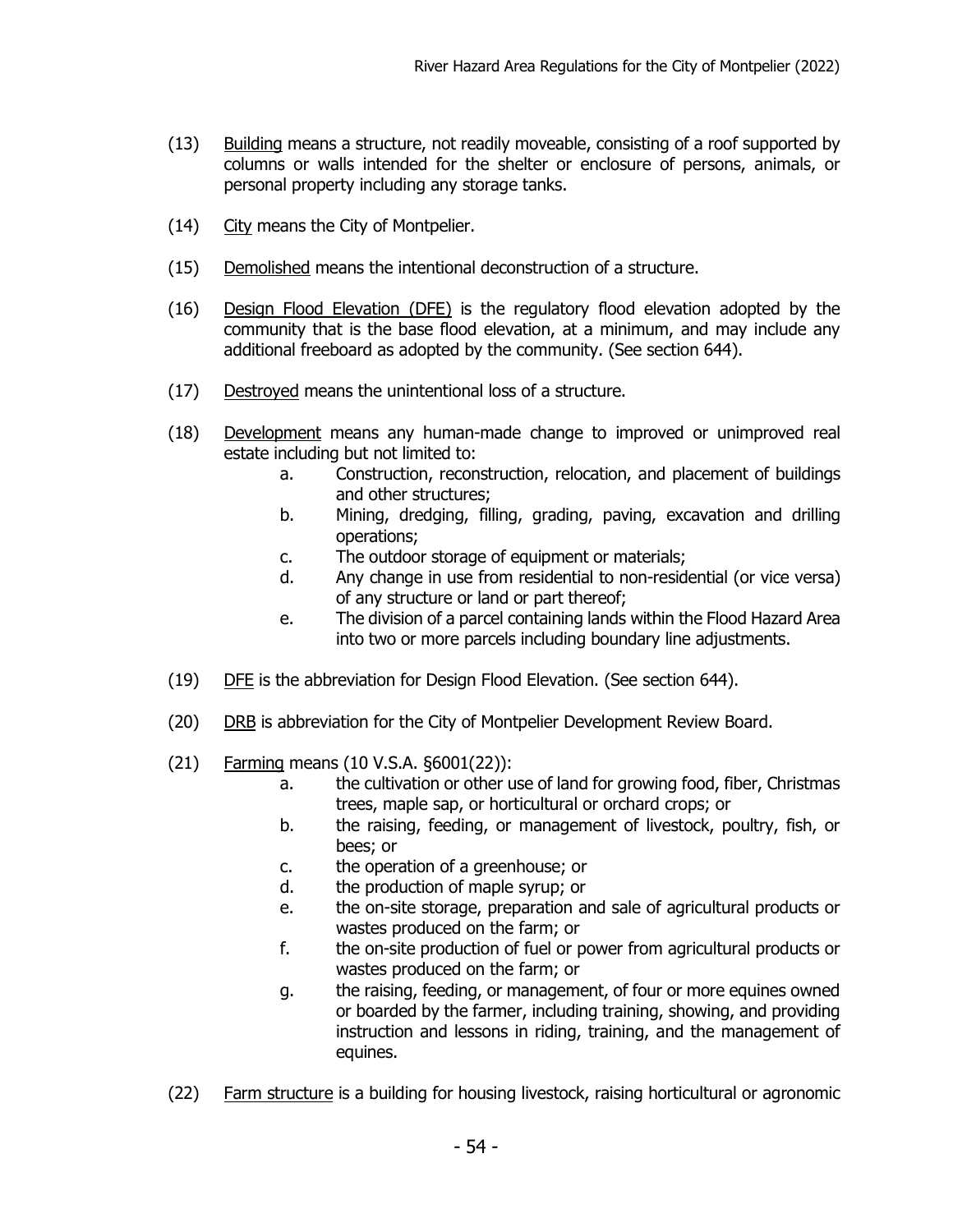plants, or carrying out other practices associated with farming but excluding a dwelling for human habitation [§4413(d)].

- (23) FBFM is abbreviation for Flood Boundary and Floodway Map.
- (24) FEMA is abbreviation for Federal Emergency Management Agency.
- (25) Fill means any placed material that changes the natural grade or increases the elevation of a structure on a site.
- (26) FIRM is abbreviation for Flood Insurance Rate Map.
- (27) Flood means (a) a general and temporary condition of partial or complete inundation of normally dry land from: the overflow of inland or tidal waters; the unusual and rapid accumulation or runoff of surface waters from any source; and mudslides which are proximately caused by flooding and are akin to a river of liquid and flowing mud on the surfaces of normally dry land areas, as when earth is carried by a current of water and deposited along the path of the current. (b) The collapse or subsidence of land along the shore of a lake or other body of water as a result of erosion or undermining caused by the waves or currents of water exceeding anticipated cyclical levels or suddenly caused by an unusually high water level in a natural body of water, accompanied by a severe storm or by an unanticipated force of nature, such as a flash flood or abnormal tidal surge, or by some similarly unusual and unforeseeable event which results in flooding.
- (28) Flood Boundary and Floodway Map (FBFM) means an official map of a community, issued by the Administrator, where the boundaries of the flood, and mudslide (i.e. mudflow) - related erosion areas having special hazards have been designated as Zones A, M, and/or E.
- (29) Flood Hazard Area is the land in the flood plain within a community subject to a one percent or greater chance of flooding in any given year. The area may be designated as Zone A on the Flood Hazard Area Map. After detailed ratemaking has been completed in preparation for publication of the FIRM, Zone A usually is refined into Zones A, AO, AH, Al-30, AE or A99. The term "flood hazard area" is synonymous in meaning with the terms "area of special flood hazard" and "special flood hazard area".
- (30) Flood Insurance Rate Map (FIRM) means an official map of a community, on which the Administrator has delineated both the special hazard areas and the risk premium zones applicable to the community.
- (31) Flood insurance study means an examination, evaluation, and determination of flood hazards and, if appropriate, corresponding water surface elevations.
- (32) Flood proofing means any combination of structural and non-structural additions, changes, or adjustments to structures that reduce or eliminate flood damage to real estate or improved real property, water and sanitary facilities, structures, and their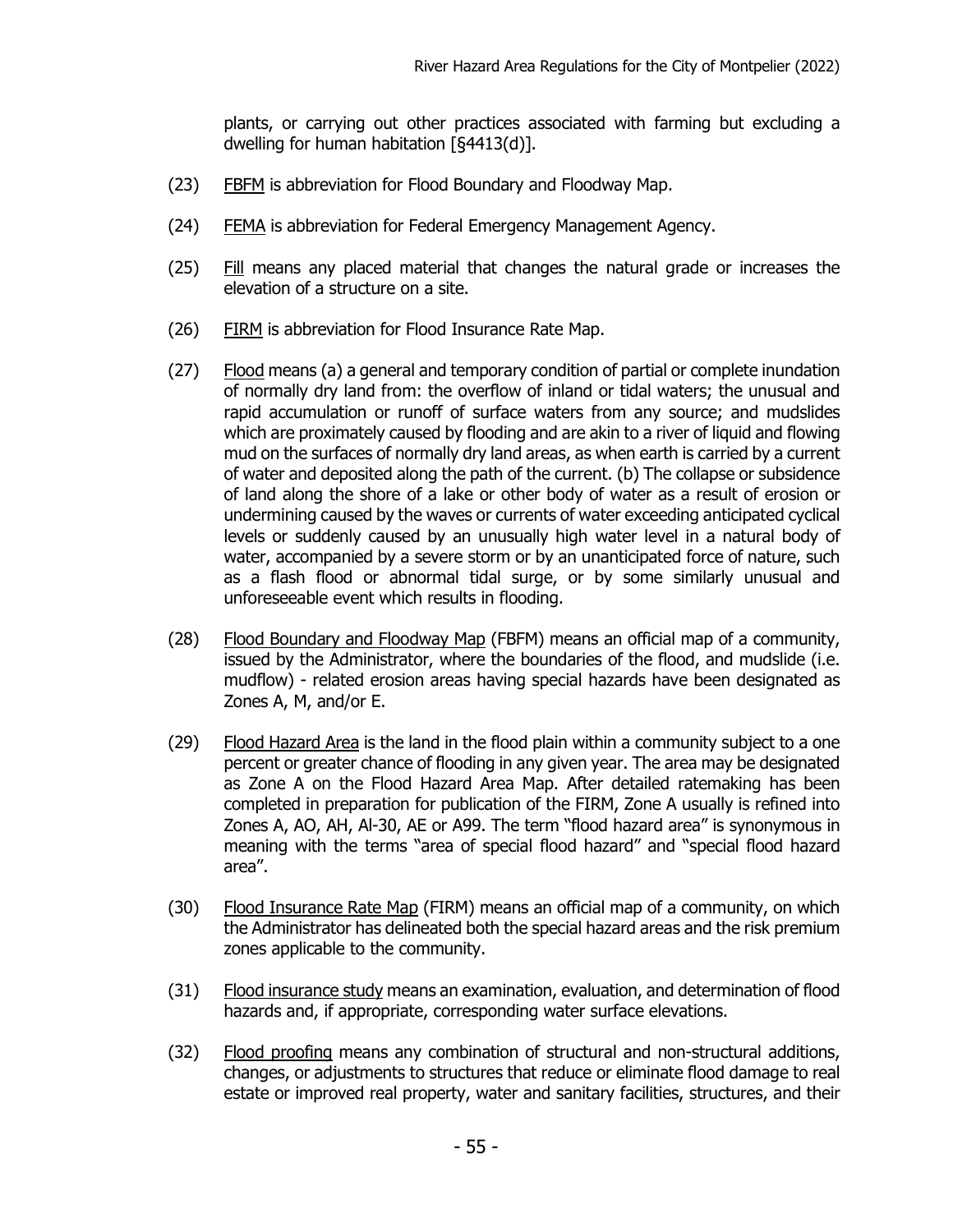contents.

- (33) Floodway means the channel of a river or other watercourse and the adjacent land areas that must be reserved in order to discharge the base flood without cumulatively increasing the water surface elevation more than one foot at any point. Also referred to as the regulatory Floodway.
- (34) Forestry is the use and management of woodlands for purposes of timber production, harvesting, and management for commercial, wildlife and/or conservation purposes. This definition specifically excludes permanent sawmills, lumber yards and other similar facilities used for the processing and/or manufacturing of wood and wood products; but may include, as accessory uses, portable sawmills and equipment used on-site in association with timber harvesting activities.
- (35) Functionally dependent use is a use that must be located or carried out close to water- such as a docking or port facility necessary for unloading of cargo or passengers, shipbuilding and ship repair.
- (36) Historic structure means any structure that is:
	- (a) listed individually in the National Register of Historic Places or preliminarily determined by the Secretary of the Interior as meeting the requirements for individual listing on the National Register;
	- (b) certified or preliminarily determined by the Secretary of the Interior as contributing to the historical significance of a registered historic district or district preliminarily determined by the Secretary of the Interior to qualify as a registered historic district;
	- (c) individually listed on the Vermont Register of Historic Places; or
	- (d) individually listed on a local inventory of historic places in communities with preservation programs that have been certified either:
		- i. by an approved state program as determined by the Secretary of the Interior; or
		- ii. directly by the Secretary of the Interior in states without approved programs.
- (37) Interested Person means anyone meeting the definition of the term as set forth in the Act [§4465(b)]. The definition includes the following:
	- a. A person owning title or property, or a municipality or solid waste management district empowered to condemn it or an interest in it, affected by law who alleges that such regulation imposes on such property unreasonable or inappropriate restrictions of present or potential use under the particular circumstances of the case.
	- b. The municipality in which the plan or a regulation of which is at issue in an appeal brought under this chapter or any municipality which adjoins such municipality.
	- c. A person owning or occupying property in the immediate neighborhood of a property that is the subject of any decision or act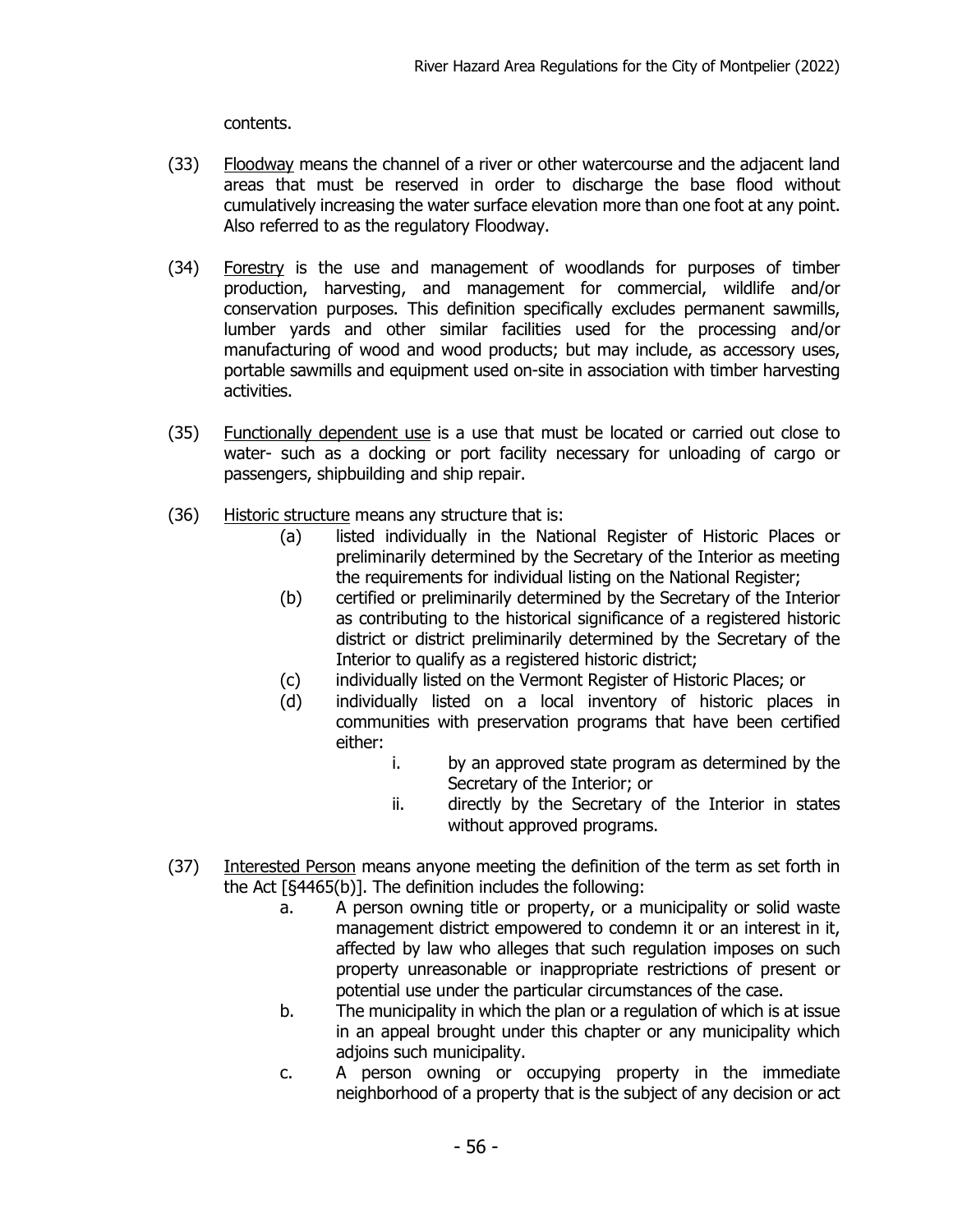taken under the regulation, who can demonstrate a physical or environmental impact on the person's interest under the criteria reviewed, and who alleges that the decision or act, if confirmed, will not be in accord with the policies, purposes, or terms of the plan or regulation of the municipality.

- d. Any ten (10) persons who may be any combination of voters or real property owners within a municipality listed in subdivision (b) above who, by signed petition to the DRB, the regulations of which is at issue in any appeal brought under the Act, allege that the relief requested by a person under the Act, if granted will not be in accordance with the policies, purposes or terms of the plan or regulation of that municipality. This petition to the DRB must designate one person to serve as the representative of the petitioners regarding all matters related to the appeal.
- e. Any department and administrative subdivision of the state owning property or any interest therein within a municipality listed in subdivision (b) of this subsection, and the agency of commerce and community development.
- (38) Lowest Floor means the lowest floor of the lowest enclosed area (including basement). An unfinished or flood resistant enclosure, usable solely for parking of vehicle, building access, or storage in an area other than a basement area is not considered a structure's lowest floor; provided that such enclosure is not built so as to render the structure in violation of the applicable non-elevation design requirements of Section 60.3 of the Federal Register.
- (39) Manufactured home means a structure, transportable in one or more sections, which is built on a permanent chassis and is designed for use with or without a permanent foundation when connected to the required utilities. For flood plain management purposes the term "manufactured home" also includes park trailers, travel trailers, and other similar vehicles placed on a site for greater than 180 consecutive days.
- (40) Manufactured home park means a parcel of land containing two or more manufactured homes for use as residences.
- (41) Minor internal improvement is any development within an existing structure which does not otherwise require a zoning permit or building permit, and the cost of such improvement is less than \$500 in value.
- (42) New construction under these regulations means structures for which the start of construction commenced on or after the effective date of the floodplain management regulation adopted by the community and includes any subsequent improvements to such structures.
- (43) NFIP is abbreviation for National Flood Insurance Program.
- (44) Parcel is any contiguous piece of land in single ownership and not divided by a public or private highway, with defined boundaries created by an act of subdivision.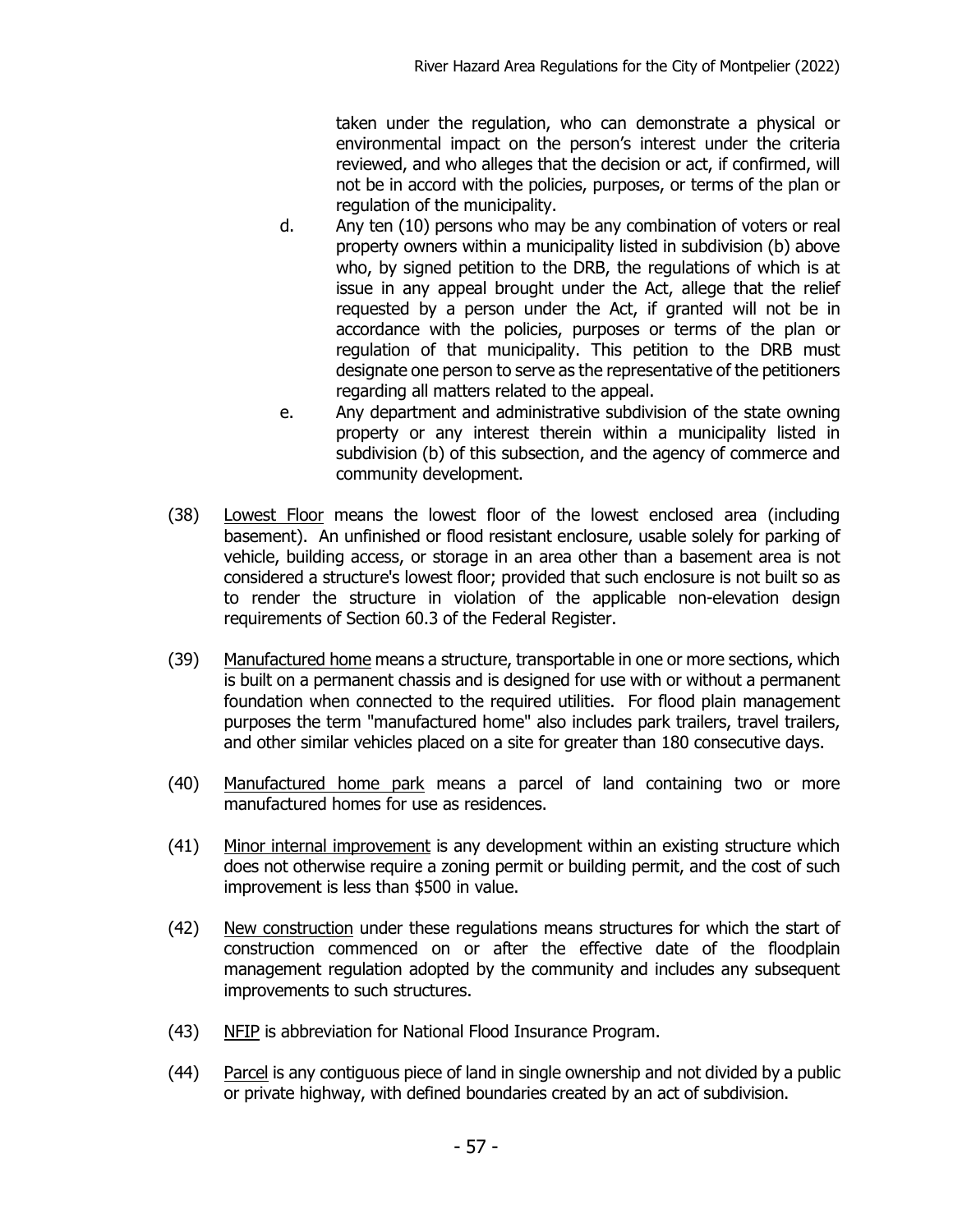- (45) Permit is same as River Hazard Area Development permit.
- (46) Public Highways means any state highway and any class l, 2, 3, or 4 city highway.
- (47) Recreational vehicle means a vehicle which is: (a) Built on a single chassis; (b) 400 square feet or less when measured at the largest horizontal projection; (c) Designed to be self-propelled or permanently towable by a light duty truck; and (d) Designed primarily not for use as a permanent dwelling but as a temporary living quarters for recreational, camping, travel, or seasonal use.
- (48) Regulatory Floodway in the City of Montpelier See Floodway
- (49) Repetitive loss means flood-related damage sustained by a structure on two separate occasions during a ten year period for which the cost of repairs at the time of each such flood event, on the average, equals or exceeds 25 percent of the market value of the structure before the damage occurred.
- (50) Special Flood Hazard Area See Flood Hazard Area
- (51) Start of construction includes substantial improvement and means the date the building permit was issued provided the actual start on construction or repair, reconstruction, rehabilitation, addition placement, or other improvement was within 180 days of the permit date. The actual start means either the first placement of permanent construction of a structure on a site, such as the pouring of slab or footings, the installation of piles, the construction of columns, or any work beyond the stage of excavation; or the placement of a manufactured home on a foundation. Permanent construction does not include land preparation, such as clearing, grading and filling; nor does it include the installation of roads and/or walkways; nor does it include excavation for a basement, footing, piers, or foundations or the erection of temporary forms; nor does it include the installation on the property of accessory buildings, such as garages or sheds not occupied as dwelling units or not part of the main structure. For a substantial improvement, the actual start of construction means the first alteration of any wall, ceiling, floor, or other structural part of a building, regardless whether that alteration affects the external dimension of the building.
- (52) Structure means an assembly of materials for occupancy or use, including but not limited to, a walled and roofed building, a gas or liquid storage tank (either above or below the ground), other buildings, manufactured home, billboard, sign, wall, or fence.
- (53) Substantial damage means damage of any origin sustained by a structure whereby the cost of restoring the structure to its before-damaged condition would equal or exceed 50 percent of the market value of the structure before the damage occurred (See Chapter 630).
- (54) Substantial improvement means any repair, reconstruction, or improvement of a